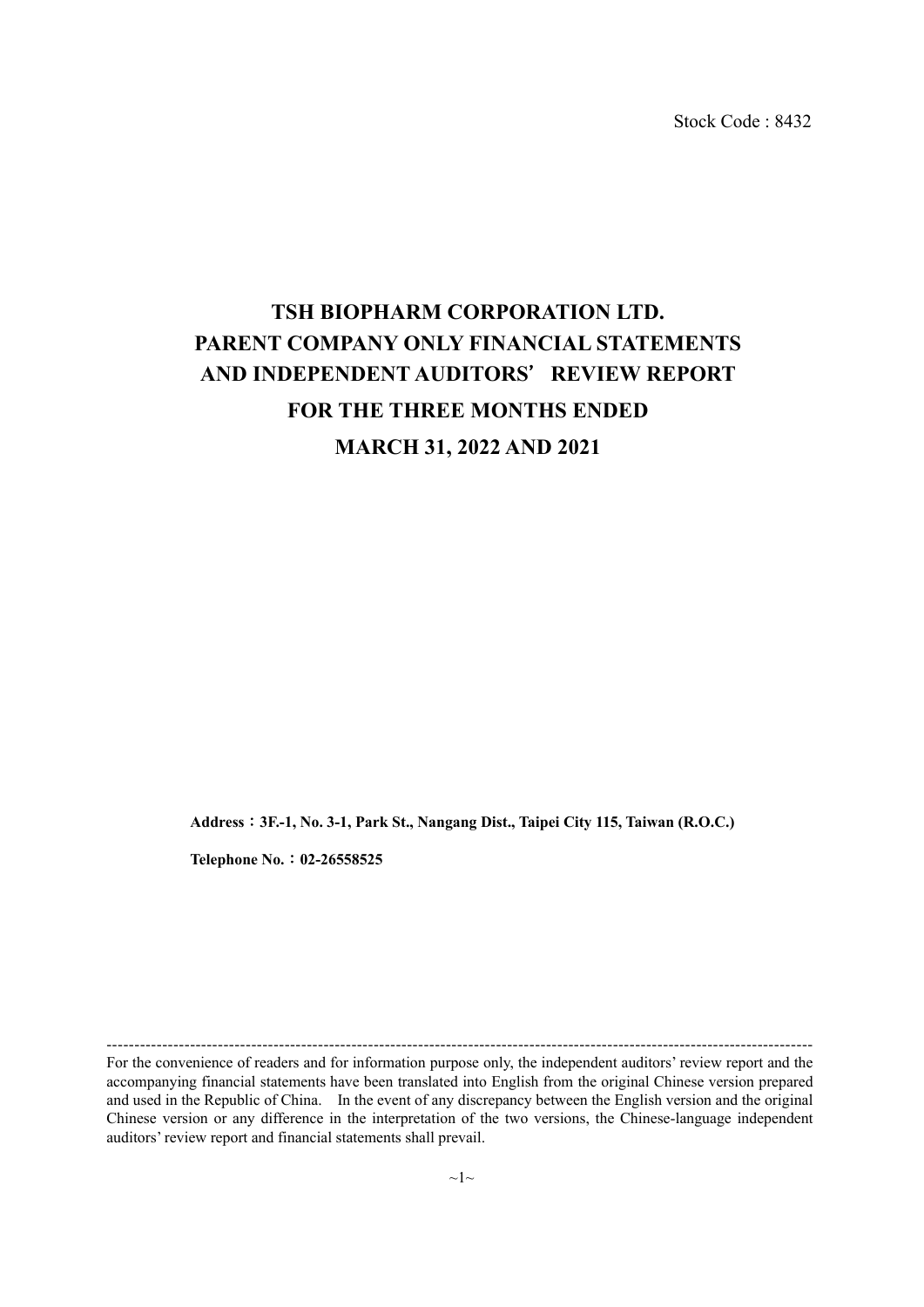# **Table of contents**

| Contents                                                                   | Page           |
|----------------------------------------------------------------------------|----------------|
| 1. Cover Page                                                              |                |
| 2. Table of Contents                                                       | $\overline{2}$ |
| 3. Independent Auditors' Review Report                                     | $3 - 4$        |
| 4. Balance Sheets                                                          | $\sqrt{5}$     |
| 5. Statements of Comprehensive Income                                      | 6              |
| 6. Statements of Changes in Equity                                         | $\overline{7}$ |
| <b>7. Statements of Cash Flows</b>                                         | $8 - 9$        |
| 8. Notes to the Financial Statements                                       | 10             |
| (1) History and organization                                               | 10             |
| (2) Approval date and procedures of the financial statements               | 10             |
| (3) Application of new standards, amendments and interpretations           | 10             |
| (4) Summary of significant accounting policies                             | $10 - 20$      |
| (5) Significant accounting assumptions and judgments, and major sources of | 20             |
| estimation uncertainty                                                     |                |
| (6) Explanation of significant accounts                                    | $20 - 38$      |
| (7) Related-party transactions                                             | $38 - 39$      |
| (8) Pledged assets                                                         | 40             |
| (9) Significant commitments and contingencies                              | 40             |
| (10)Losses due to major disasters                                          | 40             |
| (11)Subsequent events                                                      | 40             |
| $(12)$ Others                                                              | 40             |
| (13) Other disclosures                                                     | 40             |
| A. Information on significant transactions                                 | $40 - 41$      |
| B. Information on investees                                                | 41             |
| C. Information on investment in mainland China                             | 41             |
| D. Information on major shareholders                                       | 41             |
| (14) Segment information                                                   | 41             |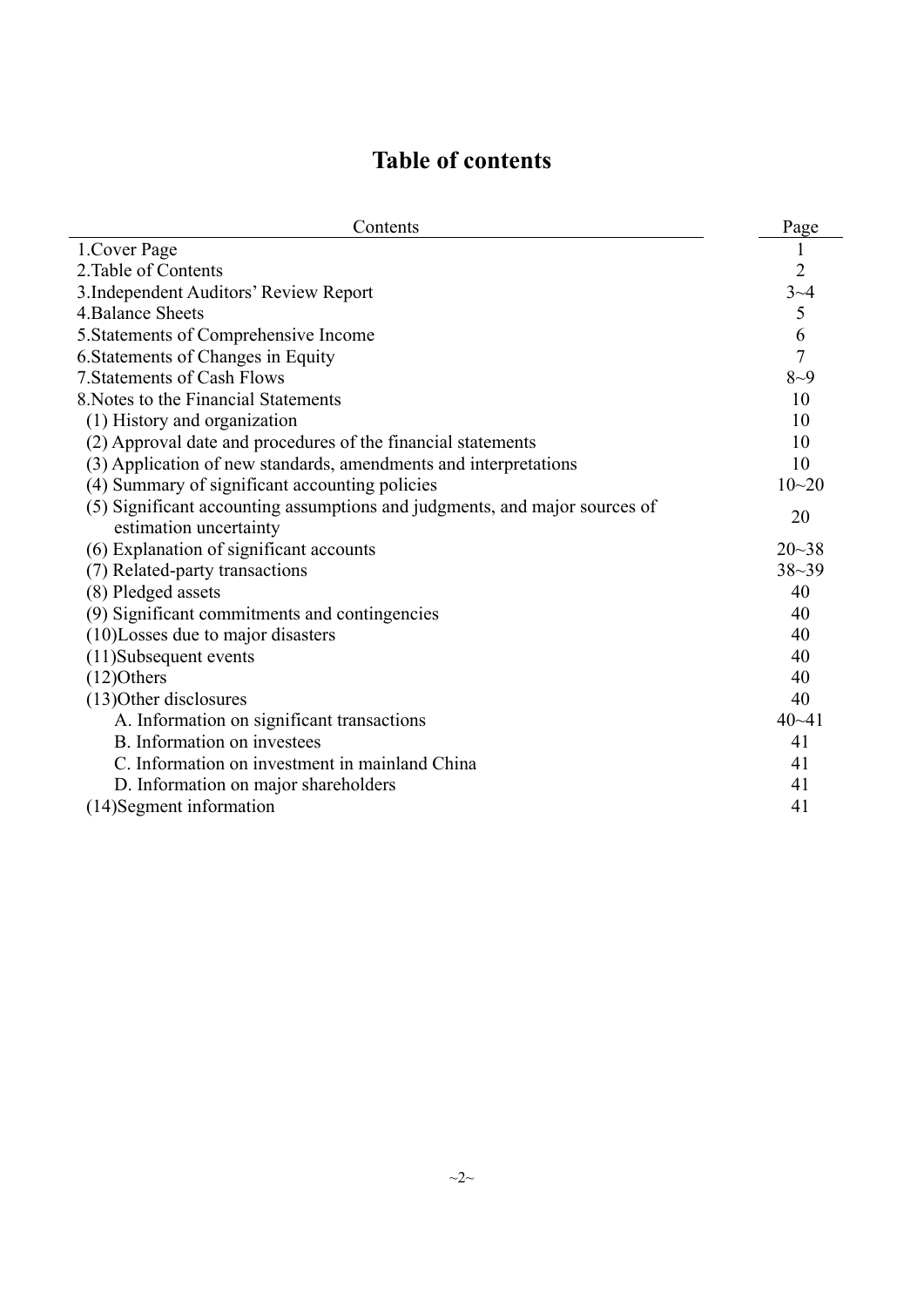#### INDEPENDENT AUDITORS' REVIEW REPORT

To the Board of Directors of TSH Biopharm Corporation Ltd.

#### **Introduction**

We have reviewed the accompanying balance sheets of TSH Biopharm Corporation Ltd. ("the Company") as of March 31, 2022 and 2021, and the related the statements of comprehensive income, changes in equity and cash flows for the three months ended March 31, 2022 and 2021, and notes to the parent company only financial statements, including a summary of significant accounting policies. Management is responsible for the preparation and fair presentation of the parent company only financial statements in accordance with the Regulations Governing the Preparation of Financial Reports by Securities Issuers and International Accounting Standard 34, "Interim Financial Reporting" endorsed and issued into effect by the Financial Supervisory Commission of the Republic of China. Our responsibility is to express a conclusion on the parent company only financial statements based on our reviews.

#### **Scope of Review**

We conducted our reviews in accordance with Statement of Auditing Standards 65, " Review of Financial Information Performed by the Independent Auditor of the Entity". A review of the parent company only financial statements consists of making inquiries, primarily of persons responsible for financial and accounting matters, and applying analytical and other review procedures. A review is substantially less in scope than an audit conducted in accordance with the generally accepted auditing standards and consequently does not enable us to obtain assurance that we would become aware of all significant matters that might be identified in an audit. Accordingly, we do not express an audit opinion.

#### **Conclusion**

Based on our reviews, nothing has come to our attention that causes us to believe that the accompanying parent company only financial statements do not present fairly, in all material respects, the financial position of the Company as of March 31, 2022 and 2021, and of its financial performance and its cash flows for the three months ended March 31, 2022 and 2021, in accordance with the Regulations Governing the Preparation of Financial Reports by Securities Issuers and International Accounting Standard 34, "Interim Financial Reporting" endorsed and issued into effect by the Financial Supervisory Commission of the Republic of China.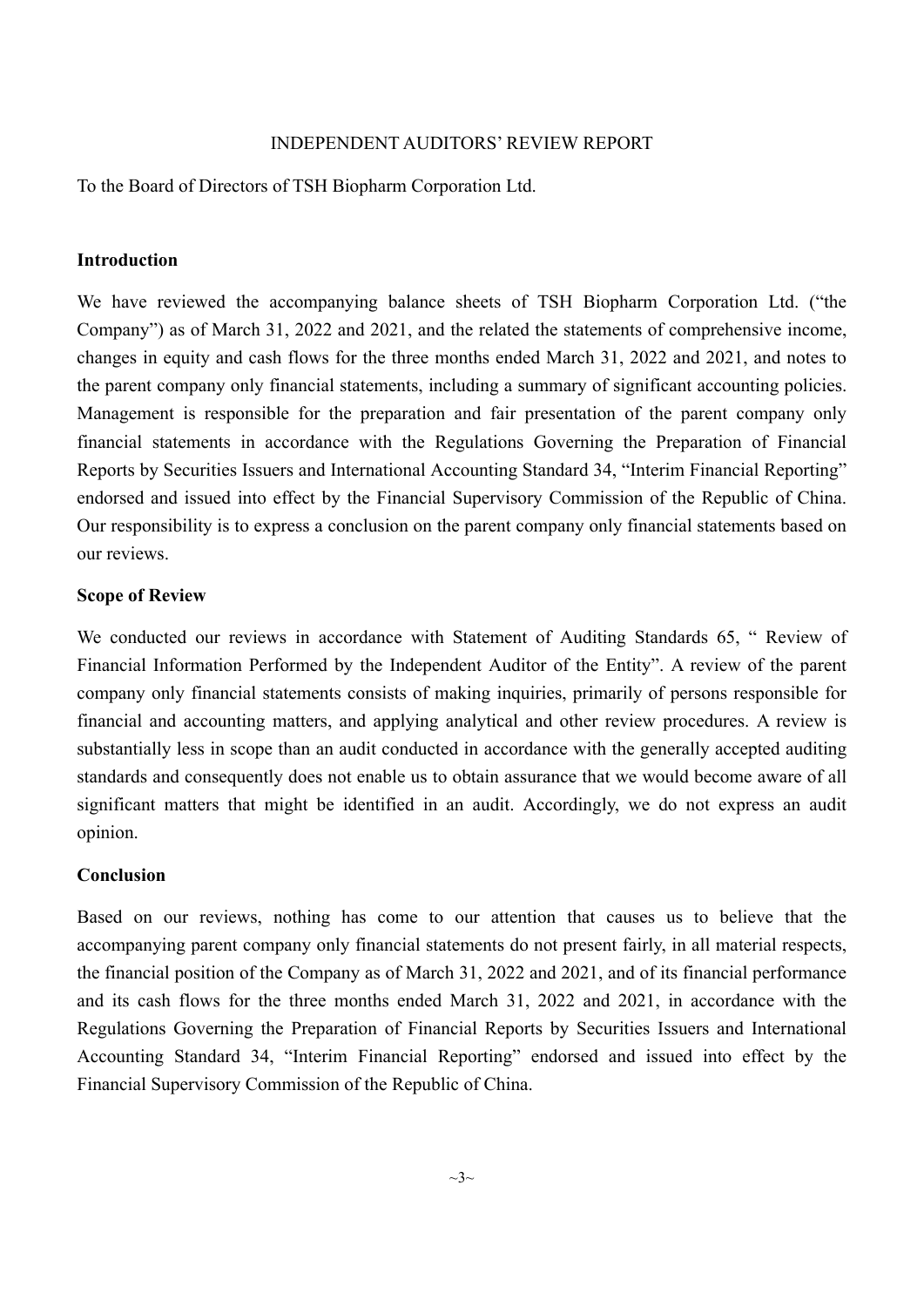The engagement partners on the reviews resulting in this independent auditors' review report are Hsin-Ting Huang and Yilien Han.

KPMG Taipei, Taiwan (Republic of China) May 5, 2022

The accompanying parent company only financial statements are not intended to present the financial<br>position and results of operations and cash flows in accordance with accounting principles generally<br>accepted in countries practices in the Republic of China governing the audit of such financial statements may differ from<br>those generally accepted in countries and jurisdictions other than the Republic of China. Accordingly,<br>the accompanying pa are not intended for use by those who are not informed about the accounting principles or auditing standards generally accepted in the Republic of China, and their applications in practice.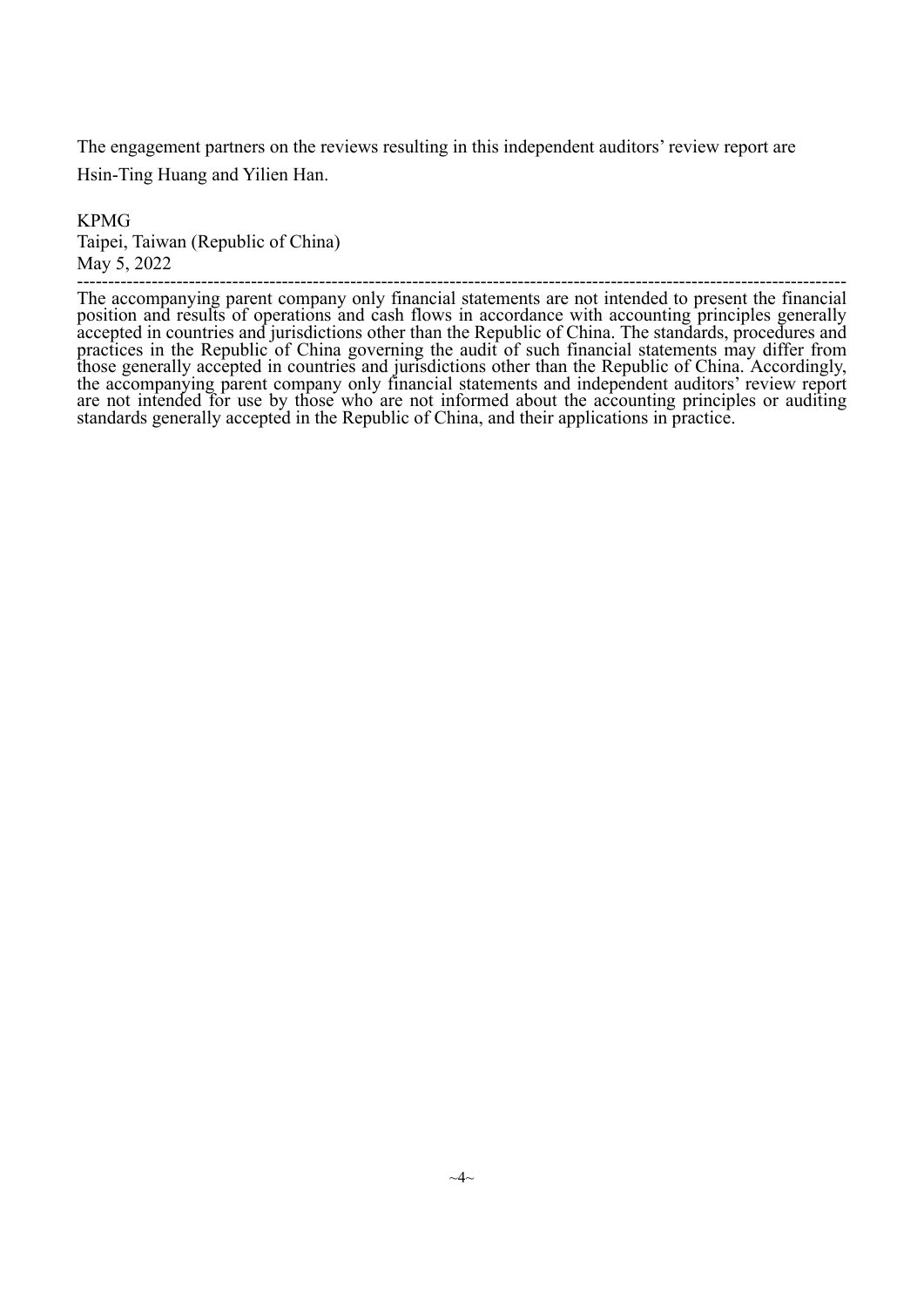#### **(English Translation of the Parent Company Only Financial Statements Originally Issued in Chinese) Reviewed only, not audited in accordance with the generally accepted auditing standards TSH Biopharm Corporation Ltd. Balance Sheets March 31, 2022, December 31, 2021 and March 31, 2021 (Expressed in thousands of New Taiwan Dollars)**

|              |                                                                                                                                               | March 31, 2022 |                  | <b>December 31, 2021</b> |                  | March 31, 2021 |            |                                                                              |     | March 31, 2022 |            | December 31, 2021 |     | <b>March 31, 2021</b> |      |
|--------------|-----------------------------------------------------------------------------------------------------------------------------------------------|----------------|------------------|--------------------------|------------------|----------------|------------|------------------------------------------------------------------------------|-----|----------------|------------|-------------------|-----|-----------------------|------|
|              | <b>Assets</b>                                                                                                                                 | Amount         |                  | Amount                   | %                | Amount         |            | <b>Liabilities and Equity</b>                                                |     | Amount         |            | Amount            |     | Amount                | 96   |
|              | <b>Current assets:</b>                                                                                                                        |                |                  |                          |                  |                |            | <b>Current liabilities:</b>                                                  |     |                |            |                   |     |                       |      |
| 1100         | Cash and cash equivalents (notes $6(1)$ ) \$<br>and $(19)$                                                                                    | 382,443        | 33               | 381,887                  | 33               | 409,981        | 33 2150    | Notes payable (note $6(19)$ )                                                | \$. | 1,091          |            | 441               |     | 369                   |      |
| 1120         | Current financial assets at fair value<br>through other comprehensive<br>income (notes $6(2) \cdot (19)$ and 13)                              | 46,157         | $\overline{4}$   | 52,929                   | .5               | 63,365         | 5 2170     | Accounts payable (note $6(19)$ )                                             |     | 5,020          |            | 5,833             |     | 3,345                 |      |
| 1150         | Notes receivable, net (notes $6(3) \cdot (16)$ )<br>and $(19)$                                                                                | 22,961         | $\overline{2}$   | 14,716                   |                  | 19,449         | 2 2 1 8 0  | Accounts payable to related parties<br>(notes $6(19)$ and 7)                 |     | 5,150          |            | 6,445             |     | 6,361                 |      |
| 1170         | Accounts receivable, net (notes<br>$6(3) \cdot (16)$ and $(19)$                                                                               | 86,621         | 8                | 84,131                   |                  | 83,522         | 7 2200     | Other payables (notes $6(10) \cdot (19)$ ) and<br>7)                         |     | 40,463         | 4          | 60,409            | 5   | 62,076                |      |
| 1180         | Accounts receivable from related<br>parties (notes $6(3) \cdot (16) \cdot (19)$ and 7)                                                        | 2,334          | $\blacksquare$   | 218                      |                  | 455            | $-2230$    | Current income tax liabilities                                               |     | 11,925         |            | 7,102             |     | 18,042                |      |
| 1200         | Other receivables (notes $6(4) \cdot (19)$ )                                                                                                  | 1,464          |                  | 1,064                    |                  | 1,592          | $-2280$    | Current lease liabilities (notes $6(11)$ )<br>$(19) \cdot (22)$ and 7)       |     | 3,430          |            | 4,567             |     | 4,379                 |      |
| 130x<br>1476 | Inventories (note $6(5)$ )<br>Other financial assets - current (notes                                                                         | 61,048         | .5               | 73,219                   | 6                | 74,706         | 6 2300     | Other current liabilities                                                    |     | 1,026          |            | 1,003             |     | 772                   |      |
|              | $6(1) \cdot (9)$ and $(19)$                                                                                                                   | 288,538        | 25               | 298,589                  | 26               | 271,252        | 22         |                                                                              |     | 68,105         | 6          | 85,800            |     | 95,344                |      |
| 1479         | Other current assets (notes $6(9)$ )                                                                                                          | 18,329         | $\overline{2}$   | 13,219                   |                  | 27,519         |            | <b>Non-current liabilities:</b>                                              |     |                |            |                   |     |                       |      |
|              |                                                                                                                                               | 909,895        | 79               | 919,972                  | 79               | 951,841        | 2580<br>77 | Non-current lease liabilities (notes<br>$6(11) \cdot (19) \cdot (22)$ and 7) |     |                |            |                   |     | 3,318                 |      |
| 1517         | Non-current assets:<br>Non-current financial assets at fair<br>value through other comprehensive<br>income (notes $6(2) \cdot (19)$ ) and 13) | 211,177        | 18               | 211,767                  | 18               | 240,614        | 20         | <b>Total liabilities</b><br>Equity (note $6(2)$ and $(14)$ ):                |     | 68,105         | -6         | 85,800            |     | 98,662                |      |
| 1600         | Property, plant and equipment (note<br>6(6)                                                                                                   | 22,222         | 2                | 22,792                   | 2                | 24,467         | 2 3 1 0 0  | Capital stock                                                                |     | 383,981        | 33         | 383,981           | 33  | 383,981               | -31  |
| 1755         | Right-of-use assets (note $6(7)$ )                                                                                                            | 3,426          |                  | 4,567                    |                  | 7,685          | 3200       | Capital surplus                                                              |     | 459,361        | 39         | 459,361           | 39  | 458,977               | 37   |
| 1780<br>1840 | Intangible assets (note $6(8)$ )<br>Deferred income tax assets                                                                                | 9,498<br>2,010 |                  | 3,628<br>2,010           |                  | 5,542<br>1,256 | $-3310$    | Retained earnings:<br>Legal reserve                                          |     | 113,065        | 10         | 113,065           | 10  | 97,016                |      |
| 1915         | Prepayments for business facilities                                                                                                           | 945            |                  |                          |                  |                | $-3350$    | Unappropriated retained earnings                                             |     | 130,433        | -11        | 111,010           | 10  | 179,293               | 15   |
| 1920<br>1984 | Refundable deposits paid (notes<br>$6(9) \cdot (19)$ and 7)<br>Other non-current financial assets                                             | 4,383          |                  | 4,393                    |                  | 3.699          | $-3400$    | Other equity                                                                 |     | 8,847          |            | 16,209            |     | 17.718                |      |
|              | (notes $6(9)$ and $(19)$ )                                                                                                                    | 236<br>253,897 |                  | 297<br>249,454           |                  | 543<br>283,806 |            | <b>Total equity</b>                                                          |     | 1,095,687      | -94        | .083,626          | -93 | 1,136,985             | - 92 |
|              | <b>Total assets</b><br>\$                                                                                                                     | 1,163,792      | 21<br><b>100</b> | 1,169,426                | 21<br><b>100</b> | 1,235,647      | 23<br>100  | <b>Total liabilities and equity</b>                                          | S   | 1,163,792      | <b>100</b> | 1,169,426 100     |     | 1,235,647 100         |      |
|              |                                                                                                                                               |                |                  |                          |                  |                |            |                                                                              |     |                |            |                   |     |                       |      |

See accompanying notes to financial statements.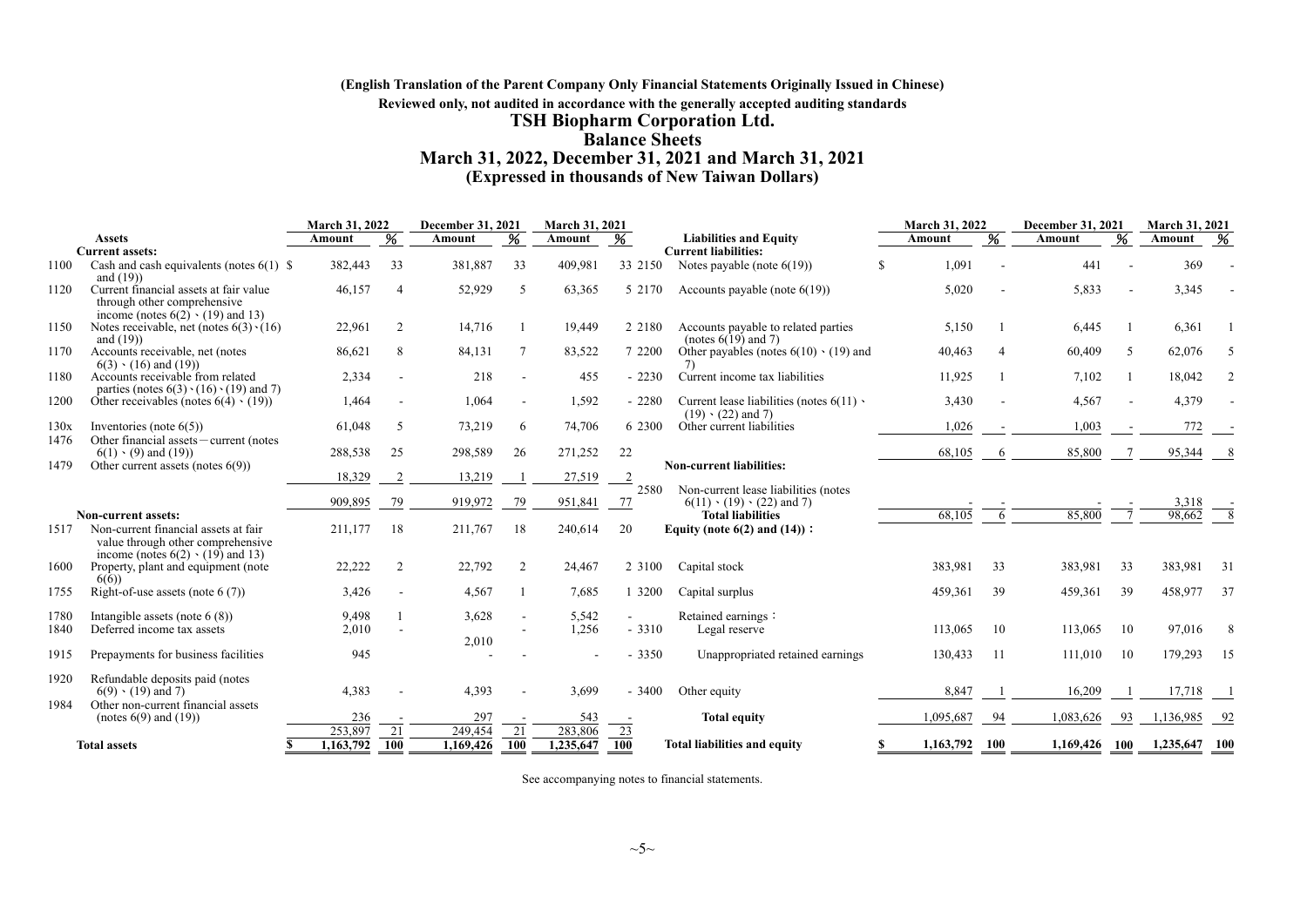#### **(English Translation of the Parent Company Only Financial Statements Originally Issued in Chinese) Reviewed only, not audited in accordance with the generally accepted auditing standards**

#### **TSH Biopharm Corporation Ltd.**

#### **Statements of Comprehensive Income**

#### **For the three months ended March 31, 2022 and 2021**

**(Expressed in Thousands of New Taiwan Dollars, Except for Earnings Per Share)**

|      |                                                                                                                         | For the three months ended March 31, |               |                |                                     |                 |  |
|------|-------------------------------------------------------------------------------------------------------------------------|--------------------------------------|---------------|----------------|-------------------------------------|-----------------|--|
|      |                                                                                                                         | 2022                                 |               |                | 2021                                |                 |  |
|      |                                                                                                                         |                                      | <b>AMOUNT</b> | $\frac{1}{2}$  | <b>AMOUNT</b>                       | $\frac{1}{2}$   |  |
| 4000 | <b>Operating revenue</b> (notes $6(16)$ and 7)                                                                          | \$                                   | 120,449       | 100            | 101,747                             | 100             |  |
| 5000 | <b>Operating costs</b> (notes $6(5)$ and 7)                                                                             |                                      | 49,045        | 41             | 39,963                              | 39              |  |
|      | <b>Gross profit</b>                                                                                                     |                                      | 71,404        | 59             | 61,784                              | 61              |  |
| 6000 | Operating expenses (notes $6(3) \cdot (12) \cdot (17) \cdot 7$<br>and 12):                                              |                                      |               |                |                                     |                 |  |
| 6100 | Selling expenses                                                                                                        |                                      | 30,309        | 25             | 29,632                              | 29              |  |
| 6200 | Administrative expenses                                                                                                 |                                      | 11,810        | 10             | 10,329                              | 10              |  |
| 6300 | Research and development expenses                                                                                       |                                      | 7,129         | 6              | 9,870                               | 10              |  |
| 6450 | Expected credit (gain) loss                                                                                             |                                      | 130           |                | 56)                                 |                 |  |
|      |                                                                                                                         |                                      | 49,378        | 41             | 49,775                              | 49              |  |
|      | <b>Operating income</b>                                                                                                 |                                      | 22,026        | 18             | 12,009                              | 12              |  |
|      | Non-operating income and expenses (notes<br>$6(11)$ (18) and 7):                                                        |                                      |               |                |                                     |                 |  |
| 7100 | Interest income                                                                                                         |                                      | 466           |                | 488                                 |                 |  |
| 7010 | Other income                                                                                                            |                                      | 12            |                | 12                                  |                 |  |
| 7020 | Other gains and losses                                                                                                  |                                      | 1,781         | $\overline{2}$ | 387)                                |                 |  |
| 7050 | Finance costs                                                                                                           |                                      | 12)           |                | 25)                                 |                 |  |
|      |                                                                                                                         |                                      | 2,247         | $\overline{2}$ | 88                                  |                 |  |
|      | Profit before tax                                                                                                       |                                      | 24,273        | 20             | 12,097                              | 12              |  |
| 7950 | Income tax expense (note $6(13)$ )                                                                                      |                                      | 4,850)        | 4)             | 2,414)                              | $\overline{2})$ |  |
|      | Profit for the period                                                                                                   |                                      | 19,423        | 16             | 9,683                               | 10              |  |
| 8300 | Other comprehensive income                                                                                              |                                      |               |                |                                     |                 |  |
| 8310 | Components of other comprehensive income<br>(loss) that will not be reclassified to profit or<br>loss                   |                                      |               |                |                                     |                 |  |
| 8316 | Unrealized gains (losses) from investments in<br>equity instruments at fair value through<br>other comprehensive income |                                      | $7,362$ ) (   | 6)             | 958                                 | 1               |  |
| 8349 | Income tax related to components of other<br>comprehensive income that will not be<br>reclassified to profit or loss    |                                      |               |                |                                     |                 |  |
|      | <b>Components of other comprehensive</b><br>income that will not be reclassified to<br>profit or loss                   |                                      |               |                |                                     |                 |  |
| 8300 | Other comprehensive income                                                                                              |                                      | 7,362)        | 6)<br>6)       | 958<br>958                          | 1               |  |
|      | <b>Total comprehensive income</b>                                                                                       |                                      | 7,362)        |                |                                     |                 |  |
|      | Earnings per share (note $6(15)$ )                                                                                      | \$                                   | 12,061        | 10             | $\boldsymbol{\mathsf{S}}$<br>10,641 | 11              |  |
| 9750 | <b>Basic earnings per share</b>                                                                                         |                                      |               |                |                                     |                 |  |
|      |                                                                                                                         | \$                                   |               | 0.51           |                                     | 0.25            |  |
| 9850 | Diluted earnings per share                                                                                              | \$                                   |               | 0.51           |                                     | 0.25            |  |

See accompanying notes to financial statements.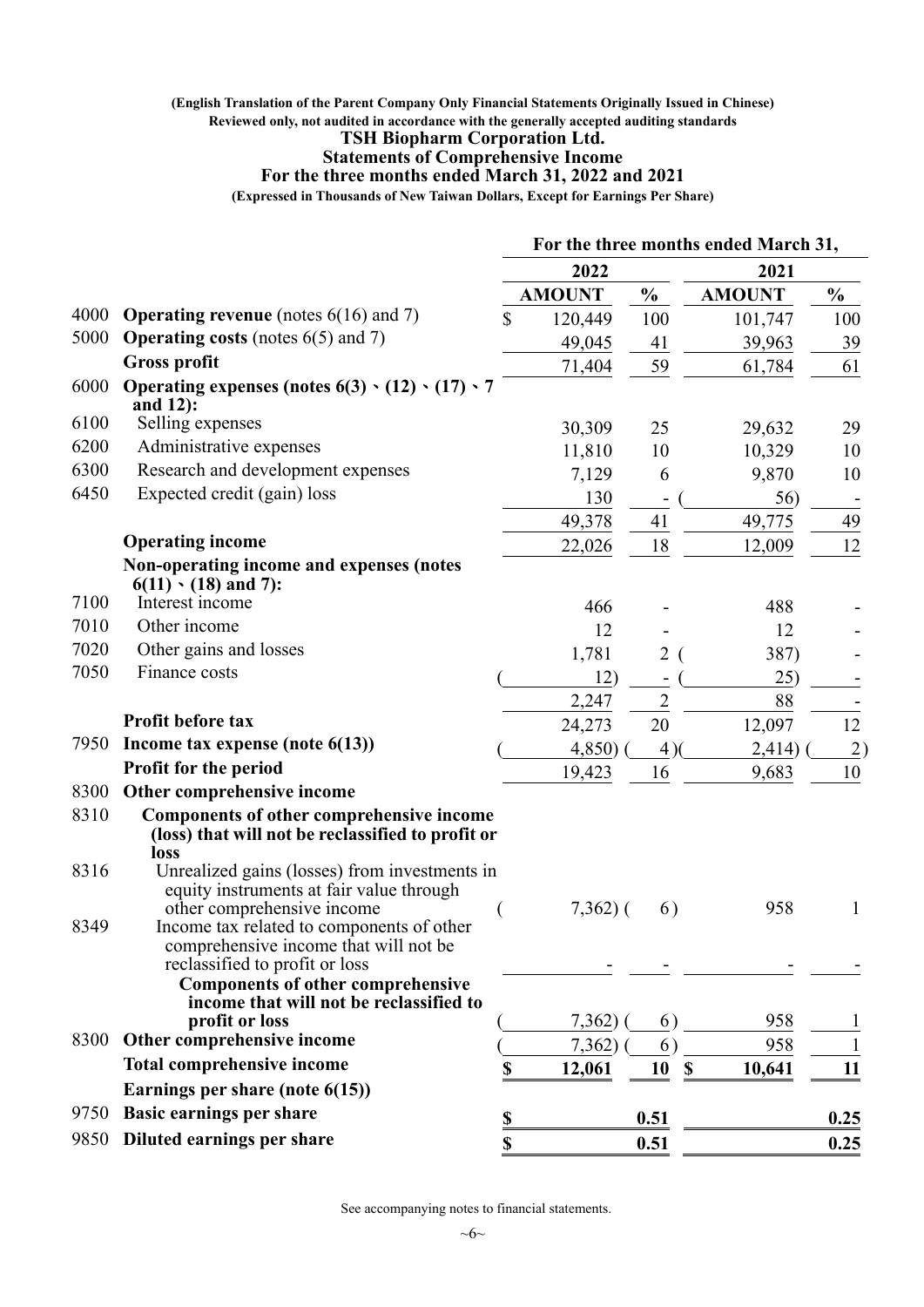#### **(English Translation of the Parent Company Only Financial Statements Originally Issued in Chinese) Reviewed only, not audited in accordance with the generally accepted auditing standards TSH Biopharm Corporation Ltd. Statements of Changes in Equity For the three months ended March 31, 2022 and 2021 (Expressed in Thousands of New Taiwan Dollars)**

|                                           |               |         |         | Retained earnings | Other equity interest                                                        |              |
|-------------------------------------------|---------------|---------|---------|-------------------|------------------------------------------------------------------------------|--------------|
|                                           |               |         |         | Unappropriated    | Unrealized gains (losses)<br>from financial assets<br>measured at fair value |              |
|                                           | Ordinary      | Capital | Legal   | retained          | through other                                                                |              |
|                                           | share capital | surplus | reserve | earnings          | comprehensive income                                                         | Total equity |
| Balance as of January 1, 2021             | 383,981       | 458,977 | 97,016  | 169,610           | 16,760                                                                       | 1,126,344    |
| Net income for the period                 |               |         |         | 9,683             |                                                                              | 9,683        |
| Other comprehensive income for the period |               |         |         |                   | 958                                                                          | 958          |
| Total comprehensive income for the period |               |         |         | 9,683             | 958                                                                          | 10,641       |
| <b>Balance as of March 31, 2021</b>       | 383,981       | 458,977 | 97,016  | 179,293           | 17,718                                                                       | 1,136,985    |
| <b>Balance as of January 1, 2022</b>      | 383,981       | 459,361 | 113,065 | 111,010           | 16,209                                                                       | 1,083,626    |
| Net income for the period                 |               |         |         | 19,423            |                                                                              | 19,423       |
| Other comprehensive income for the period |               |         |         |                   | 7,362)                                                                       | 7,362)       |
| Total comprehensive income for the period |               |         |         | 19,423            | 7,362                                                                        | 12,061       |
| <b>Balance as of March 31, 2022</b>       | 383,981       | 459,361 | 113,065 | 130,433           | 8,847                                                                        | 1,095,687    |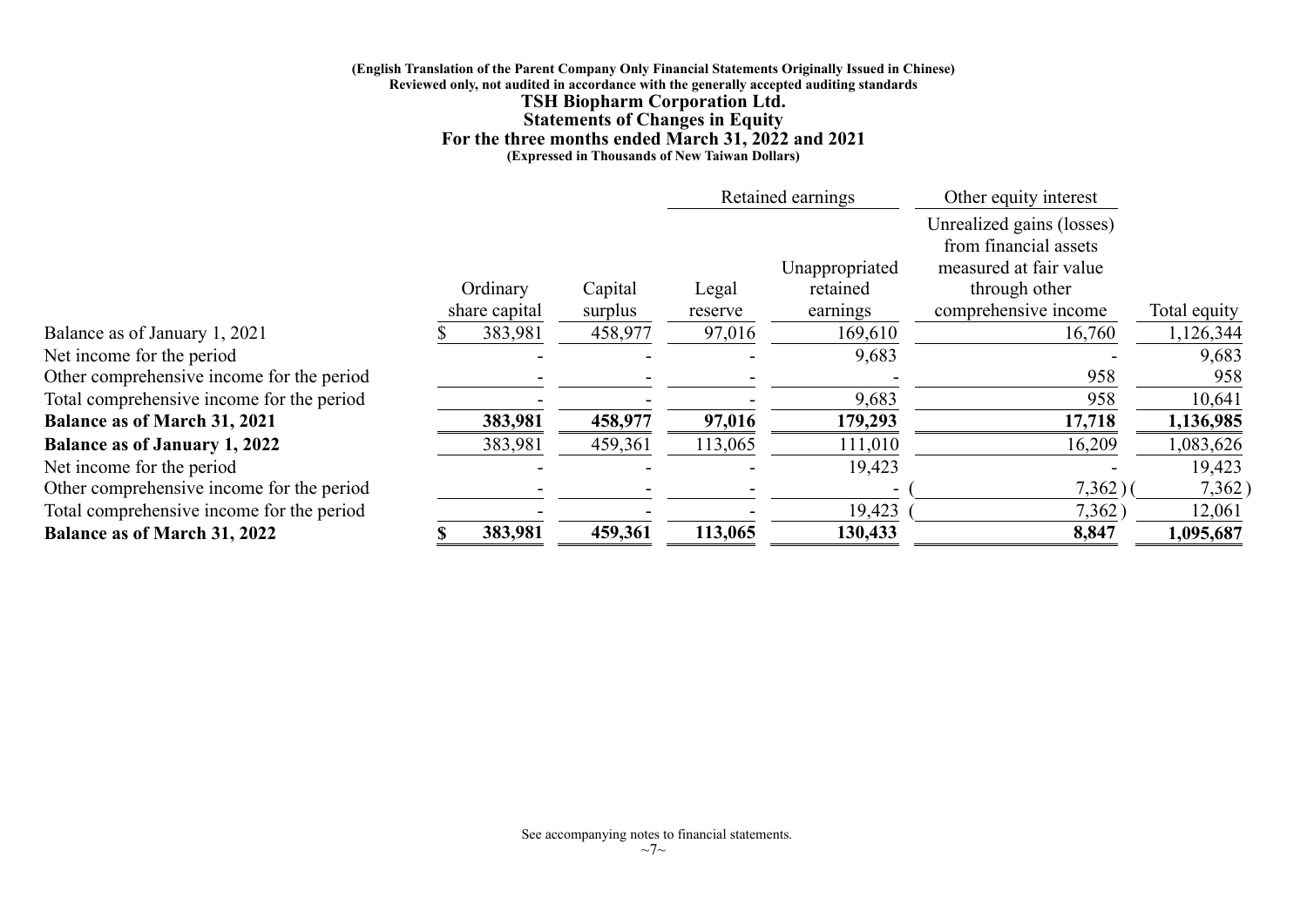#### **(English Translation of the Parent Company Only Financial Statements Originally Issued in Chinese) Reviewed only, not audited in accordance with the generally accepted auditing standards TSH Biopharm Corporation Ltd.**

## **Statements of Cash Flows**

**For the three months ended March 31, 2022 and 2021**

**(Expressed in Thousands of New Taiwan Dollars)**

|                                                    | For the three months ended<br>March 31, |        |
|----------------------------------------------------|-----------------------------------------|--------|
|                                                    | 2022                                    | 2021   |
| Cash flows from (used in) operating activities:    |                                         |        |
| Profit before tax                                  | \$<br>24,273                            | 12,097 |
| <b>Adjustments:</b>                                |                                         |        |
| Adjustments to reconcile profit (loss)             |                                         |        |
| Depreciation                                       | 1,711                                   | 1,882  |
| Amortization                                       | 730                                     | 638    |
| <b>Expected credit loss</b>                        | 130                                     | 56)    |
| Interest expense                                   | 12                                      | 25     |
| Interest income                                    | $466)$ (                                | 488)   |
| Loss on disposal of property, plant and equipment  |                                         | 4      |
| Total adjustment to reconcile profit (loss)        | 2,117                                   | 2,005  |
| Changes in operating assets and liabilities:       |                                         |        |
| Increase in notes receivable                       | $8,245)$ (                              | 3,872) |
| (Increase) decrease in accounts receivable         |                                         |        |
| (including related parties)                        | 4,736)                                  | 9,381  |
| (Increase) decrease in other receivables           | 259)                                    | 1,646  |
| Decrease in inventories                            | 12,171                                  | 3,200  |
| (Increase) decrease in other current assets        | 5,110)                                  | 888    |
| Increase (decrease) in notes payable (including    |                                         |        |
| related parties)                                   | 650                                     | 1,100) |
| (Decrease) increase in accounts payable (including | 2,108)                                  | 3,757  |
| related parties)<br>Decrease in other payables     |                                         |        |
| Increase (decrease) in other current liabilities   | 20,546)                                 | 8,042) |
| Total changes in operating assets and liabilities  | 23                                      | 294)   |
|                                                    | 28,160)                                 | 5,564  |
| Total adjustments                                  | 26,043)                                 | 7,569  |
| Cash flows from (used in) operations               | 1,770)                                  | 19,666 |
| Interest received                                  | 325                                     | 231    |
| Interest paid                                      | 12)                                     | 25)    |
| Income tax paid                                    | 27 <sup>2</sup>                         | 24)    |
| Net cash flows from (used in) operating activities | 1,484)                                  | 19,848 |
|                                                    |                                         |        |

(continued)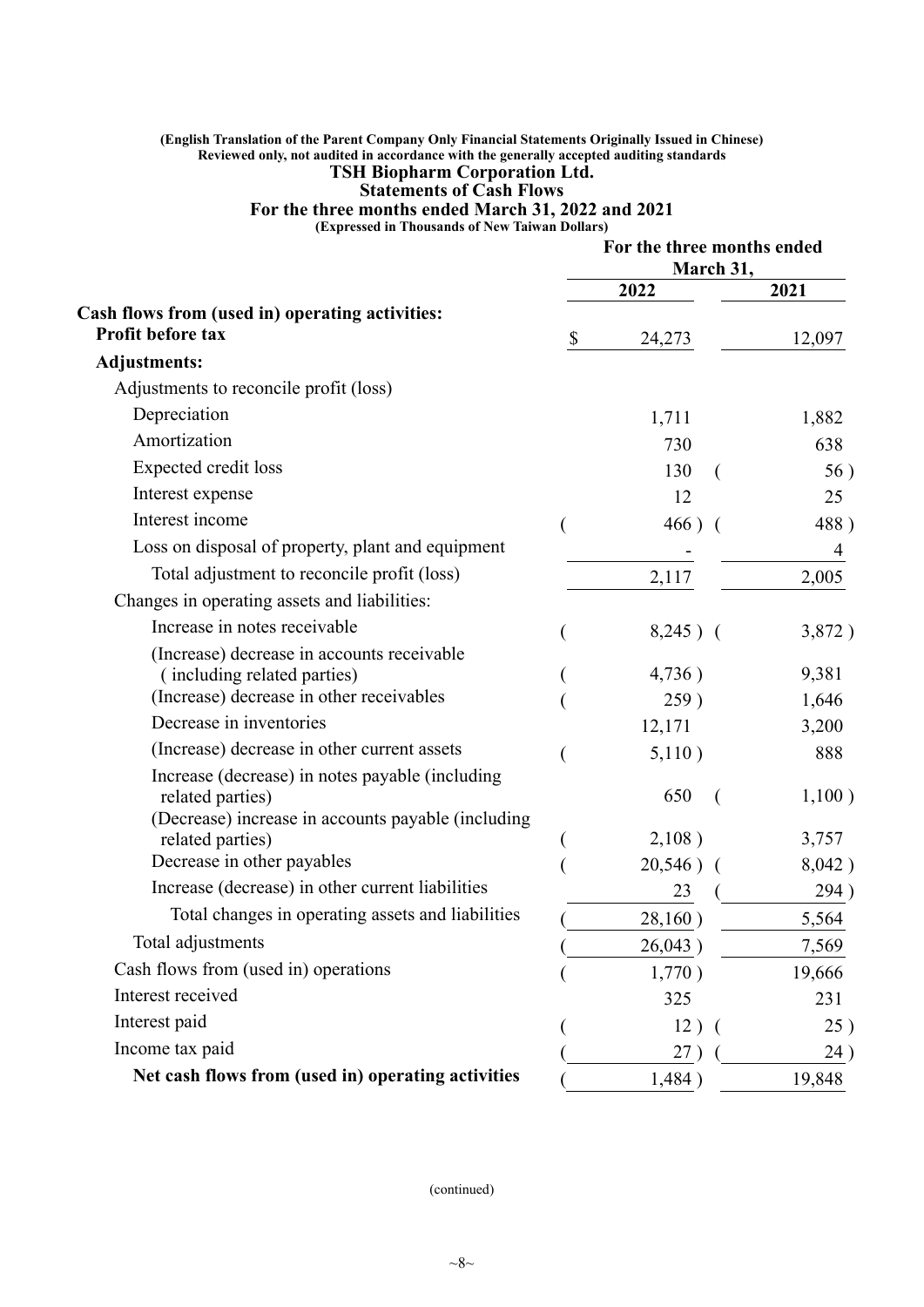#### **(English Translation of the Parent Company Only Financial Statements Originally Issued in Chinese) Reviewed only, not audited in accordance with the generally accepted auditing standards TSH Biopharm Corporation Ltd.**

## **Statements of Cash Flows**

**For the three months ended March 31, 2022 and 2021**

**(Expressed in Thousands of New Taiwan Dollars)**

|                                                         | For the three months ended<br>March 31, |  |         |  |
|---------------------------------------------------------|-----------------------------------------|--|---------|--|
|                                                         | 2022                                    |  | 2021    |  |
| Cash flows (used in) from investing activities:         |                                         |  |         |  |
| Decrease (increase) in guarantee deposits paid          | 10                                      |  | 1,063)  |  |
| Acquisition of intangible assets                        | 6,000)                                  |  |         |  |
| Decrease (increase) in other financial assets - current | 10,051                                  |  | 4,501)  |  |
| Decrease in other financial assets - non-current        | 61                                      |  | 82      |  |
| Increase in prepayments for business facilities         | 945)                                    |  |         |  |
| Net cash flows (used in) from investing activities      | 3,177                                   |  | 5,482)  |  |
| Cash flows used in financing activities:                |                                         |  |         |  |
| Payments of lease liabilities                           | 1,137                                   |  | 1,086)  |  |
| Net cash flows used in financing activities             | 1,137)                                  |  | 1,086)  |  |
| Net increase (decrease) in cash and cash equivalents    | 556                                     |  | 13,280  |  |
| Cash and cash equivalents at beginning of period        | 381,887                                 |  | 396,701 |  |
| Cash and cash equivalents at end of period              | 382,443                                 |  | 409,981 |  |

See accompanying notes to financial statements.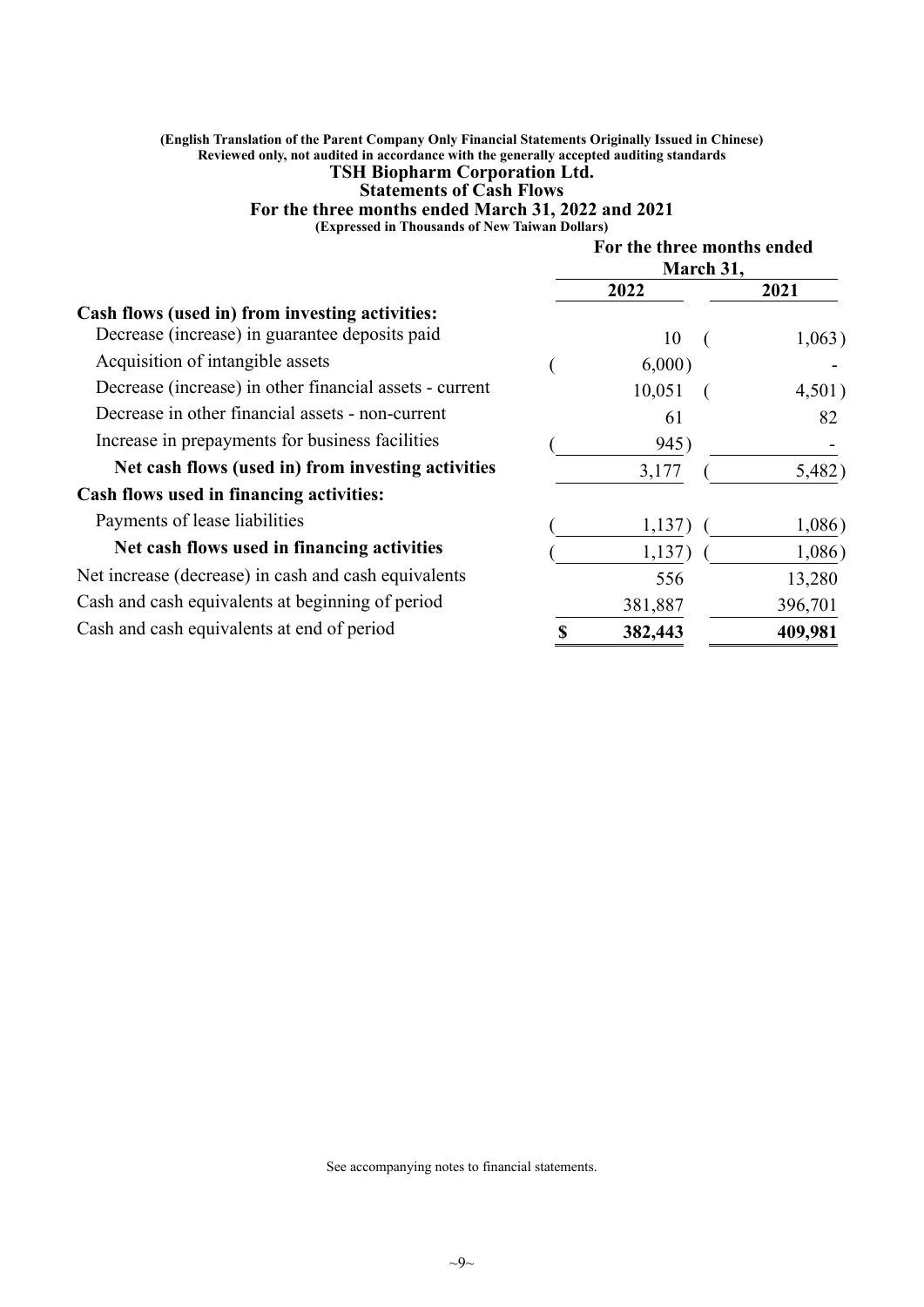## **(English Translation of the Parent Company Only Financial Statements Originally Issued in Chinese) Reviewed only, not audited in accordance with the generally accepted auditing standards**

## **TSH BIOPHARM CORPORATION LTD.**

## **Notes to the Parent Company Only Financial Statements**

**For the three months ended March 31,, 2022 and 2021** 

**(Amounts expressed in thousands of New Taiwan Dollars unless otherwise specified) 1**. **History and organization**

TSH Biopharm Corporation Ltd. (the"Company") was incorporated on September 21, 2010. The Company's registered office address is 3F.-1, No. 3-1, Park St., Nangang Dist., Taipei City 115, Taiwan (R.O.C.). The shares of the Company have been listed on the Taipei Exchange ("TPEx") since April 2012. The main activity of the Company is in sale of a variety of pharmaceuticals, chemical drugs and engaged in biotechnology services.

#### **2. Approval date and procedures of the financial statements**

The accompanying parent company only financial statements were authorized for issue by the Board of Directors on May 5, 2022.

#### **3. Application of new standards, amendments and interpretations**

(1) The impact of the International Financial Reporting Standards ("IFRSs") endorsed by the Financial Supervisory Commission, R.O.C. ("FSC") which have already been adopted.

The Company believes that the adoption of the following IFRSs would not have any material impact on its parent-company-only financial statements.

- Amendments to IAS 16"Property, Plant and Equipment Proceeds before Intended Use"
- Amendments to IAS 37 "Onerous Contracts–Cost of Fulfilling a Contract"
- Annual Improvements to IFRS Standards 2018-2020
- Amendments to IFRS 3 "Reference to the Conceptual Framework"

(2) The impact of IFRS issued by IASB but not yet endorsed by the FSC

The Company assesses that the adoption of the following standards would not have any material impact on its parent-company-only financial statements.

- Amendments to IFRS 10 and IAS 28 "Sale or Contribution of Assets Between an Investor and Its Associate or Joint Venture"
- IFRS 17 "Insurance Contracts" and amendments to IFRS 17 "Insurance Contracts"
- Amendments to IAS 1 "Classification of Liabilities as Current or Non-current"
- Amendments to IAS 1 "Disclosure of Accounting Policies"
- Amendments to IAS 8 "Definition of Accounting Estimates"
- Amendments to IAS 12"Deferred Tax related to Assets and Liabilities arising from a Single Transaction"

#### **4. Summary of significant accounting policies**

(1) Statement of compliance

These parent company only financial statements have been prepared in accordance with IAS 34 "Interim Financial Reporting" which are endorsed and issued by FSC and do not include all of the information required by the IFRSs, IASs, IFRIC Interpretations and SIC Interpretations endorsed and issued by FCS (hereinafter referred to as the "IFRS endorsed by the FSC") for full annual financial statements.

(2) Basis of preparation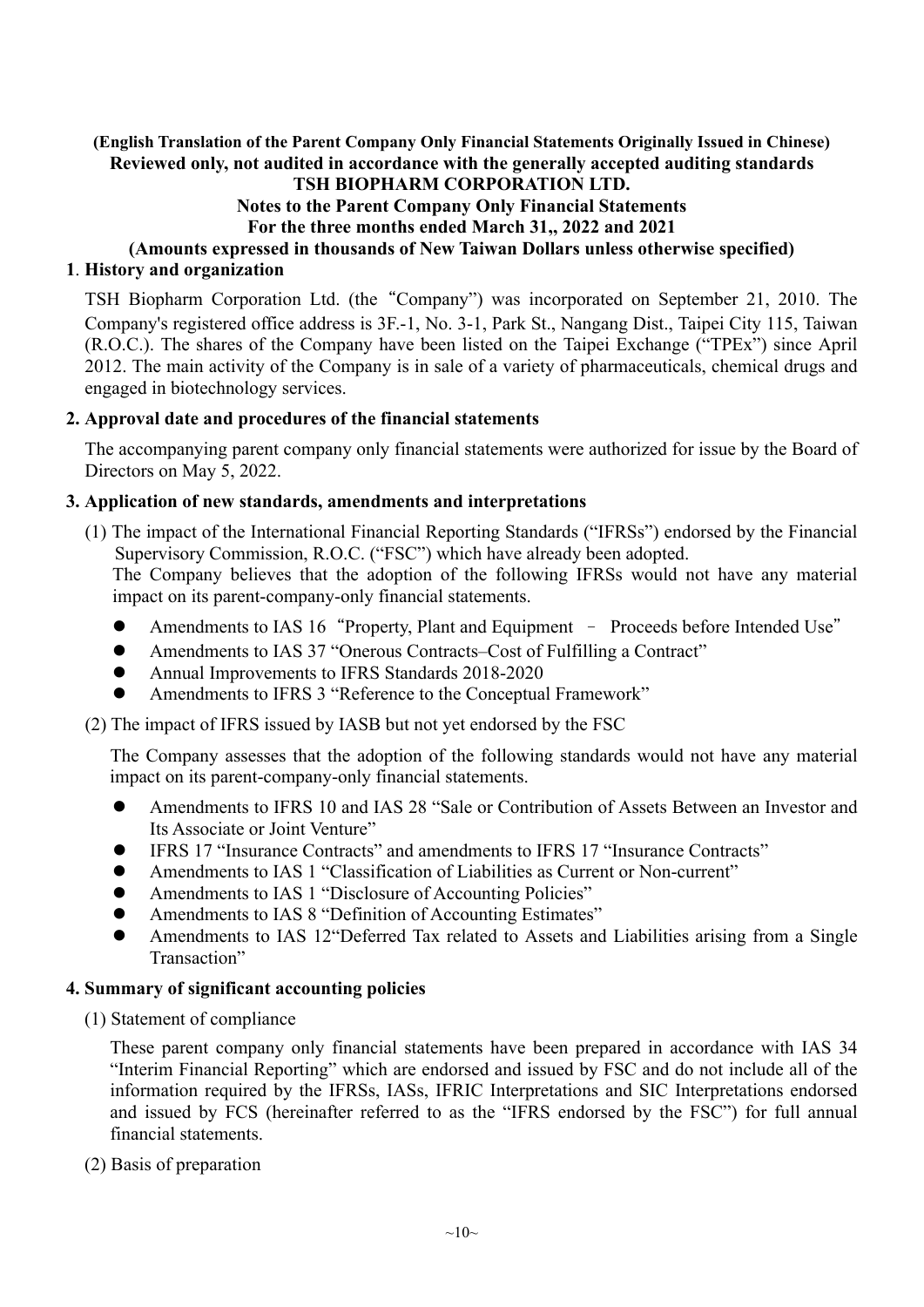A. Basis of measurement

The parent company only financial statements have been prepared on a historical cost basis except for financial assets at fair value through profit or loss and financial assets at fair value through other comprehensive income are measured at fair value.

B. Functional and presentation currency

The functional currency of the Company is determined based on the primary economic environment in which the entity operates. The parent company only financial statements are presented in New Taiwan Dollars (NTD), which is the Company's functional currency. All financial information presented in NTD has been rounded to the nearest thousand unless otherwise stated.

(3) Foreign currency

Transactions in foreign currencies are translated into the respective functional currencies of Company at the exchange rates at the dates of the transactions. At the end of each subsequent reporting period, monetary items denominated in foreign currencies are translated into the functional currencies using the exchange rate at that date. Non-monetary items denominated in foreign currencies that are measured at fair value are translated into the functional currencies using the exchange rate at the date that the fair value was determined. Non-monetary items denominated in foreign currencies that are measured based on historical cost are translated using the exchange rate at the date of the transaction.

Exchange differences are generally recognized in profit or loss, except for those differences relating to the following, which are recognized in other comprehensive income:

- A. an investment in equity securities designated as at fair value through other comprehensive income;
- B. a financial liability designated as a hedge of the net investment in a foreign operation to the extent that the hedge is effective; or
- C. qualifying cash flow hedges to the extent that the hedges are effective.
- (4) Classification of current and non-current assets and liabilities

The Company classifies an asset as current when any one of the following requirements is met. Assets that are not classified as current are non-current assets.

A. It expects to realize the asset, or intends to sell or consume it, in its normal operating cycle;

- B. It holds the asset primarily for the purpose of trading;
- C. It expects to realize the asset within twelve months after the reporting period; or
- D. The asset is cash or cash equivalent unless the asset is restricted from being exchanged or used to settle a liability for at least twelve months after the reporting period.

The Company classifies a liability as current when any one of the following requirements is met. Liabilities that are not classified as current are non-current liabilities.

- A. It expects to settle the liability in its normal operating cycle;
- B. It holds the liability primarily for the purpose of trading;
- C. The liability is due to be settled within twelve months after the reporting period; or
- D. It does not have an unconditional right to defer settlement of the liability for at least twelve months after the reporting period. Terms of a liability that could, at the option of the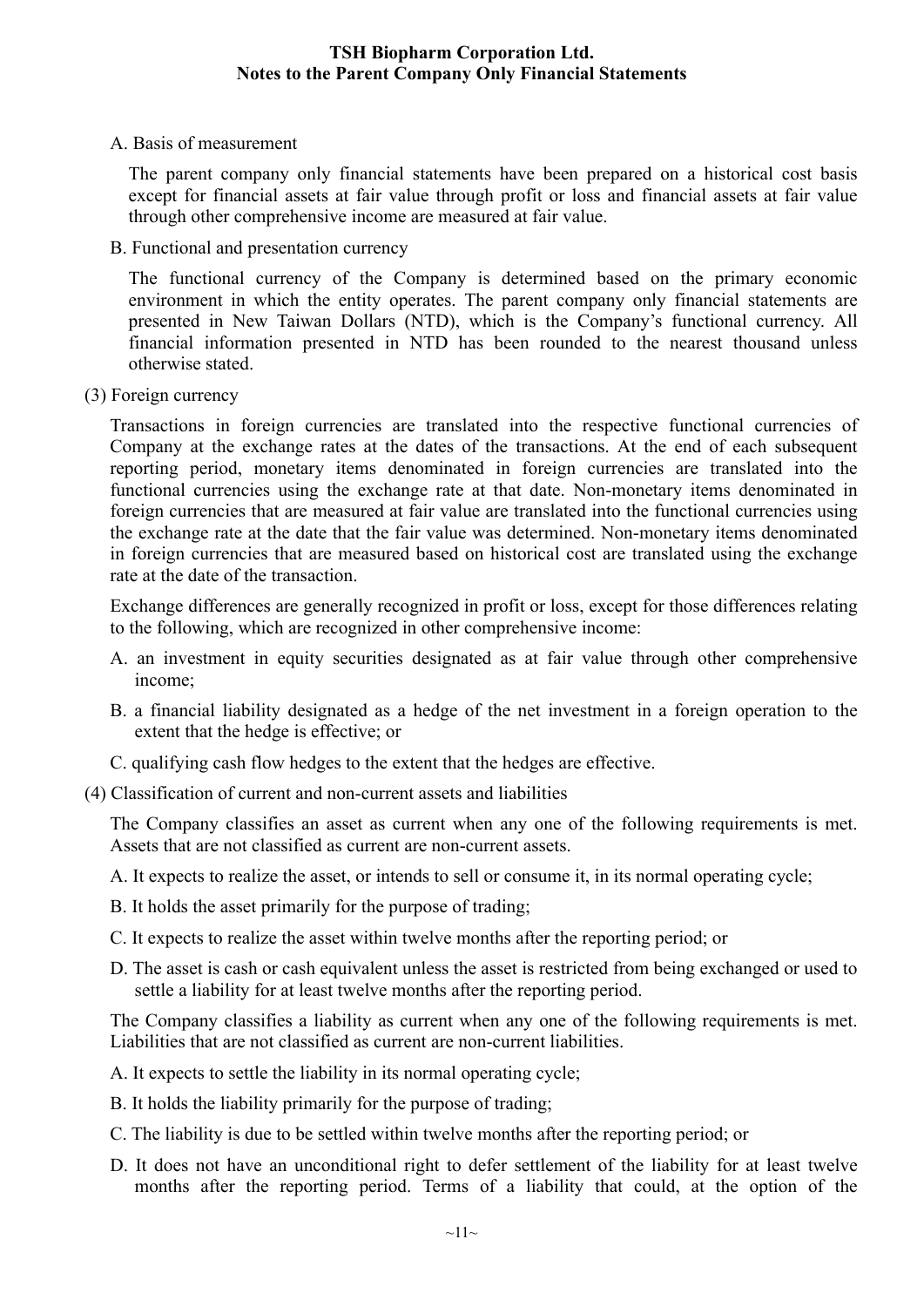counterparty, result in its settlement by issuing equity instruments do not affect its classification.

(5) Cash and cash equivalents

Cash comprise cash and cash in bank. Cash equivalents are short-term and highly liquid investments that are readily convertible to known amounts of cash and which are subject to an insignificant risk of changes in value. Time deposits which meet the above definition and held for the purpose of meeting short-term cash commitments rather than for investment or other purposes are classified as cash equivalents.

Bank overdrafts that are repayable on demand and form an integral part of the Group's cash management are included as a component of cash and cash equivalents for the purpose of the consolidated statement of cash flows.

(6) Financial instruments

Accounts receivables are initially recognized when they are originated. All other financial assets and financial liabilities are initially recognized when the Company becomes a party to the contractual provisions of the instrument. A financial asset (unless it is a trade receivable without a significant financing component) or financial liability is initially measured at fair value plus, for an item not at fair value through profit or loss (FVTPL), transaction costs that are directly attributable to its acquisition or issue. A trade receivable without a significant financing component is initially measured at the transaction price.

A. Financial assets

All regular way purchases or sales of financial assets are recognized and derecognized on a trade date basis.

On initial recognition, a financial asset is classified as measured at: amortized cost; Fair value through other comprehensive income (FVOCI) – equity investment; or FVTPL. Financial assets are not reclassified subsequent to their initial recognition unless the Company changes its business model for managing financial assets, in which case all affected financial assets are reclassified on the first day of the first reporting period following the change in the business model.

(A) Financial assets measured at amortized cost

A financial asset is measured at amortized cost if it meets both of the following conditions and is not designated as measured at FVTPL:

- it is held within a business model whose objective is to hold financial assets to collect contractual cash flows; and
- its contractual terms give rise on specified dates to cash flows that are solely payments of principal and interest on the principal amount outstanding.

These assets are subsequently measured at amortized cost, which is the amount at which the financial asset is measured at initial recognition, plus/minus, the cumulative amortization using the effective interest method, adjusted for any loss allowance. Interest income, foreign exchange gains and losses, as well as impairment, are recognized in profit or loss. Any gain or loss on derecognition is recognized in profit or loss.

(B) Fair value through other comprehensive income (FVOCI)

On initial recognition of an equity investment that is not held for trading, the Company may irrevocably elect to present subsequent changes in the investment' s fair value in other comprehensive income. This election is made on an instrument-by-instrument basis.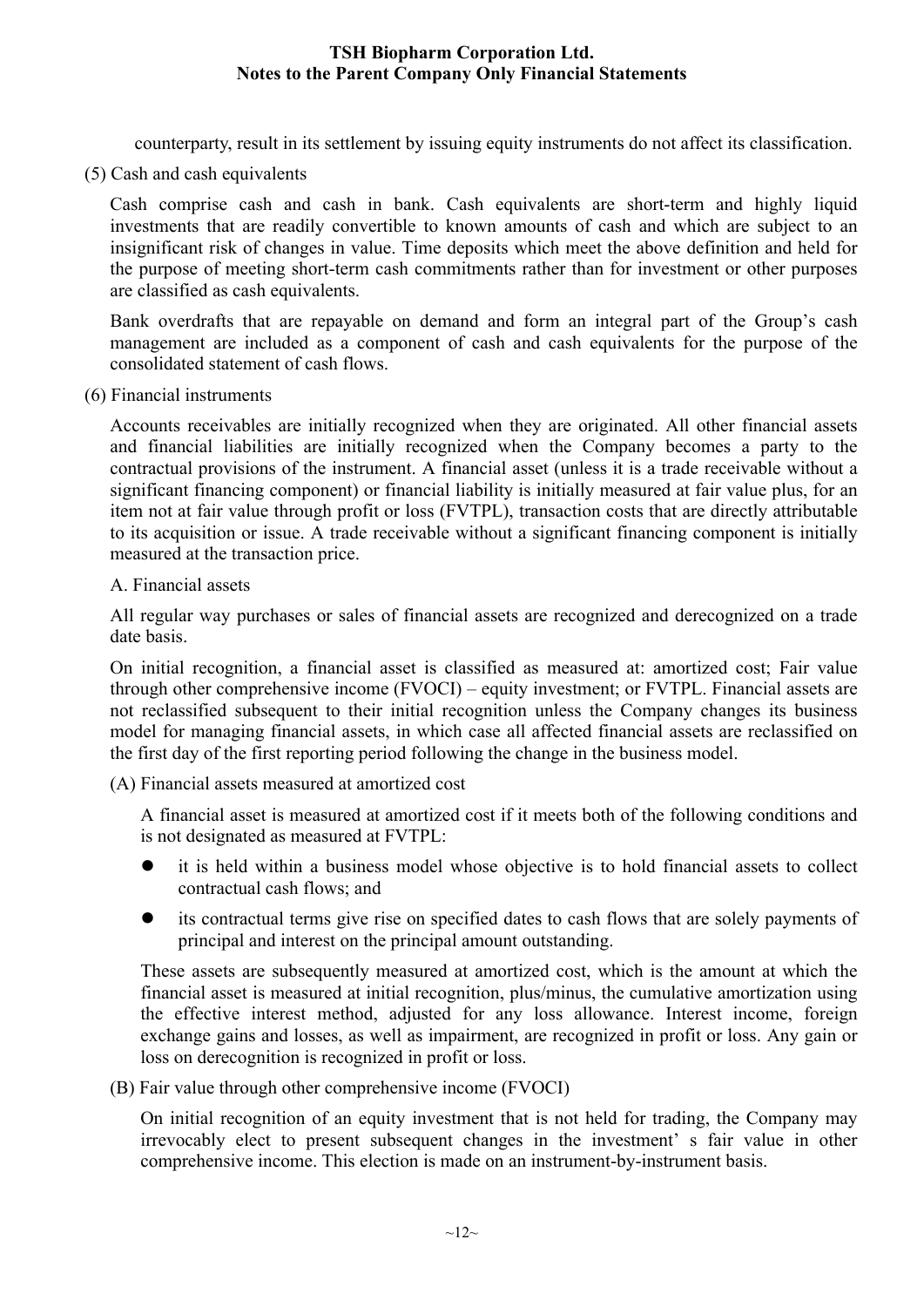Equity investments at FVOCI are subsequently measured at fair value. Dividends are recognized as income in profit or loss unless the dividend clearly represents a recovery of part of the cost of the investment. Other net gains and losses are recognized in other comprehensive income and are never reclassified to profit or loss.

Dividend income is recognized in profit or loss on the date on which the Company's right to receive payment is established.

#### (C) Business model assessment

The Company makes an assessment of the objective of the business model in which a financial asset is held at portfolio level because this best reflects the way the business is managed and information is provided to management. The information considered includes:

- the stated policies and objectives for the portfolio and the operation of those policies in practice. These include whether management' s strategy focuses on earning contractual interest income, maintaining a particular interest rate profile, matching the duration of the financial assets to the duration of any related liabilities or expected cash outflows or realizing cash flows through the sale of the assets;
- how the performance of the portfolio is evaluated and reported to the Company's management;
- the risks that affect the performance of the business model (and the financial assets held within that business model) and how those risks are managed;
- how managers of the business are compensated e.g. whether compensation is based on the fair value of the assets managed or the contractual cash flows collected; and
- the frequency, volume and timing of sales of financial assets in prior periods, the reasons for such sales and expectations about future sales activity.

Transfers of financial assets to third parties in transactions that do not qualify for derecognition are not considered sales for this purpose, and are consistent with the Company's continuing recognition of the assets.

Financial assets that are held for trading or are managed and whose performance is evaluated on a fair value basis are measured at FVTPL.

(D) Assessment whether contractual cash flows are solely payments of principal and interest

For the purposes of this assessment, ' principal' is defined as the fair value of the financial assets on initial recognition. 'Interest' is defined as consideration for the time value of money and for the credit risk associated with the principal amount outstanding during a particular period of time and for other basic lending risks and costs, as well as a profit margin.

In assessing whether the contractual cash flows are solely payments of principal and interest, the Company considers the contractual terms of the instrument. This includes assessing whether the financial asset contains a contractual term that could change the timing or amount of contractual cash flows such that it would not meet this condition. In making this assessment, the Company considers:

- contingent events that would change the amount or timing of cash flows;
- terms that may adjust the contractual coupon rate, including variable rate features;
- prepayment and extension features; and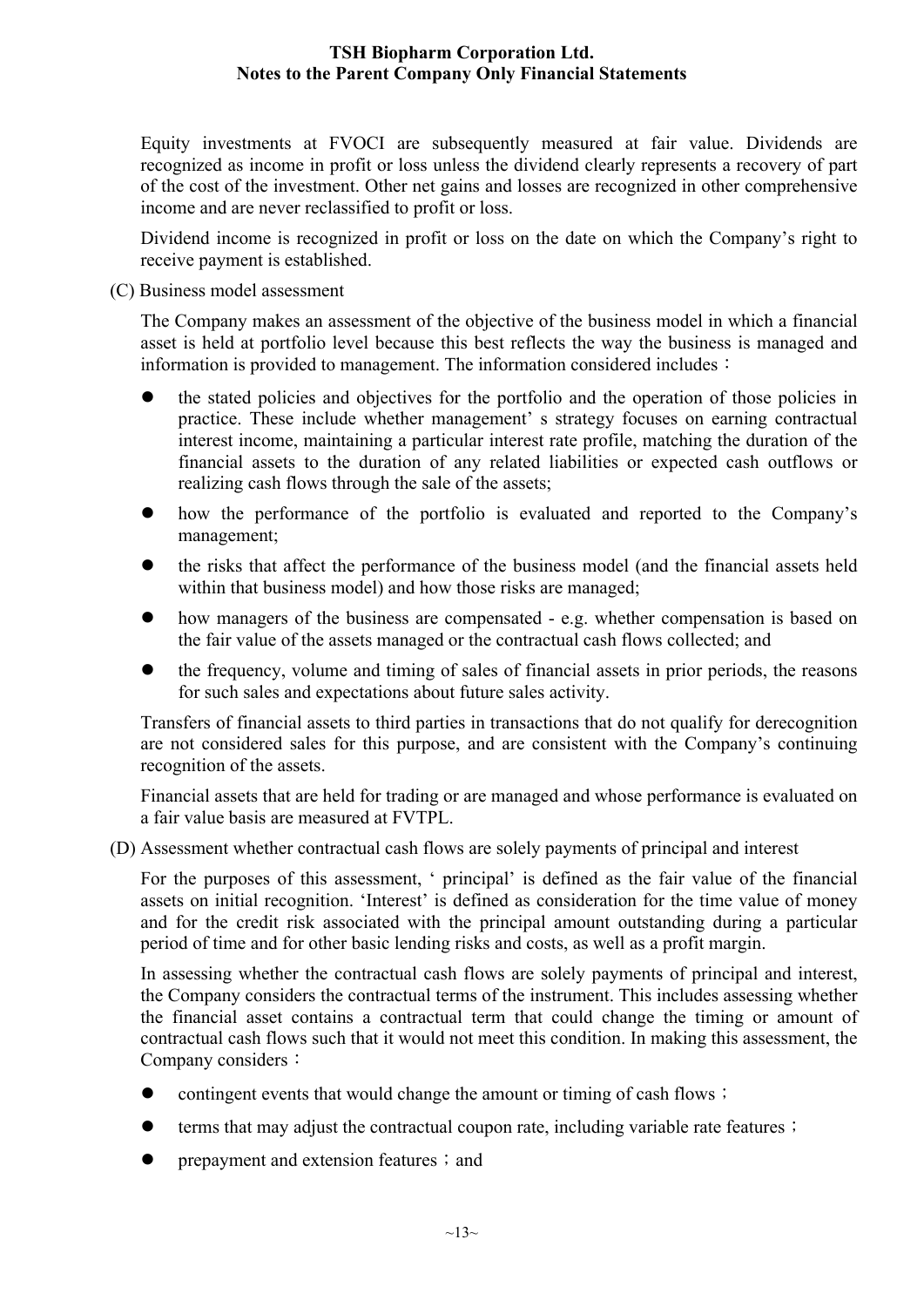terms that limit the Company's claim to cash flows from specified assets( e.g. nonrecourse features)

(E) Impairment of financial assets

The Company recognizes its loss allowances for expected credit losses (ECL) on financial assets measured at amortized cost (including cash and cash equivalents, notes and accounts receivable, other receivables, guarantee deposit paid and other financial assets).

The Company measures its loss allowances at an amount equal to lifetime ECL, except for the following which are measured as 12-month ECL:

- debt securities that are determined to have low credit risk at the reporting date; and
- other debt securities and bank balances for which the credit risk (i.e. the risk of default occurring over the expected life of the financial instrument) has not increased significantly since initial recognition.

Loss allowance for trade receivables and contract assets are always measured at an amount equal to lifetime ECL.

When determining whether the credit risk of a financial asset has increased significantly since initial recognition and when estimating ECL, the Company considers reasonable and supportable information that is relevant and available without undue cost or effort. This includes both quantitative and qualitative information and analysis based on the Company' s historical experience and informed credit assessment, as well as forward looking information.

Lifetime ECLs are the ECLs that result from all possible default events over the expected life of a financial instrument.

12-month ECLs are the portion of ECLs resulting from default events that are possible within the 12 months after the reporting date (or a shorter period if the expected life of the instrument is less than 12 months).

The maximum period considered when estimating ECLs is the maximum contractual period over which the Company is exposed to credit risk.

ECLs are a probability-weighted estimate of credit losses. Credit losses are measured as the present value of all cash shortfalls (i.e. the difference between the cash flows due to the Company in accordance with the contract and the cash flows that the Company expects to receive). ECLs are discounted at the effective interest rate of the financial asset.

At each reporting date, the Company assesses whether financial assets carried at amortized cost are credit-impaired. A financial asset is "credit-impaired" when one or more events that have a detrimental impact on the estimated future cash flows of the financial asset have occurred. Evidence that a financial asset is credit-impaired includes the following observable data:

- significant financial difficulty of the borrower or issuer;
- a breach of contract such as a default or being more than 90 days past due;
- the lender of the borrower, for economic or contractual reasons relating to the borrower's financial difficulty, having granted to the borrower a concession that the lender would not otherwise consider;
- it is probable that the borrower will enter bankruptcy or other financial reorganization; or
- the disappearance of an active market for a security because of financial difficulties.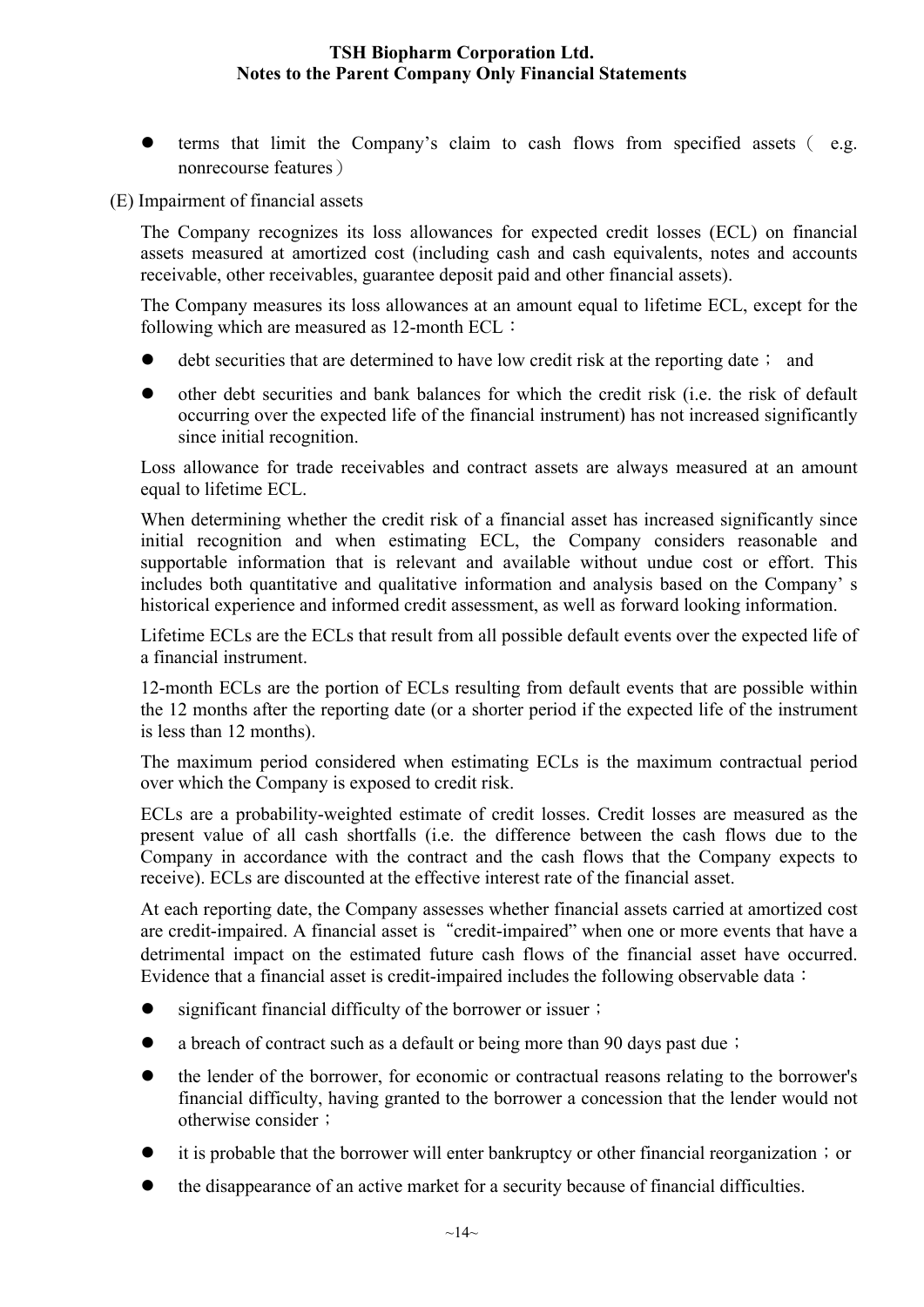Loss allowances for financial assets measured at amortized cost are deducted from the gross carrying amount of the assets.

The gross carrying amount of a financial asset is written off when the Company has no reasonable expectations of recovering a financial asset in its entirety or a portion thereof. For corporate customers, the Company individually makes an assessment with respect to the timing and amount of write-off based on whether there is a reasonable expectation of recovery. The Company expects no significant recovery from the amount written off. However, financial assets that are written off could still be subject to enforcement activities in order to comply with the Company' s procedures for recovery of amounts due.

(F) Derecognition of financial assets

The Company derecognizes a financial asset when the contractual rights to the cash flows from the financial asset expire, or it transfers the rights to receive the contractual cash flows in a transaction in which substantially all of the risks and rewards of ownership of the financial asset are transferred or in which the Group neither transfers nor retains substantially all of the risks and rewards of ownership and it does not retain control of the financial asset.

The Company enters into transactions whereby it transfers assets recognized in its statement of balance sheet, but retains either all or substantially all of the risks and rewards of the transferred assets. In these cases, the transferred assets are not derecognized.

- B. Financial liabilities and equity instrument
- (A) Classification of debt or equity

Debt and or equity instruments issued by the Company are classified as financial liabilities or equity in accordance with the substance of the contractual arrangements and the definitions of a financial liability and an equity instrument.

(B) Equity instrument

An equity instrument is any contract that evidences residual interest in the assets of an entity after deducting all of its liabilities. Equity instruments issued are recognized as the amount of consideration received, less the direct cost of issuing.

(C) Derecognition of financial liabilities

The Company derecognizes a financial liability when its contractual obligations are discharged or cancelled, or expire. The Company also derecognizes a financial liability when its terms are modified and the cash flows of the modified liability are substantially different, in which case a new financial liability based on the modified terms is recognized at fair value.

On derecognition of a financial liability, the difference between the carrying amount of a financial liability extinguished and the consideration paid (including any non-cash assets transferred or liabilities assumed) is recognized in profit or loss.

(D) Offsetting of financial assets and liabilities

Financial assets and financial liabilities are offset and the net amount presented in the statement of balance sheet when, and only when, the Company currently has a legally enforceable right to set off the amounts and it intends either to settle them on a net basis or to realize the asset and settle the liability simultaneously.

(7) Inventories

Inventories are measured at the lower of cost and net realizable value. The cost of inventories is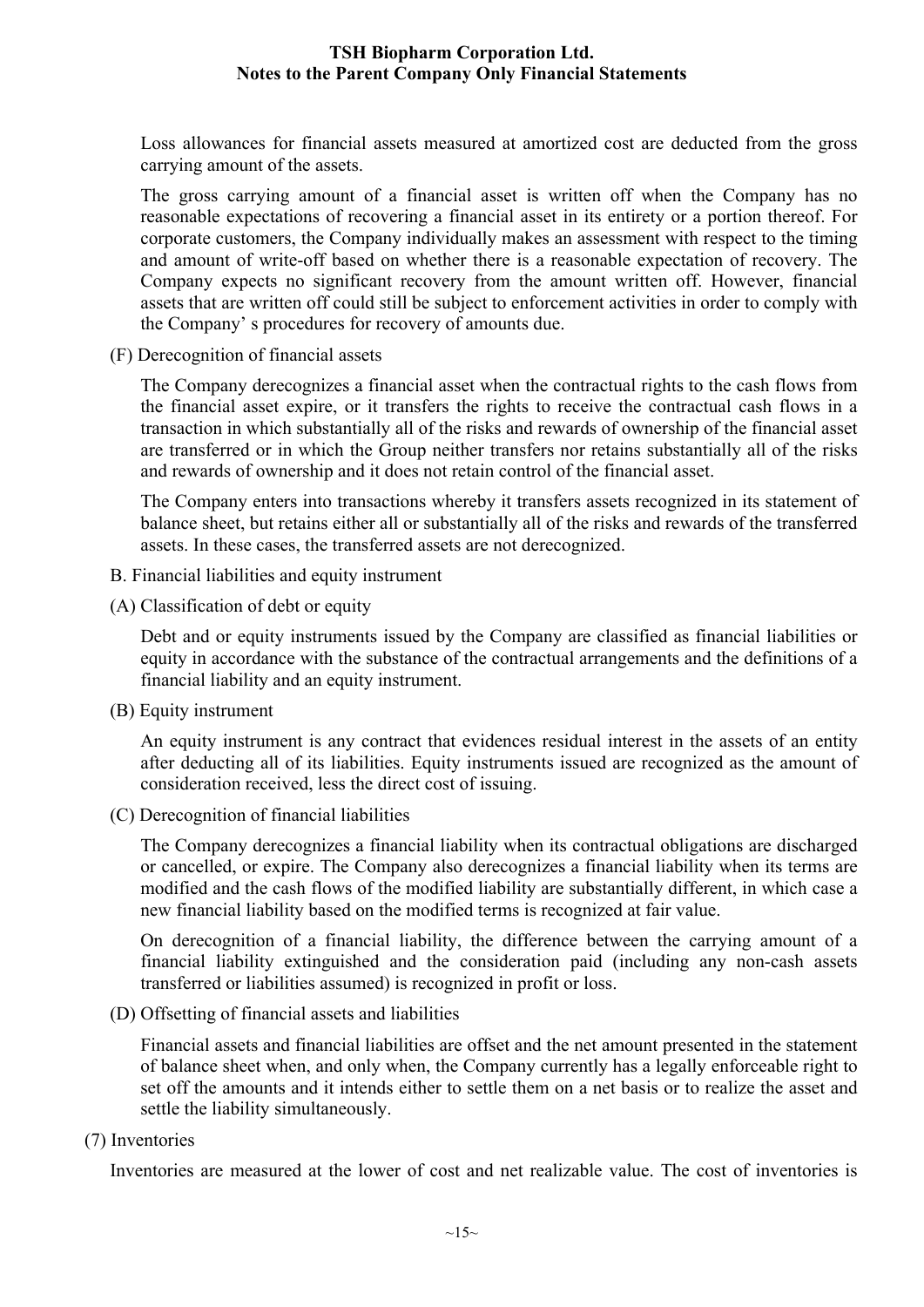based on the weighted-average method and includes expenditure incurred in acquiring the inventories, production or conversion costs, and other costs incurred in bringing them to their present location and condition.

Net realizable value is the estimated selling price in the ordinary course of business, less the estimated costs of completion and selling expenses.

- (8) Property, plant and equipment
	- A. Recognition and measurement

Items of property, plant and equipment are measured at cost, which includes capitalized borrowing costs, less accumulated depreciation and any accumulated impairment losses.

If significant parts of an item of property, plant and equipment have different useful lives, they are accounted for as separate items (major components) of property, plant and equipment.

Any gain or loss on disposal of an item of property, plant and equipment is recognized in profit or loss.

B. Subsequent cost

Subsequent expenditure is capitalized only if it is probable that the future economic benefits associated with the expenditure will flow to the Company.

C. Depreciation

Depreciation is calculated on the cost of an asset less its residual value and is recognized in profit or loss on a straight-line basis over the estimated useful lives of each component of an item of property, plant and equipment.

Land is not depreciated.

The estimated useful lives for the current and comparative years of significant items of property, plant and equipment are as follows:

| (a) Buildings and structures | $14 - 20$ years   |
|------------------------------|-------------------|
| (b) Machinery and equipment  | $3 \sim 10$ years |
| (c) Furniture and fixtures   | $3 \sim 10$ years |
| (d) Other equipment          | $3 \sim 10$ years |

Depreciation methods, useful lives, and residual values are reviewed at each reporting date and adjusted if appropriate.

(9) Leases

At inception of a contract, the Company assesses whether a contract is, or contains, a lease. A contract is, or contains, a lease if the contract conveys the right to control the use of an identified asset for a period of time in exchange for consideration.

A. As a lessee

The Company recognizes a right-of-use asset and a lease liability at the lease commencement date. The right-of-use asset is initially measured at cost, which comprises the initial amount of the lease liability adjusted for any lease payments made at or before the commencement date, plus any initial direct costs incurred and an estimate of costs to dismantle and remove the underlying asset or to restore the underlying asset or the site on which it is located, less any lease incentives received.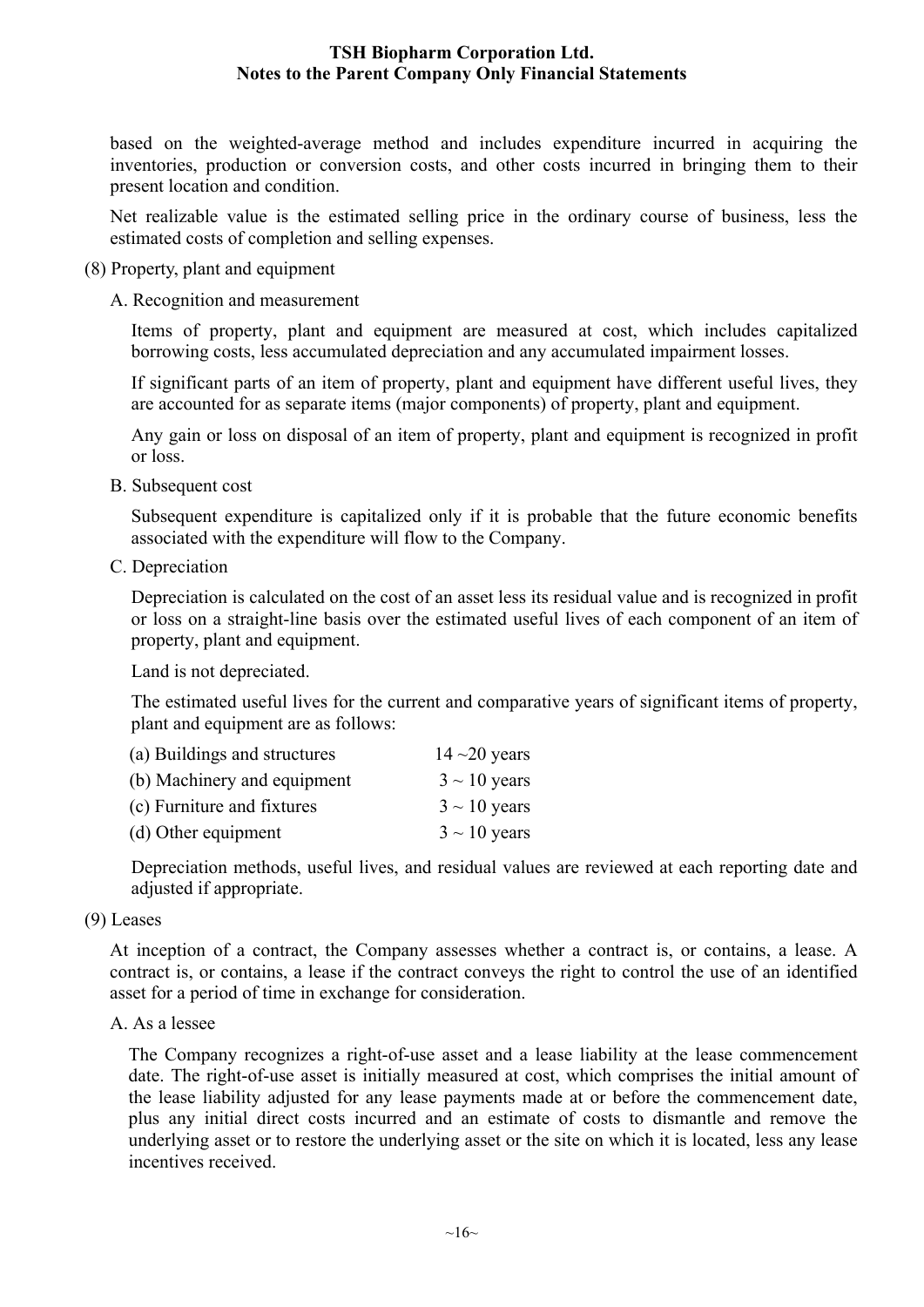The right-of-use asset is subsequently depreciated using the straight-line method from the commencement date to the earlier of the end of the useful life of the right-of-use asset or the end of the lease term. In addition, the right-of-use asset is periodically reduced by impairment losses, if any, and adjusted for certain remeasurements of the lease liability.

The lease liability is initially measured at the present value of the lease payments that are not paid at the commencement date, discounted using the interest rate implicit in the lease or, if that rate cannot be reliably determined, the Company's incremental borrowing rate. Generally, the Company uses its incremental borrowing rate as the discount rate.

Lease payments included in the measurement of the lease liability comprise the following:

- (A) fixed payments, including in-substance fixed payments;
- (B) variable lease payments that depend on an index or a rate, initially measured using the index or rate as at the commencement date;
- (C) amounts expected to be paid under a residual value guarantee; and

(D) payments for purchase or termination options that are reasonably certain to be exercised.

The lease liability is measured at amortized cost using the effective interest method. It is remeasured when:

- (A) there is a change in future lease payments arising from the change in an index or rate; or
- (B) there is a change in the Company's estimate of the amount expected to be paid under a residual value guarantee; or
- (C) there is a change of its assessment on whether it will exercise an option to purchase the underlying asset, or
- (D) there is a change in the lease term resulting from a change of its assessment on whether it will exercise an extension or termination option; or
- (E) there are any lease modifications

When the lease liability is remeasured, other than lease modifications, a corresponding adjustment is made to the carrying amount of the right-of-use asset, or in profit and loss if the carrying amount of the right-of-use asset has been reduced to zero.

When the lease liability is remeasured to reflect the partial or full termination of the lease for lease modifications that decrease the scope of the lease, the Company accounts for the remeasurement of the lease liability by decreasing the carrying amount of the right-of-use asset to reflect the partial or full termination of the lease, and recognize in profit or loss.

The Company presents right-of-use assets that do not meet the definition of investment and lease liabilities as a separate line item respectively in the statement of financial position.

The Company has elected not to recognize right-of-use assets and lease liabilities for leases of low-value assets, transportation equipment, furniture and fixtures equipment. The Company recognizes the lease payments associated with these leases as an expense on a straight-line basis over the lease term.

B. As a lessee

When the Company acts as a lessor, it determines at lease commencement whether each lease is a finance lease or an operating lease. To classify each lease, the Company makes an overall assessment of whether the lease transfers to the lessee substantially all of the risks and rewards of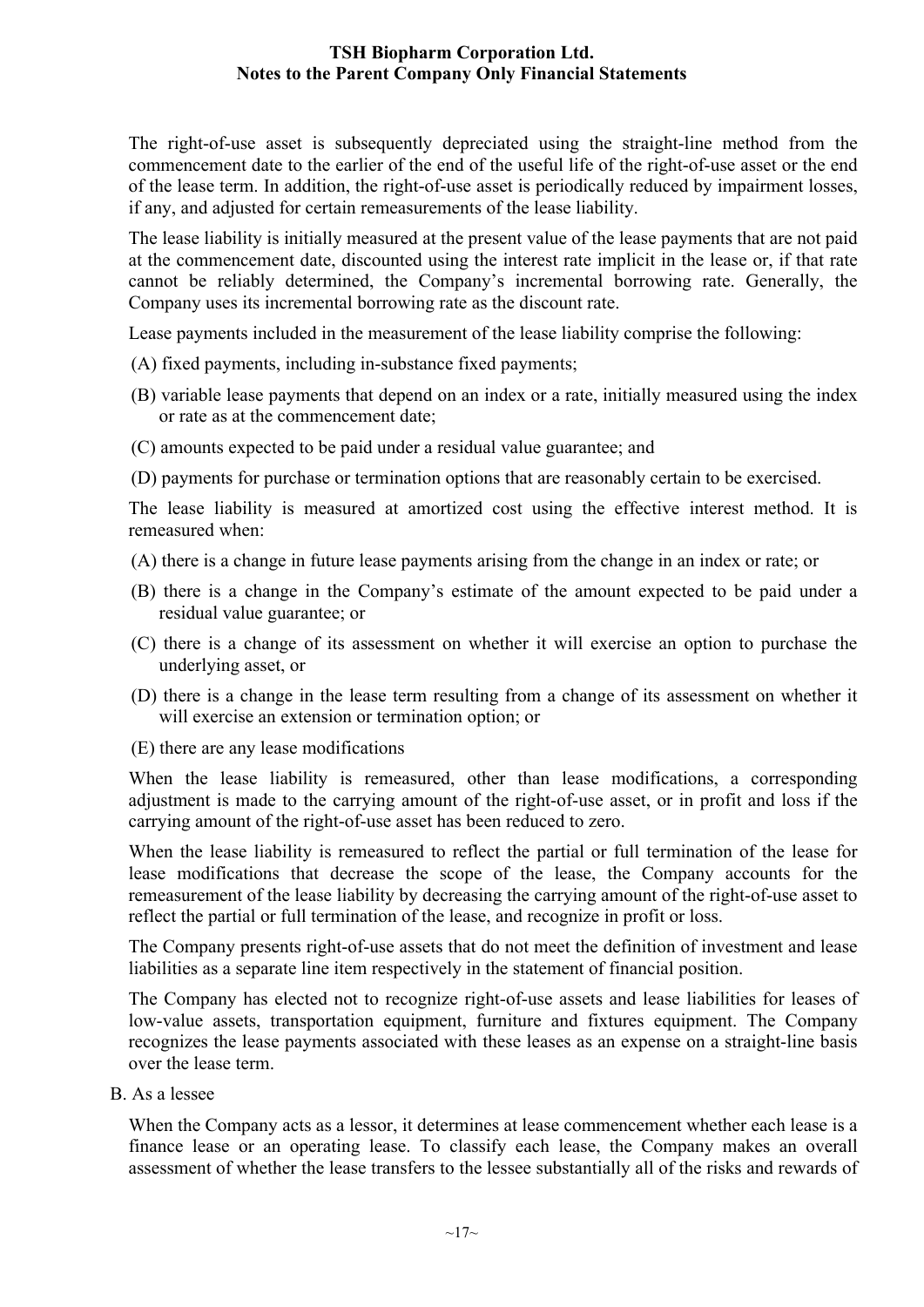ownership incidental to the underlying asset. If this is the case, then the lease is a finance lease; if not, then the lease is an operating lease. As part of this assessment, the Company considers certain indicators such as whether the lease is for the major part of the economic life of the asset.

When the Company is an intermediate lessor, it accounts for its interests in the head lease and the sub-lease separately. It assesses the lease classification of a sub-lease with reference to the right-of-use asset arising from the head lease. If a head lease is a short-term lease to which the Company applies the exemption described above, then it classifies the sub-lease as an operating lease.

If an arrangement contains lease and non-lease components, the Company applies IFRS 15 to allocate the consideration in the contract.

- (10) Intangible assets
	- A. Recognition and measurement

Expenditure on research activities is recognized in profit or loss as incurred.

Development expenditure is capitalized only if the expenditure can be measured reliably, the product or process is technically and commercially feasible, future economic benefits are probable and the Company intends to, and has sufficient resources to, complete development and to use or sell the asset. Otherwise, it is recognized in profit or loss as incurred. Subsequent to initial recognition, development expenditure is measured at cost, less accumulated amortization and any accumulated impairment losses.

Other intangible assets that are acquired by the Company including patents, computer software and drug permit licenses and have finite useful lives are measured at cost less accumulated amortization and any accumulated impairment losses.

B. Subsequent expenditure

Subsequent expenditure is capitalized only when it increases the future economic benefits embodied in the specific asset to which it relates. All other expenditure, including expenditure on internally generated goodwill and brands, is recognized in profit or loss as incurred.

C. Amortization

Amortization is calculated over the cost of the asset, less its residual value, and is recognized in profit or loss on a straight-line basis over the estimated useful lives of intangible assets from the date that they are available for use.

The estimated useful lives for current and comparative periods are as follows:

| (A) Patents and drug permit licenses | $3 \sim 10$ years |
|--------------------------------------|-------------------|
| (B) Computer software cost           | $5 \sim 10$ years |

Amortization methods, useful lives and residual values are reviewed at each annual reporting date and adjusted if appropriate.

(11) Impairment of non-financial assets

At each reporting date, the Company reviews the carrying amounts of its non-financial assets (other than inventories and deferred tax assets) to determine whether there is any indication of impairment. If any such indication exists, then the asset's recoverable amount is estimated.

For impairment testing, assets are grouped together into the smallest group of assets that generates cash inflows from continuing use that are largely independent of the cash inflows of other assets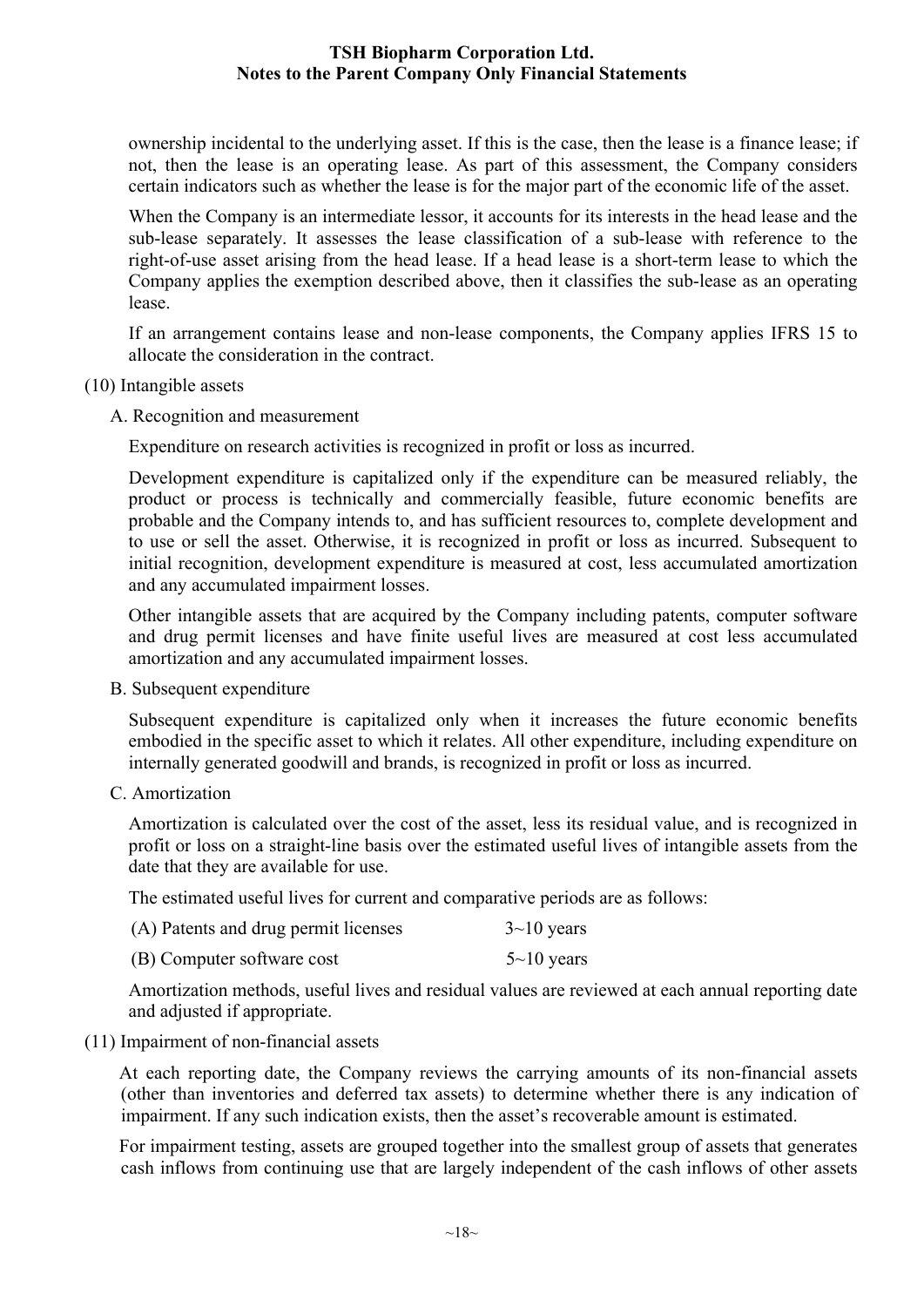#### or CGUs.

The recoverable amount of an asset or CGU is the greater of its value in use and its fair value less costs to sell. Value in use is based on the estimated future cash flows, discounted to their present value using a pre-tax discount rate that reflects current market assessments of the time value of money and the risks specific to the asset or CGU.

An impairment loss is recognized if the carrying amount of an asset or CGU exceeds its recoverable amount. Impairment losses are recognized in profit or loss.

For other assets, an impairment loss is reversed only to the extent that the asset's carrying amount does not exceed the carrying amount that would have been determined, net of depreciation or amortization, if no impairment loss had been recognized.

(12) Revenue recognition

Revenue is measured based on the consideration to which the Company expects to be entitled in exchange for transferring goods or services to a customer. The Company recognizes revenue when it satisfies a performance obligation by transferring control of a good or a service to a customer. The accounting policies for the Company' s main types of revenue are explained below.

A. Sale of goods

The Company recognizes revenue when control of the products has transferred, being when the products are delivered to the customer, the customer has full discretion over the channel and price to sell the products, and there is no unfulfilled obligation that could affect the customer's acceptance of the products. Delivery occurs when the products have been shipped to the specific location, the risks of obsolescence and loss have been transferred to the customer, and either the customer has accepted the products in accordance with the sales contract, the acceptance provisions have lapsed, or the Company has objective evidence that all criteria for acceptance have been satisfied.

A receivable is recognized when the goods are delivered as this is the point in time that the Company has a right to an amount of consideration that is unconditional.

B. Testing revenue

The company provides blood tests and other related services. This service is priced separately. When the service is provided according to the contract and has the right to collect the consideration unconditionally, the Company recognized revenue and accounts receivable.

C. Services revenue

When the Company acts in the capacity of an agent rather than as the principal in a transaction, the revenue recognized is the net amount of commission made by the Company.

The Company provides consulting and related management services to its customers. Revenue from providing services is recognized based on the actual service provided to the reporting date as a proportion of the total services to be provided. The proportion of services provided is determined based on the rendered services to date as a proportion of the total estimated rendered services of the transaction.

#### (13) Employee benefits

A. Defined contribution plans

Obligations for contributions to the defined contribution pension plans are recognized as an employee benefit expense in profit or loss in the periods during which services are provided by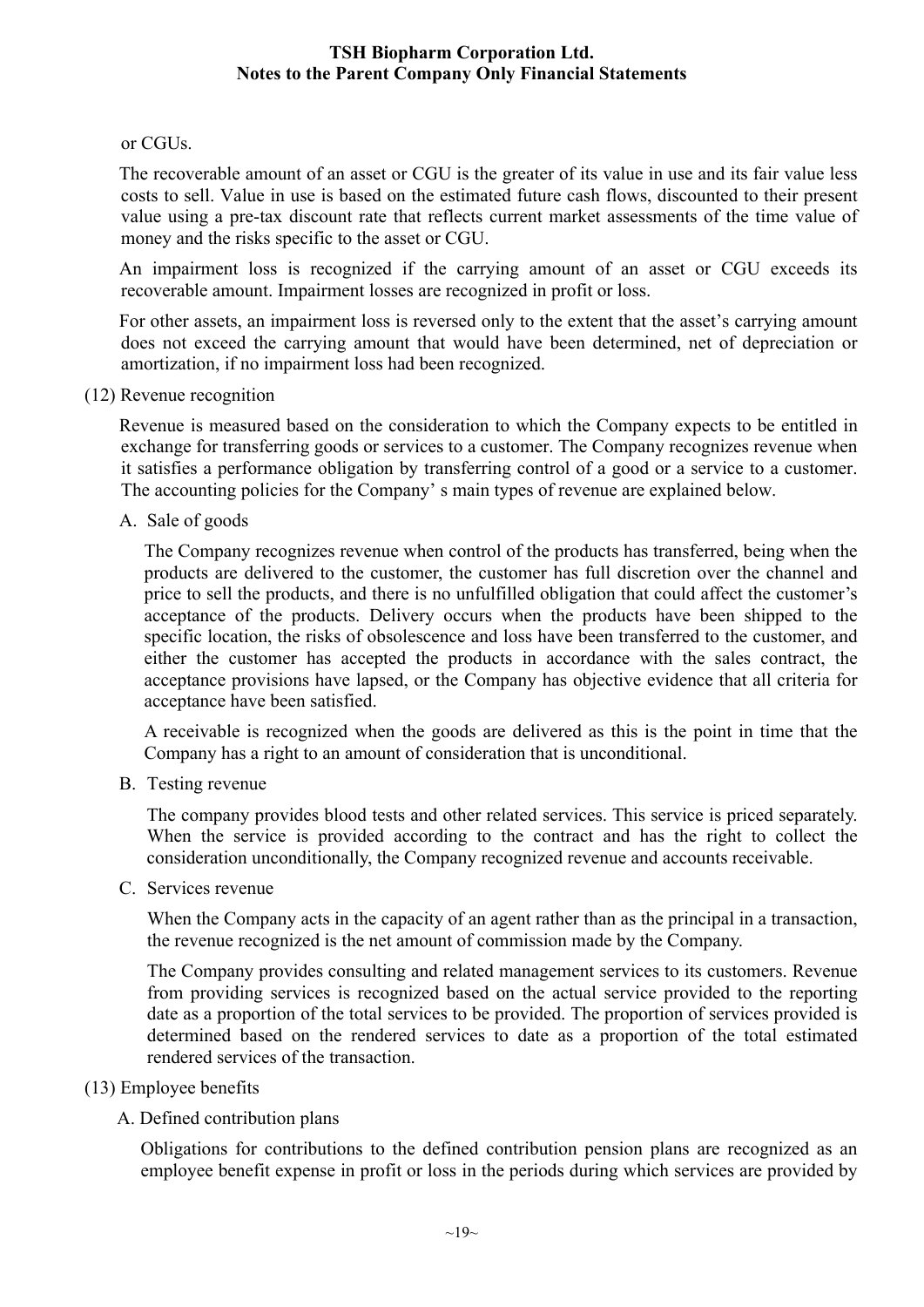employees.

B. Defined benefit plans

Short-term employee benefits are expensed as the related service is provided. A liability is recognized for the amount expected to be paid if the Company has a present legal or constructive obligation to pay this amount as a result of past service provided by the employee and the obligation can be estimated reliably.

(14) Income taxes

The income tax expense have been prepared and disclosed in accordance with paragraph B12 of IAS 34"Interim Financial Reporting".

Income tax expense for the period is recognized based on the average annual effective income tax rate expected for the full financial year applied to the pretax income of the interim period, and it is fully recognized as tax expense for the current period.

Temporary differences between the carrying amount of assets and liabilities for financial reporting purposes and their respective tax bases shall be measured based on the tax rate that have been enacted or substantively enacted at the time of the asset or liability is recovered or settled, and be recognized directly in equity or other comprehensive income as tax expense.

(15) Earnings per share

The Company discloses the Company's basic and diluted earnings per share attributable to ordinary shareholders of the Company. Basic earnings per share is calculated as the profit attributable to ordinary shareholders of the Company divided by the weighted average number of ordinary shares outstanding. Diluted earnings per share is calculated as the profit attributable to ordinary shareholders of the Company divided by the weighted average number of ordinary shares outstanding after adjustment for the effects of all potentially dilutive ordinary shares, such as employee bonus.

(16) Operating segment information

The Company has one reportable segment. The information of segment revenue, profit or loss and assets are in line with the parent company only financial statements. Operating results of the operating segment are regularly reviewed by the Company's chief operating decision maker to make decisions about resources to be allocated to the segment and to assess its performance.

#### **5. Significant accounting assumptions and judgments, and major sources of estimation uncertainty**

The preparation of the parent company only financial statements in conformity with the Regulations and IFRSs (in accordance with IAS 34"Interim Financial Reporting" and endorsed by the FSC) requires management to make judgments, estimates, and assumptions that affect the application of the accounting policies and the reported amount of assets, liabilities, income, and expenses. Actual results may differ from these estimates.

The preparation of the interim financial statements, estimates and underlying assumptions are reviewed on an ongoing basis which are in conformity with Note 5 of the parent company only financial statements for the year ended December 31,2021.

#### **6. Explanation of significant accounts**

Except for the following disclosures, there is no significant difference as compared with those disclosed in Note 6 of the parent company only financial statements for the year ended December 31, 2021.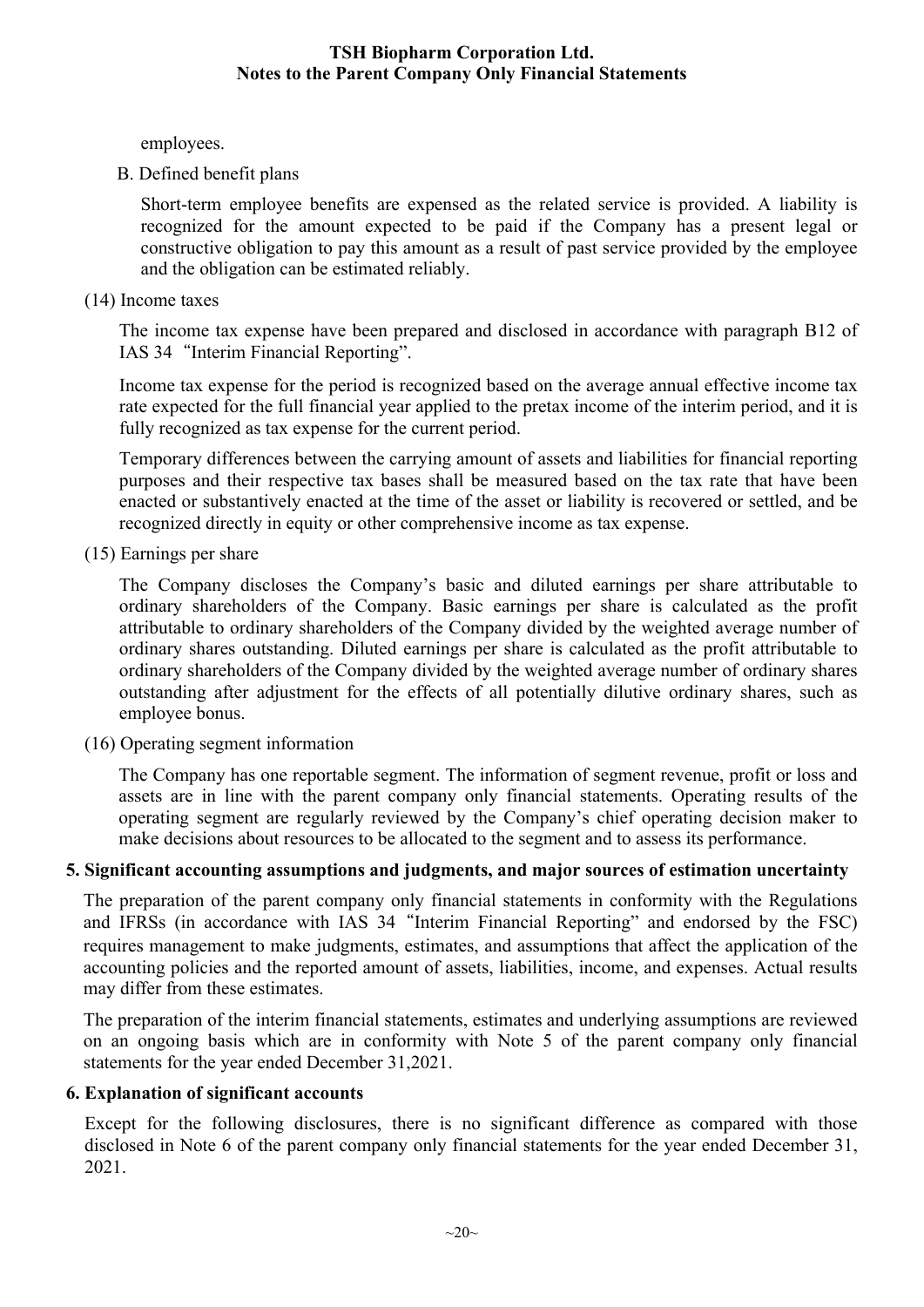(1) Cash and cash equivalents

|                              | <b>March 31, 2022</b> | <b>December 31, 2021</b> | <b>March 31, 2021</b> |
|------------------------------|-----------------------|--------------------------|-----------------------|
| Petty cash                   | 140                   | 140                      | 230                   |
| Demand deposits and checking |                       |                          |                       |
| accounts                     | 282,303               | 281,747                  | 309,751               |
| Time deposits                | 100,000               | 100,000                  | 100,000               |
|                              | \$<br>382,443         | 381,887                  | 409,981               |

A. The above cash and cash equivalents were not pledged as collateral.

- B. Time deposits which do not meet the definition of cash equivalents are accounted for under other financial assets-current. As of March 31, 2022, December 31, 2021 and March 31, 2021, the amount of time deposits were \$288,538, \$298,589 and \$271,252, respectively.
- C. Please refer to note 6(19) for the currency risk of the financial assets and fair value sensitivity analysis of the Company.
- (2) Financial assets at fair value through other comprehensive income

|   |         | December 31, 2021     | <b>March 31, 2021</b> |
|---|---------|-----------------------|-----------------------|
|   |         |                       |                       |
|   |         |                       |                       |
|   | 46,157  | 52,929                | 63,365                |
|   | 211,177 | 211,767               | 240,614               |
| S | 257,334 | 264,696               | 303,979               |
|   |         | <b>March 31, 2022</b> |                       |

A. Equity instruments at fair value through other comprehensive income

The Company holds such equity investments as long-term strategic investment that is not held for trading purposes; thus, they are designated as equity investment measured at fair value through other comprehensive income.

No strategic investments were disposed and there were no transfers of any cumulative gain or loss within equity relating to these investments for the three months ended March 31, 2022 and 2021, respectively.

- B. Please refer to note 6(19) for credit and market risk information.
- C. The above financial assets were not pledged as collateral.
- (3) Notes receivable and accounts receivable (including related parties)

|                                                       | <b>March 31, 2022</b> | <b>December 31, 2021</b> | <b>March 31, 2021</b> |
|-------------------------------------------------------|-----------------------|--------------------------|-----------------------|
| Notes receivable<br>Accounts receivable-measured at   | 22,961                | 14,716                   | 19,449                |
| amortized cost<br>Less: Allowance for expected credit | 90,086                | 85,350                   | 85,022                |
| losses                                                | 1,131                 | $1,001$ )(               | 1,045                 |
|                                                       | 111,916               | 99,065                   | 103,426               |

The Company applies the simplified approach to provide for its expected credit losses, which permit the use of lifetime expected loss provision for all receivables. To measure the expected credit losses, notes and accounts receivable have been grouped based on shared credit risk characteristics and the days past due, as well as forward looking information. The loss allowance provision was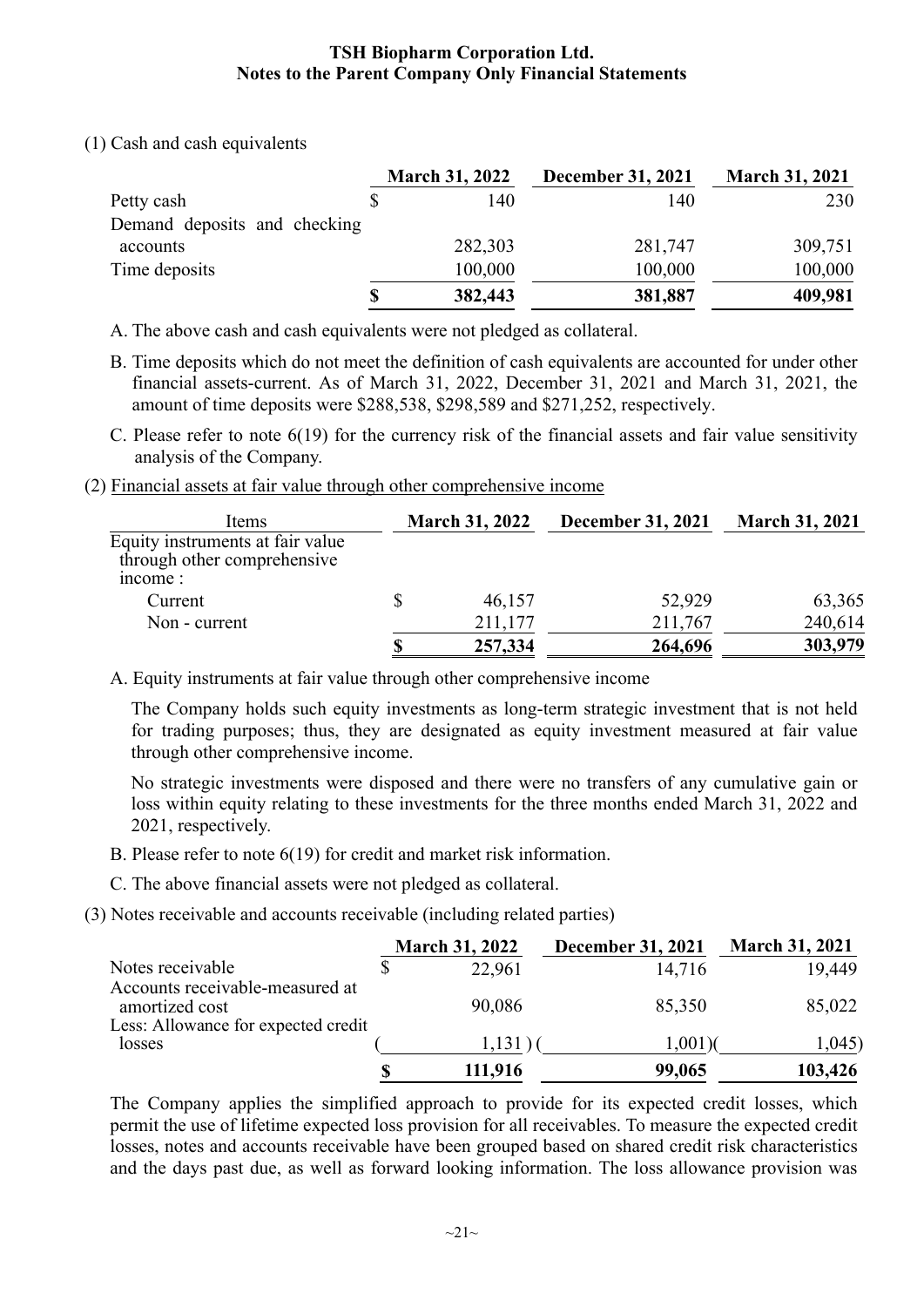determined as follows:

|                              | <b>March 31, 2022</b>           |                               |                             |  |  |  |  |
|------------------------------|---------------------------------|-------------------------------|-----------------------------|--|--|--|--|
|                              | <b>Gross carrying</b><br>amount | Weighted-average<br>loss rate | Loss allowance<br>provision |  |  |  |  |
| Not past due                 | 112,511                         | $\frac{0}{6}$                 | 1,125                       |  |  |  |  |
| Past due $1 \sim 60$ days    | 481                             | 1%                            |                             |  |  |  |  |
| Past due $181 \sim 365$ days | 55                              | $2\%$                         |                             |  |  |  |  |
|                              | 113,047                         |                               | 1,131                       |  |  |  |  |

|                              | <b>December 31, 2021</b> |                                 |                               |                                    |  |
|------------------------------|--------------------------|---------------------------------|-------------------------------|------------------------------------|--|
|                              |                          | <b>Gross carrying</b><br>amount | Weighted-average<br>loss rate | <b>Loss allowance</b><br>provision |  |
| Not past due                 |                          | 99,677                          | $1\%$                         | 997                                |  |
| Past due $1 \sim 60$ days    |                          | 314                             | $1\%$                         | 3                                  |  |
| Past due $61$ ~ 120 days     |                          | 20                              | $1\%$                         |                                    |  |
| Past due $121 - 180$ days    |                          |                                 | $2\%$                         |                                    |  |
| Past due $181 \sim 365$ days |                          | 48                              | $2\%$                         |                                    |  |
|                              |                          | 100,066                         |                               | 1,001                              |  |

|                              |  | <b>Gross carrying</b><br>amount | Weighted-average<br>loss rate | Loss allowance<br>provision |  |
|------------------------------|--|---------------------------------|-------------------------------|-----------------------------|--|
| Not past due                 |  | 103,883                         | 1%                            | 1,039                       |  |
| Past due $1 \sim 60$ days    |  | 588                             | 1%                            | 6                           |  |
| Past due $181 \sim 365$ days |  | $\overline{\phantom{a}}$        | $2\%$                         |                             |  |
|                              |  | 104,471                         |                               | 1,045                       |  |

The movement in the allowance for notes and accounts receivable was as follows:

|                              | For the three months ended March 31, |       |       |
|------------------------------|--------------------------------------|-------|-------|
|                              |                                      | 2022  | 2021  |
| Balance on January 1         |                                      | 1,001 | l,101 |
| Impairment losses recognized |                                      | 130   |       |
| Impairment losses reversed   |                                      | -     | 56)   |
| Balance on March 31          |                                      | 1,131 | ,045  |

As of March 31, 2022, December 31, 2021 and March 31, 2021, the accounts receivable and notes receivable for the Company were not pledged as collateral.

(4) Other receivables

|                                     | <b>March 31, 2022</b>    | <b>December 31, 2021</b> | <b>March 31, 2021</b> |
|-------------------------------------|--------------------------|--------------------------|-----------------------|
| Other receivables                   | 1.464                    | 1.064                    | 1,592                 |
| Other receivables - Related parties | $\overline{\phantom{0}}$ | -                        |                       |
|                                     | 1.464                    | 1,064                    | 1,592                 |

For further credit risk information, please refer to note 6(19).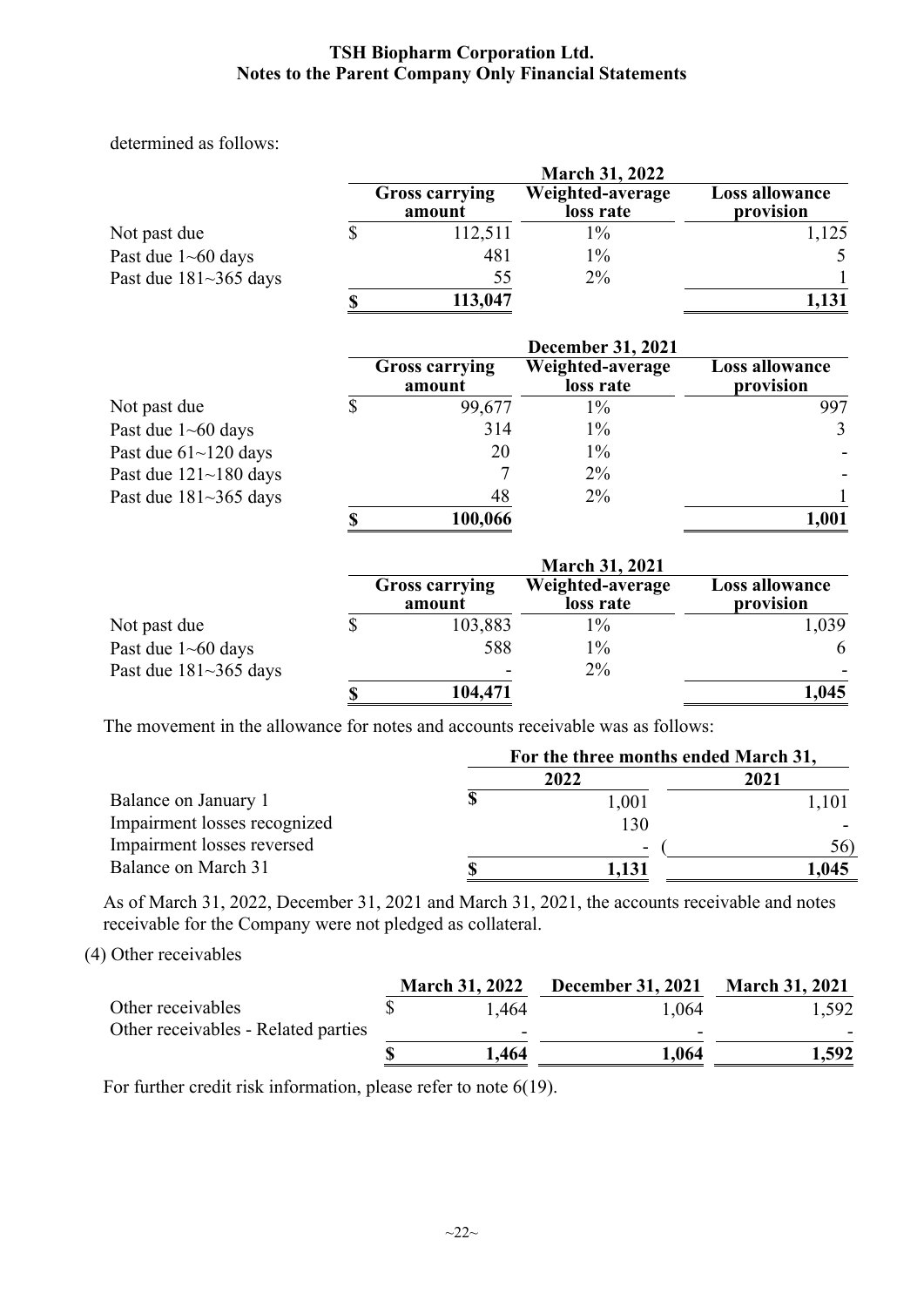#### (5) Inventories

|                                                                     | <b>March 31, 2022</b> | <b>December 31, 2021</b> | <b>March 31, 2021</b> |
|---------------------------------------------------------------------|-----------------------|--------------------------|-----------------------|
| Merchandise                                                         | 29,502                | 35,567                   | 37,134                |
| Raw materials and supplies                                          | 40,013                | 45,165                   | 39,941                |
| Less: Allowance for inventory<br>market decline and<br>obsolescence | $8,467$ )             | 7,513(                   | 2,369)                |
|                                                                     | 61,048                | 73,219                   | 74,706                |

The cost of inventories recognized as operating costs were as follows:

|                                                                                    | For the three months ended March 31, |        |        |
|------------------------------------------------------------------------------------|--------------------------------------|--------|--------|
|                                                                                    |                                      | 2022   | 2021   |
| Cost of goods sold<br>Losses on (gains on reversal<br>of )inventory market decline |                                      | 47,745 | 40,116 |
| and obsolescence                                                                   |                                      | 954    | 153)   |
| Inventory write off loss                                                           |                                      | 346    |        |
|                                                                                    |                                      | 49,045 | 39,963 |

The cost of inventory for the three months ended March 31, 2021, included the amount of \$153 resulting from the sale of goods or an increase of net realizable value.

#### (6) Property, plant and equipment

|                               |    | Land  | <b>Building and</b><br>construction | Machinery<br>equipment | Office<br>equipment | Other<br>equipment | <b>Total</b> |
|-------------------------------|----|-------|-------------------------------------|------------------------|---------------------|--------------------|--------------|
| Carrying amounts:             |    |       |                                     |                        |                     |                    |              |
| Balance on January 1,<br>2022 |    | 5,846 | 10.014                              | 4.074                  | 1,842               | 1.016              | 22,792       |
| Balance on March 31,<br>2022  | \$ | 5,846 | 9,802                               | 3,898                  | 1,708               | 968                | 22,222       |
| Balance on January 1,<br>2021 | \$ | 5,846 | 10,859                              | 4,642                  | 2,315               | 1,593              | 25,255       |
| Balance on March 31,<br>2021  | S  | 5,846 | 10.647                              | 4.409                  | 2.143               | 1.422              | 24,467       |

There were no significant additions, disposal, or recognition and reversal of impairment losses of property, plant and equipment for the three months ended March 31, 2022 and 2021. Information on depreciation for the periods is disclosed in Note 12(1). Please refer to Note 6(6) of the 2021 annual financial statements for other related information.

#### (7) Right-of-use assets

The movements in the cost and depreciation of the leased buildings and construction were as follows:

|                                                                    | <b>Building and construction</b> |       |  |
|--------------------------------------------------------------------|----------------------------------|-------|--|
| Costs:                                                             |                                  |       |  |
| Balance on January 1, 2022 (The same balance on March 31,<br>2022) | S                                | 4,567 |  |
| Balance on January 1, 2021 (The same balance on March 31,<br>2021) | S                                | 8,783 |  |
| Accumulated depreciation:                                          |                                  |       |  |
| Balance on January 1, 2022                                         |                                  |       |  |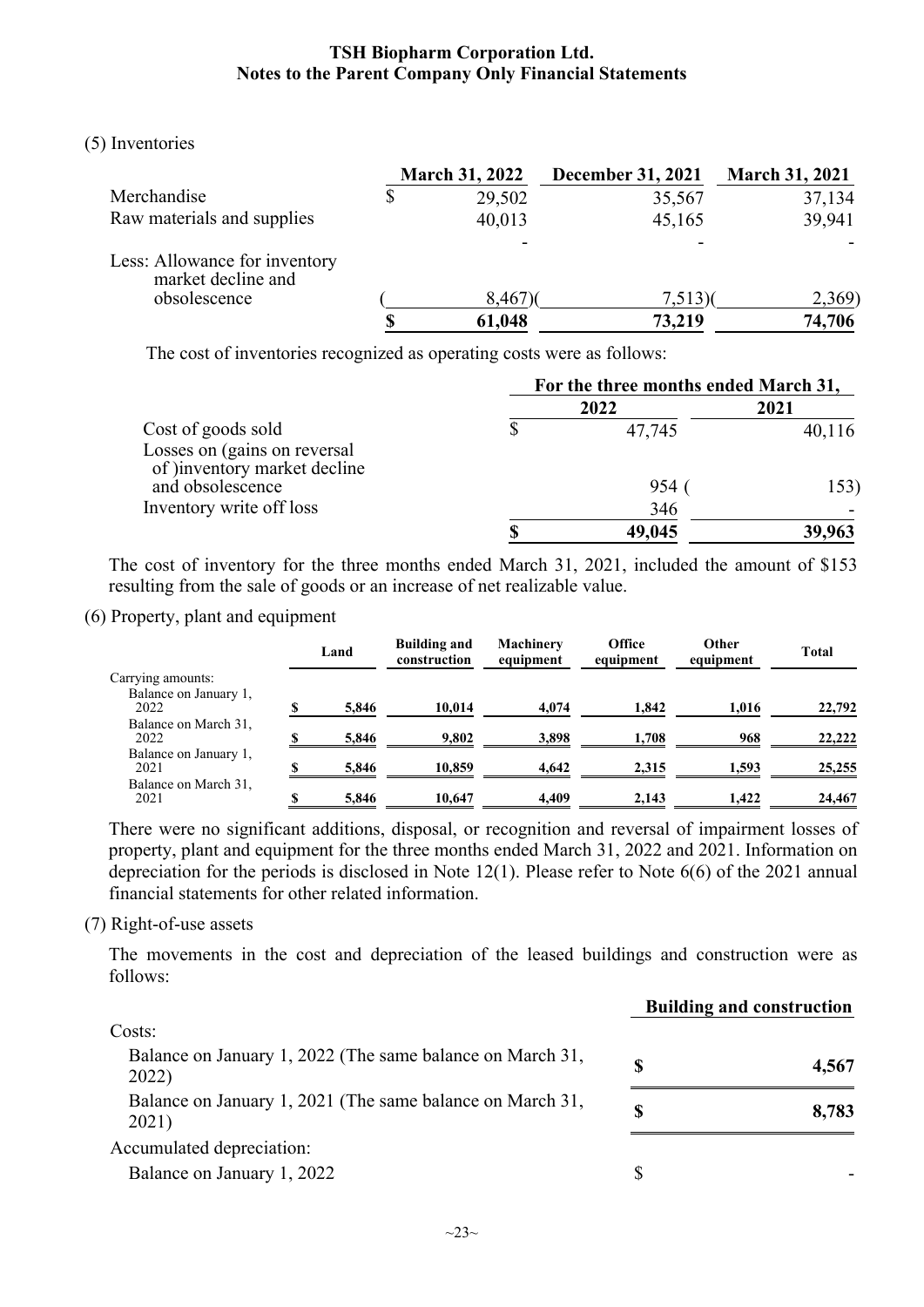|                             |    | <b>Building and construction</b> |
|-----------------------------|----|----------------------------------|
| Depreciation for the period |    | 1,141                            |
| Balance on March 31, 2022   | \$ | 1,141                            |
| Balance on January 1, 2021  | \$ |                                  |
| Depreciation for the period |    | 1,098                            |
| Balance on March 31, 2021   | S  | 1,098                            |
| Carrying amounts:           |    |                                  |
| Balance on January 1, 2022  |    | 4,567                            |
| Balance on March 31, 2022   |    | 3,426                            |
| Balance on March 31, 2021   |    | 8,783                            |
| Balance on January 1, 2021  |    | 7,685                            |
|                             |    |                                  |

### (8) Intangible assets

The movement of intangible assets were as follows:

|                                                                    |                           | Computer<br>software | Patent and drug<br>permit license | <b>Total</b> |
|--------------------------------------------------------------------|---------------------------|----------------------|-----------------------------------|--------------|
| Costs:                                                             |                           |                      |                                   |              |
| Balance on January 1, 2022                                         | \$                        | 696                  | 42,191                            | 42,887       |
| Additions                                                          |                           |                      | 6,600                             | 6,600        |
| Balance on March 31, 2022                                          | \$                        | 696                  | 48,791                            | 49,487       |
| Balance on January 1, 2021                                         | $\mathbb{S}$              | 696                  | 42,191                            | 42,887       |
| Additions                                                          |                           |                      |                                   |              |
| Balance on March 31, 2021 (The<br>same balance on January 1, 2021) | $\mathbf S$               | 696                  | 42,191                            | 42,887       |
| Accumulated amortization and<br>impairment loss:                   |                           |                      |                                   |              |
| Balance on January 1, 2022                                         | $\mathbb{S}$              | 291                  | 38,968                            | 39,259       |
| Amortization for the period                                        |                           | 34                   | 696                               | 730          |
| Balance on March 31, 2022                                          | $\mathbb S$               | 325                  | 39,664                            | 39,989       |
| Balance on January 1, 2021                                         | $\mathbf S$               | 155                  | 36,552                            | 36,707       |
| Amortization for the period                                        |                           | 34                   | 604                               | 638          |
| Balance on March 31, 2021                                          | $\mathbf S$               | 189                  | 37,156                            | 37,345       |
| Carrying amounts:                                                  |                           |                      |                                   |              |
| January 1, 2022                                                    | $\boldsymbol{\mathsf{S}}$ | 405                  | 3,223                             | 3,628        |
| Balance on March 31, 2022                                          | \$                        | 371                  | 9,127                             | 9,498        |
| Balance on January 1, 2021                                         | \$                        | 541                  | 5,639                             | 6,180        |
| Balance on March 31, 2021                                          | \$                        | 507                  | 5,035                             | 5,542        |

Please refer to Note 6(8) of the 2021 annual financial statements for other related information.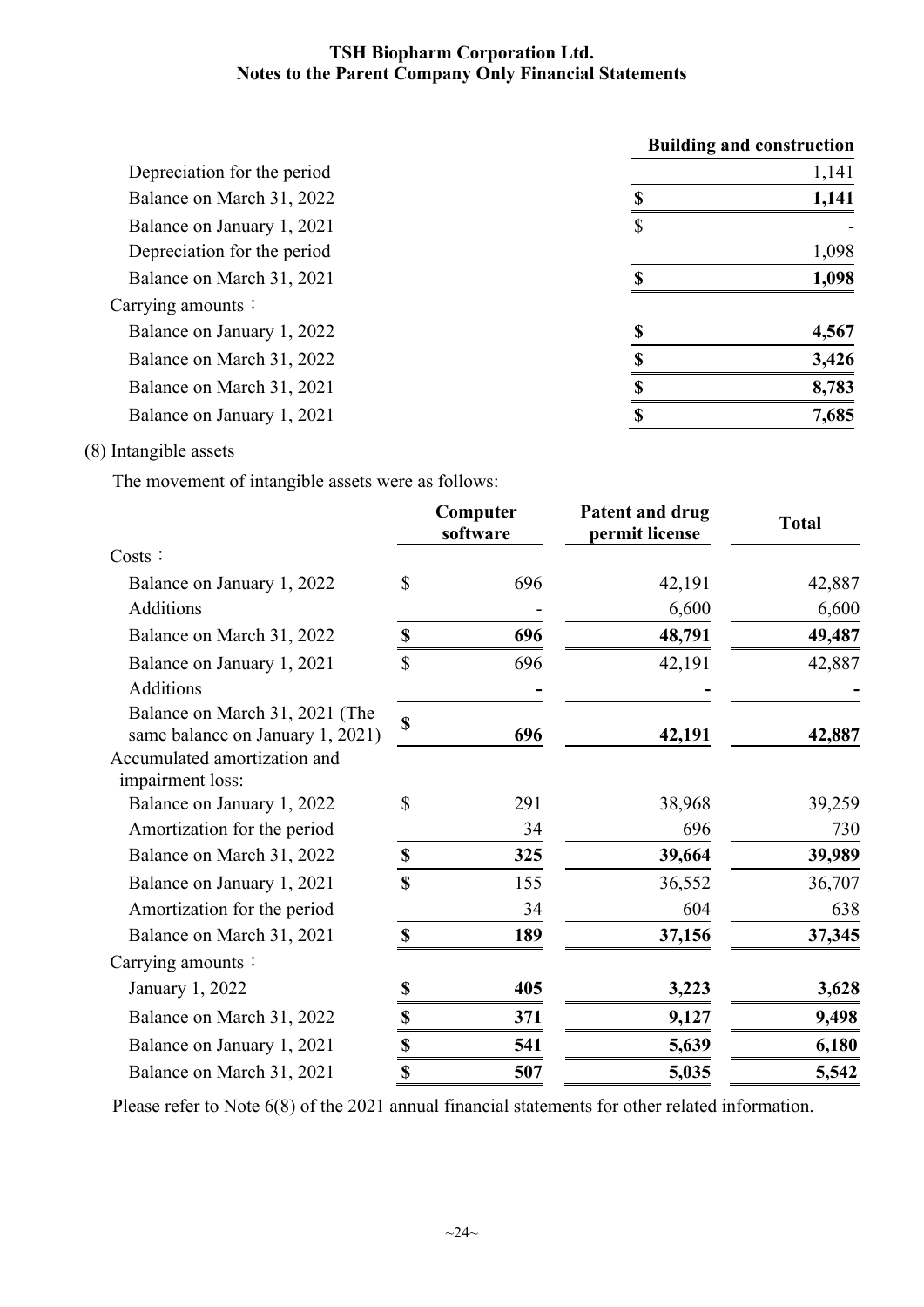(9) Other current assets and other non-current assets

|                                    | <b>March 31, 2022</b> | <b>December 31, 2021</b> | <b>March 31, 2021</b> |
|------------------------------------|-----------------------|--------------------------|-----------------------|
| Other current financial assets     | 288,538               | 298,589                  | 271,252               |
| Other non-current financial assets | 236                   | 297                      | 543                   |
| Other current assets               | 18,329                | 13,219                   | 27,519                |
| Refundable deposits                | 4,383                 | 4,393                    | 3,699                 |
|                                    | \$<br>311,486         | 316,498                  | 303,013               |

A. Other current financial assets were time deposits which did not meet the definition of cash equivalents. For further credit and market risk information, please refer to note 6(19).

B. Major of other current assets were prepayments. As the testing business was not as expected, the Company took the future cash flow and recoverable amount into account, and recognized an impairment loss amounting to \$4,146 for the year ended December 31, 2021.

#### (10) Other payables

The nature of other payables was as follows:

|                                                         | <b>March 31, 2022</b> | <b>December 31, 2021</b> | <b>March 31, 2021</b> |
|---------------------------------------------------------|-----------------------|--------------------------|-----------------------|
| Salaries and compensation of<br>employees and directors | 17,789                | 23,419                   | 15,585                |
| Research expenses                                       | 2,576                 | 17,103                   | 26,951                |
| Commission                                              | 1,190                 | 1,349                    | 1,286                 |
| Others                                                  | 18,908                | 18,538                   | 18,254                |
|                                                         | 40,463                | 60,409                   | 62,076                |

#### (11) Lease liabilities

The carrying amounts of lease liabilities were as follows:

|             | <b>March 31, 2022</b>    | <b>December 31, 2021</b> | <b>March 31, 2021</b> |  |
|-------------|--------------------------|--------------------------|-----------------------|--|
| Current     | 3,430                    | 4.567                    | 4,379                 |  |
| Non-current | $\overline{\phantom{0}}$ | -                        | 3,318                 |  |

For the maturity analysis, please refer to note 6(19).

The amounts recognized in profit or loss were as follows:

|                                                                                    | For the three months ended March 31, |      |      |  |  |
|------------------------------------------------------------------------------------|--------------------------------------|------|------|--|--|
|                                                                                    |                                      | 2022 | 2021 |  |  |
| Interest on lease liabilities                                                      |                                      |      | 25   |  |  |
| Expenses relating to leases of low-value<br>assets, excluding short-term leases of |                                      |      |      |  |  |
| low-value assets                                                                   |                                      |      |      |  |  |

The amounts recognized in the statement of cash flows for the Company were as follows:

|                               | For the three months ended March 31, |      |       |  |  |
|-------------------------------|--------------------------------------|------|-------|--|--|
|                               |                                      | 2022 | 2021  |  |  |
| Total cash outflow for leases |                                      | -194 | 1,163 |  |  |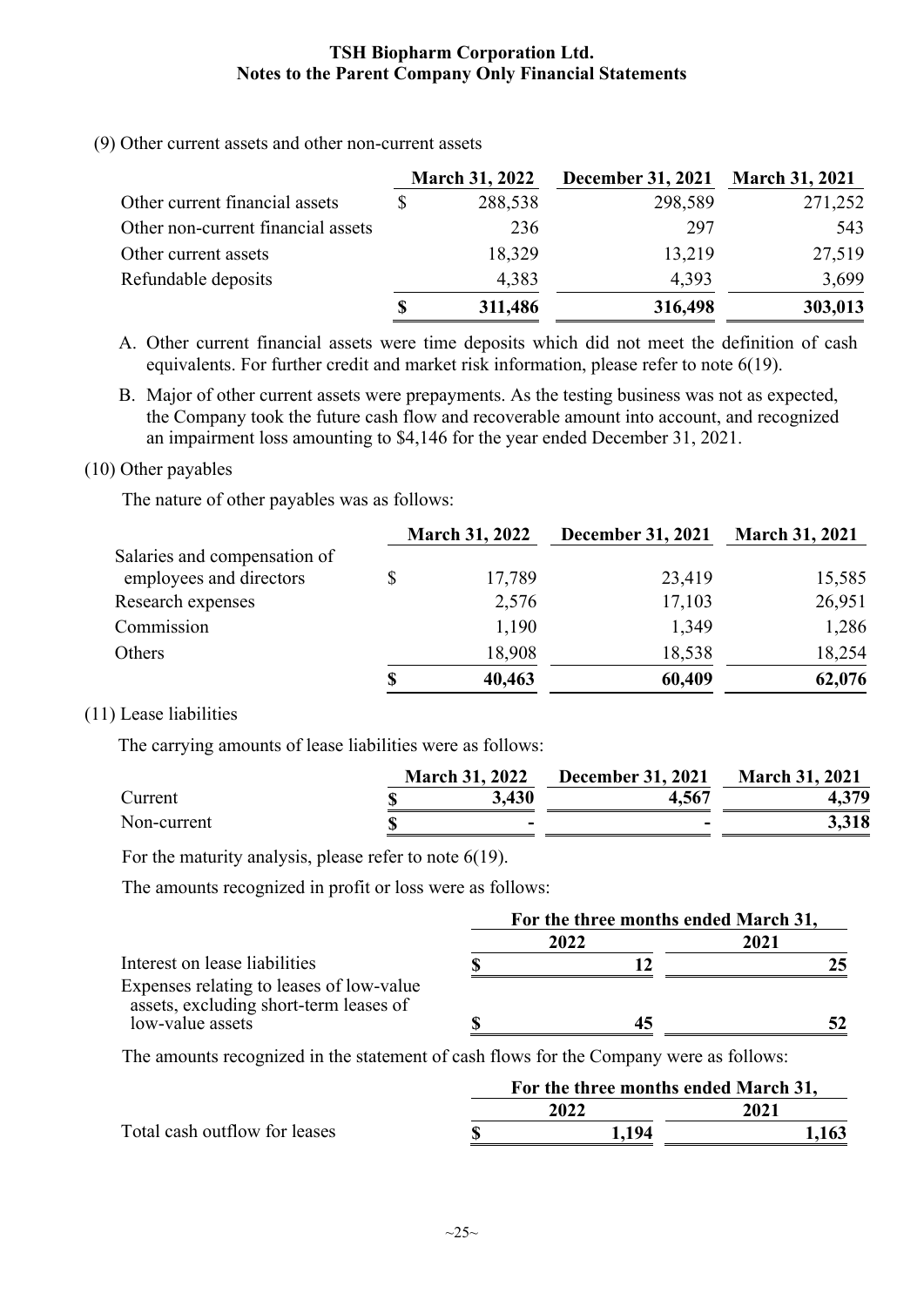A. Real estate leases

On January 1, 2019, the Company leased buildings for its office and plant. The leases of office typically run for a period of 2 years, and the 2 years lease was renewed on December 17, 2020. A supplementary agreement was signed in December 2021, and the new lease contract will be effective from December 1, 2021. Due to the early termination of some lease contracts, the Company reassessed lease period and decreased the lease liability by \$4,439.

On July 1, 2019, the Company leased buildings for its plant with a leases period of 13.5 years. Some leases include an option to renew the lease for an additional period of the same duration after the end of the contract term.

The lease payment of the plant contract is calculated on basis of the purchase quantity of the plant leased by the Company during the lease period. It is a variable lease payment that is not included in the measurement of the lease liability. Therefore, the Company will pay the relevant lease payment during the lease period to recognize the expense.

B. Other leases

The Company lease transportation and office equipment with lease term of 1 to 5 years, these leases are leases of short-term or low-value items. The Company has elected not to recognize right-of-use assets and lease liabilities for these leases.

#### (12) Employee benefits

Defined contribution plans

The Company allocates 6% of each employee's monthly wages to the labor pension personal account at the Bureau of Labor Insurance in accordance with the provisions of the Labor Pension Act. Under these defined contribution plans, the Company allocates a fixed amount to the Bureau of Labor Insurance without additional legal or constructive obligation.

The pension costs incurred from the contributions to the Bureau of the Labor Insurance for the three months ended March 31, 2022 and 2021 were as follows:

|                                   | For the three months ended March 31, |      |       |  |
|-----------------------------------|--------------------------------------|------|-------|--|
|                                   |                                      | 2022 | 2021  |  |
| Selling expenses                  |                                      | 690  | 732.  |  |
| Administrative expenses           |                                      | 196  | 276   |  |
| Research and development expenses |                                      | 72   | 125.  |  |
|                                   |                                      | 958  | 1,133 |  |

#### (13) Income taxes

A. Income tax expense

The components of income tax for the three months ended March 31, 2022 and 2021 were as follows:

|                            | For the three months ended March 31, |       |       |  |
|----------------------------|--------------------------------------|-------|-------|--|
|                            |                                      | 2022  | 2021  |  |
| Current income tax expense |                                      |       |       |  |
| Current period             | S                                    | 4,850 | 2.414 |  |
|                            |                                      |       |       |  |

#### B. Assessment of tax

The Company's tax returns for the years through 2020 were assessed by the Taipei National Tax Administration.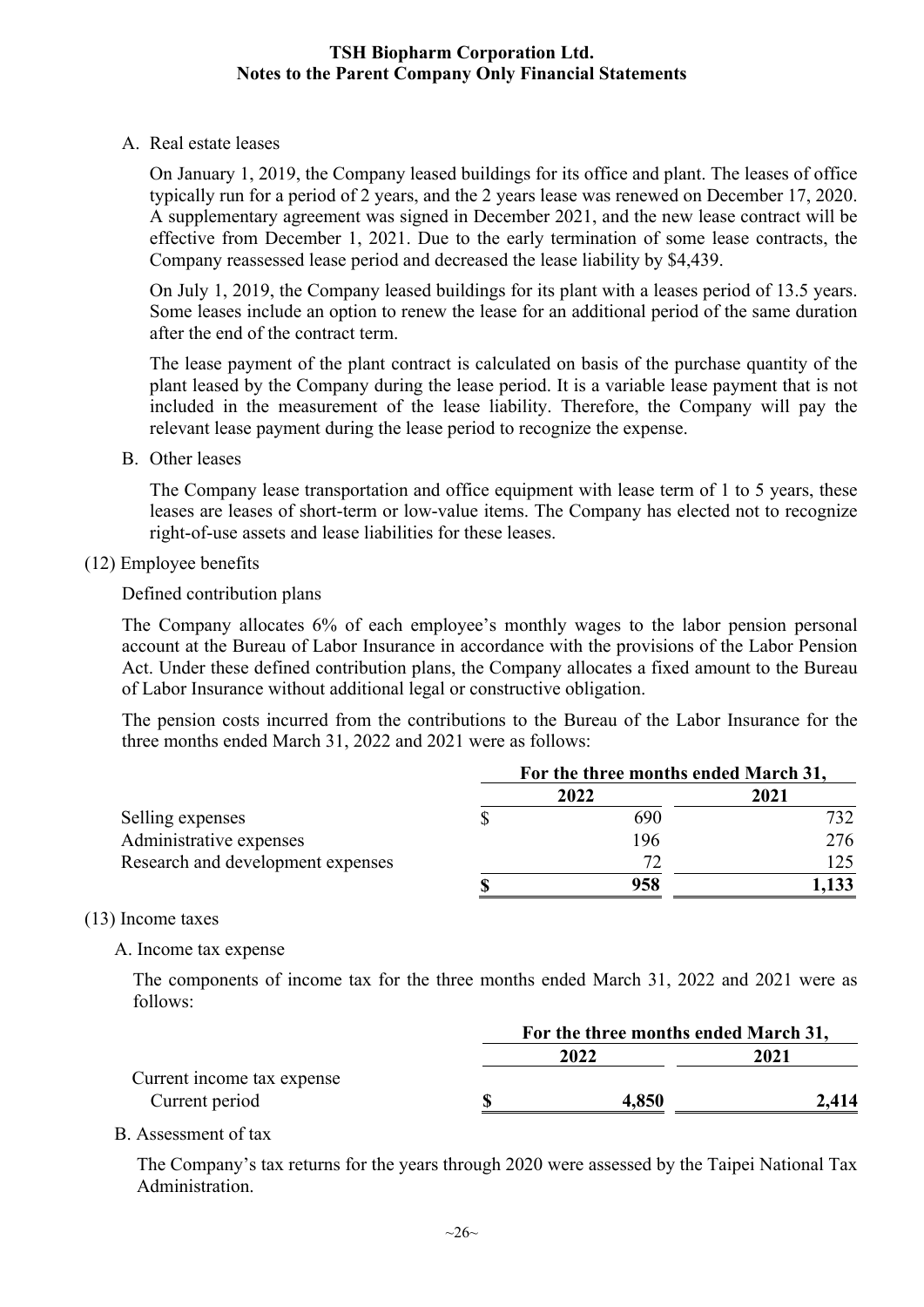#### (14) Capital and other equity

As of March 31, 2022, December 31, 2021 and March 31, 2021, the authorized capital of the Company amounted to \$1,000,000, \$1,000,000 and \$1,000,000, with par value of \$10 per share, which consisting of 100,000 thousand shares, 100,000 thousand shares and 100,000 thousand shares of ordinary stock, respectively. The paid-in capital was \$383,981 which consisting of 38,398 thousand shares. All proceeds from shares issued have been collected.

#### A. Capital surplus

The balances of capital surplus were as follows:

|               | <b>March 31, 2022</b> | <b>December 31, 2021</b> | <b>March 31, 2021</b> |  |
|---------------|-----------------------|--------------------------|-----------------------|--|
| Share Capital | 458,977               | 458,977                  | 458,977               |  |
| Others        | 384                   | 384                      |                       |  |
|               | \$<br>459,361         | 459,361                  | 458,977               |  |

According to the R.O.C. Company Act, capital surplus can only be used to offset a deficit, and only the realized capital surplus can be used to increase the common stock or be distributed as cash dividends. The aforementioned realized capital surplus includes capital surplus resulting from premium on issuance of capital stock and earnings from donated assets received. According to the Regulations Governing the Offering and Issuance of Securities by Securities Issuers, capital increases by transferring capital surplus in excess of par value should not exceed 10% of the total common stock outstanding.

B. Retained earnings

The Company's article of incorporation stipulates that Company's net earnings should first be used to offset the prior years' deficits, if any, before paying any income taxes. Of the remaining balance, 10% is to be appropriated as legal reserve, until the accumulated legal reserve equals the Company's paid-in capital. In addition, a special reserve in accordance with applicable laws and regulations shall also be set aside. Then, any remaining profit, together with any undistributed retained earnings, shall be distributed according to the proposal by the Board of Directors and submitted to the stockholders' meeting for approval.

To enhance the Company's financial structure and maintain investors' equity, the Company adopts a stable dividends policy in which earnings distribution cannot be less than 50% of distributable earnings, and cash dividends payment has to be 50% of the distribution.

(A)Legal reserve

When a company incurs no loss, it may, pursuant to a resolution by a shareholders' meeting, distribute its legal reserve by issuing new shares or by distributing cash, and only the portion of legal reserve which exceeds 25% of capital may be distributed.

(B) Earnings distribution

On March 4, 2022, the Company's Board of Directors resolved to appropriate the 2021 earnings. On August 20, 2021, the general shareholders' meeting resolved to appropriate 2020 earnings. The earnings were appropriated as follows: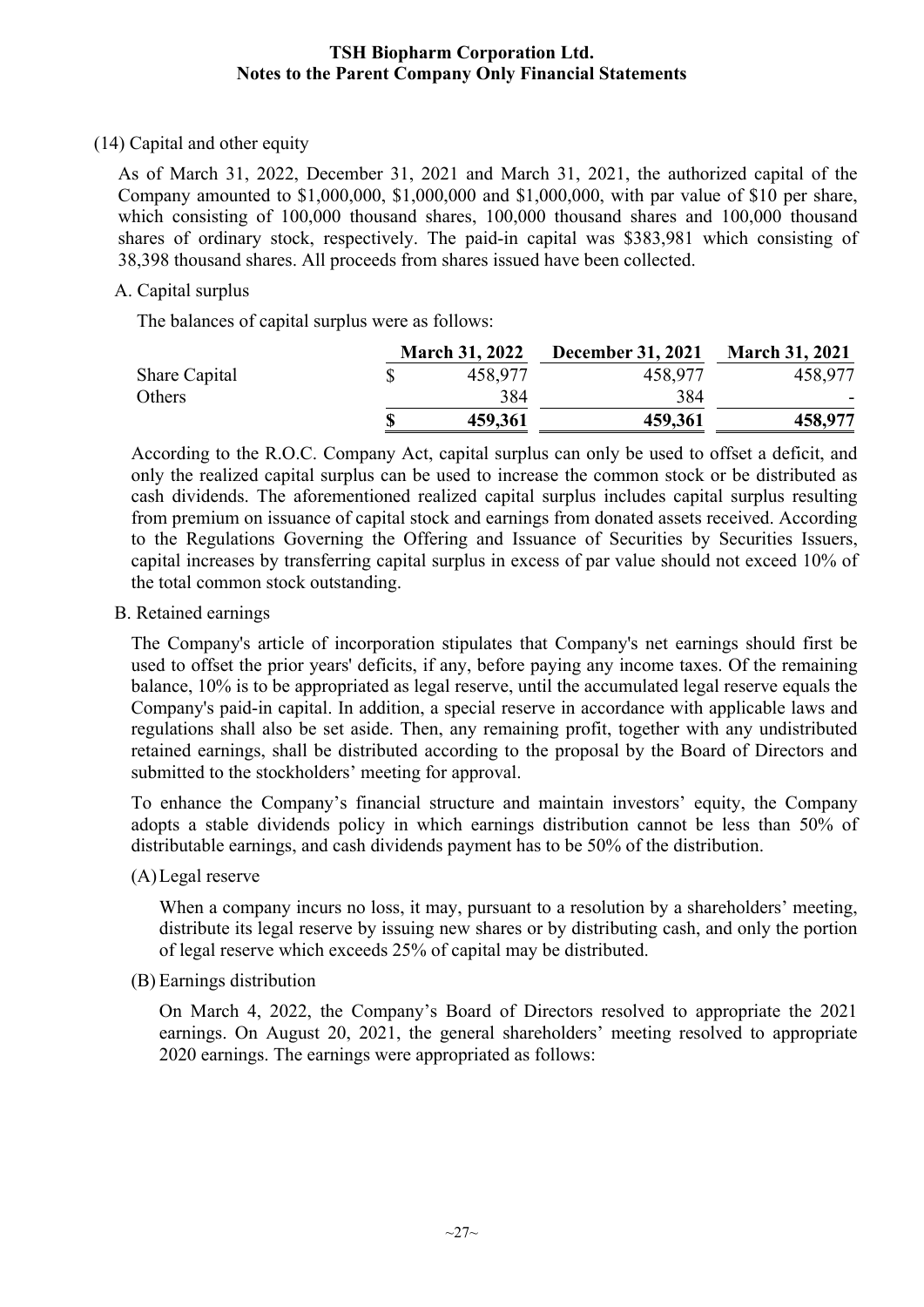|                                                                                                   | For the years ended December 31, |      |               |                                                                                                               |                        |                                  |                        |
|---------------------------------------------------------------------------------------------------|----------------------------------|------|---------------|---------------------------------------------------------------------------------------------------------------|------------------------|----------------------------------|------------------------|
|                                                                                                   |                                  | 2021 |               | 2020                                                                                                          |                        |                                  |                        |
|                                                                                                   | Amount<br>per share              |      | (dollars)     |                                                                                                               | <b>Total</b><br>amount | Amount<br>per share<br>(dollars) | <b>Total</b><br>amount |
| Dividends distributed to ordinary<br>shareholders:                                                |                                  |      |               |                                                                                                               |                        |                                  |                        |
| Cash                                                                                              | \$                               | 1.50 | 57,597        | 1.80                                                                                                          | 69,116                 |                                  |                        |
| C. Other equity interests                                                                         |                                  |      |               |                                                                                                               |                        |                                  |                        |
|                                                                                                   |                                  |      |               | Unrealized gains (losses) on financial<br>assets measured at fair value through<br>other comprehensive income |                        |                                  |                        |
| Balance on January 1, 2022                                                                        |                                  |      | $\mathcal{S}$ |                                                                                                               | 16,209                 |                                  |                        |
| Unrealized gains on financial assets measured at fair<br>value through other comprehensive income |                                  |      |               |                                                                                                               | 7,362)                 |                                  |                        |
| Balance on March 31, 2022                                                                         |                                  |      | \$            |                                                                                                               | 8,847                  |                                  |                        |
| Balance on January 1, 2021<br>Unrealized losses on financial assets measured at                   |                                  |      | $\mathcal{S}$ |                                                                                                               | 16,760                 |                                  |                        |
| fair value through other comprehensive income                                                     |                                  |      |               |                                                                                                               | 958                    |                                  |                        |
| Balance on March 31, 2021                                                                         |                                  |      | \$            |                                                                                                               | 17,718                 |                                  |                        |

(15) Earnings per share

The calculation of basic earnings per share and diluted earnings per share were as follows:

|                                                                                   | For the three-month periods ended March 31, |        |        |  |
|-----------------------------------------------------------------------------------|---------------------------------------------|--------|--------|--|
|                                                                                   |                                             | 2022   | 2021   |  |
| Basic earnings per share                                                          |                                             |        |        |  |
| Net income attributable to ordinary                                               |                                             |        |        |  |
| shareholders                                                                      |                                             | 19,423 | 9,683  |  |
| Weighted-average number of ordinary shares                                        |                                             | 38,398 | 38,398 |  |
|                                                                                   | S                                           | 0.51   | 0.25   |  |
| Diluted earnings per share                                                        |                                             |        |        |  |
| Net income attributable to ordinary<br>shareholders (after adjustment of dilutive |                                             |        |        |  |
| potential ordinary shares)                                                        | \$                                          | 19,423 | 9,683  |  |
| Weighted-average number of ordinary shares                                        |                                             | 38,398 | 38,398 |  |
| Effect of dilutive potential ordinary shares                                      |                                             |        |        |  |
| Effect of employee share bonus                                                    |                                             | 32     | 29     |  |
| Weighted-average number of ordinary shares                                        |                                             |        |        |  |
| (after adjustment of dilutive potential)                                          |                                             |        |        |  |
| ordinary shares)                                                                  |                                             | 38,430 | 38,427 |  |
|                                                                                   |                                             | 0.51   | 0.25   |  |

(16) Revenue from contracts with customers

A. Disaggregation of revenue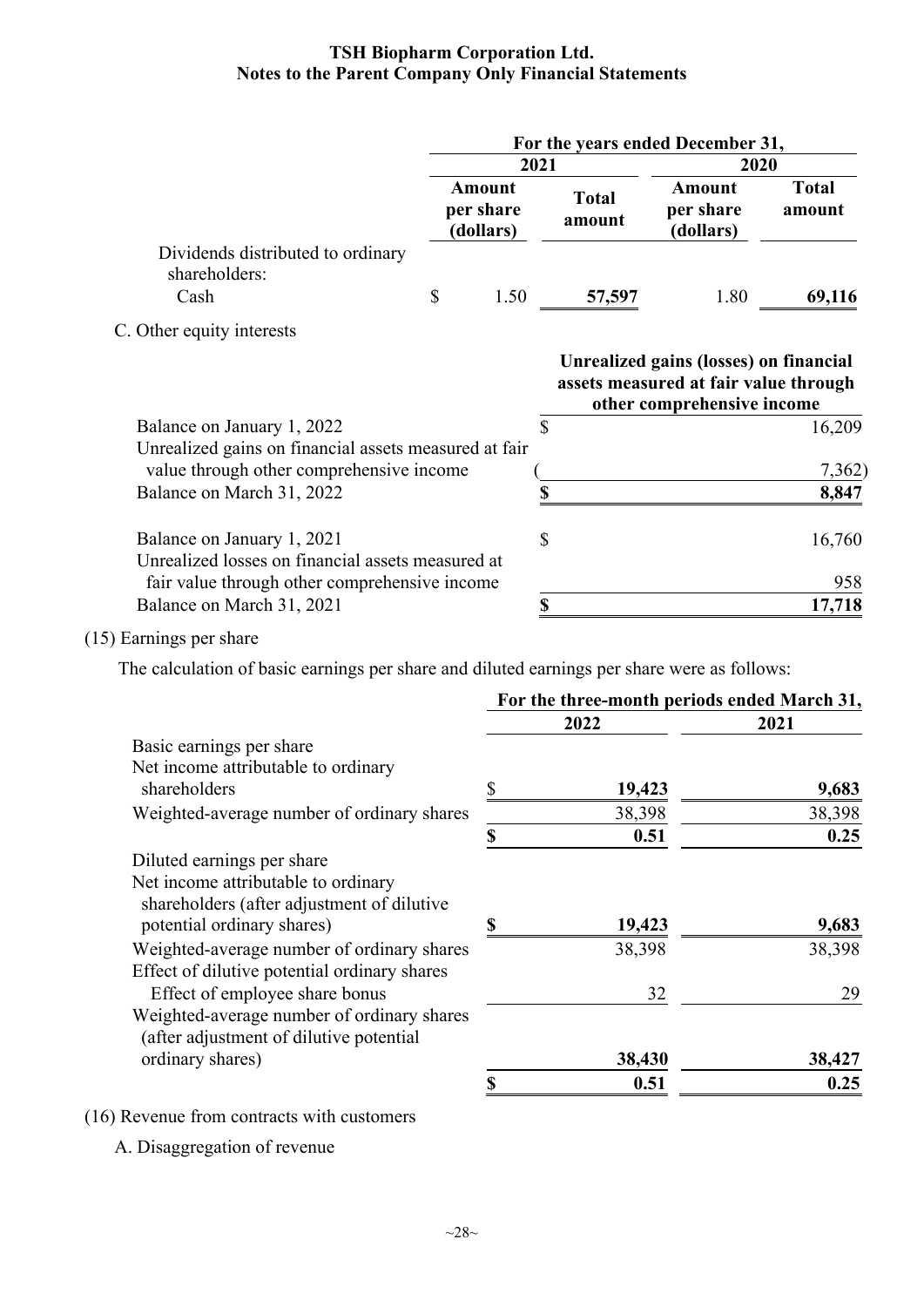|                               |                       | For the three months ended March 31, |                       |  |  |  |  |
|-------------------------------|-----------------------|--------------------------------------|-----------------------|--|--|--|--|
|                               |                       | 2022                                 | 2021                  |  |  |  |  |
| Major products/service lines: |                       |                                      |                       |  |  |  |  |
| Pharmaceuticals               | \$                    | 115,516                              | 94,944                |  |  |  |  |
| Test                          |                       | 4,369                                | 6,158                 |  |  |  |  |
| Services                      |                       | 564                                  | 645                   |  |  |  |  |
|                               | <b>S</b>              | 120,449                              | 101,747               |  |  |  |  |
| <b>B.</b> Contract balances   |                       |                                      |                       |  |  |  |  |
|                               | <b>March 31, 2022</b> | December 31, 2021                    | <b>March 31, 2021</b> |  |  |  |  |
| Notes receivable              | \$<br>22,961          | 14,716                               | 19,449                |  |  |  |  |
| Accounts receivable (included |                       |                                      |                       |  |  |  |  |
| related parties)              | 90,086                | 85,350                               | 85,022                |  |  |  |  |
| Less: Allowance for expected  |                       |                                      |                       |  |  |  |  |
| credit losses                 | $1,131$ )(            | $1,001$ )(                           | 1,045                 |  |  |  |  |
| Total                         | \$<br>111,916         | 99,065                               | 103,426               |  |  |  |  |

For details on notes receivable, accounts receivable and allowance for expected credit losses, please refer to note 6 (3)

#### (17) Remuneration to employees and directors

According to the Company's articles of incorporation, the Company should contribute 2% to 8% of annual profits as employee compensation and no more than 2% of annual profits as directors' remuneration when there is profit for the year. Directors' remuneration can only be settled in the form of cash. However, if the Company has accumulated deficits, the profit should be reserved to offset the deficit. The amount of employee compensation and directors' remuneration is reported to shareholders' meeting. The recipients of employee compensation may include the employees of the Company's affiliated companies who meet certain conditions.

For the three months ended March 31, 2022 and 2021, the Company estimated its employee compensation amounting to \$505 and \$505 and directors' remuneration amounting to \$250 and \$250, respectively. The estimated amounts mentioned above are calculated based on the net profit before tax, excluding the remuneration to employees and directors of each period, multiplied by the percentage of remuneration to employees, directors and supervisors as specified in the Company's articles of incorporation. These compensation and remunerations recognized as operating expenses during 2021 and 2020. Related information is available on the Market Observation Post System website.

If there are any subsequent adjustments to the actual remuneration amounts after the annual shareholders' meeting, the adjustment will be regarded as changes in accounting estimated and will be reflected in profit or loss in the following year. If the Board of Directors resolved employee compensation be settled in the form of stock, the number of shares for stock compensation is based on the closing price of ordinary shares on the day before the approval by Board of Directors calculated, and taking into account the impact of ex-dividends.

For the years ended December 31, 2021 and 2020, the remuneration to employees amounted to \$1,282 and \$1,282, respectively, while the remuneration to directors amounted to \$1,609 and \$1,609, respectively. There was no difference with the amount resolved at the Board of Directors. Related information is available on the Market Observation Post System website.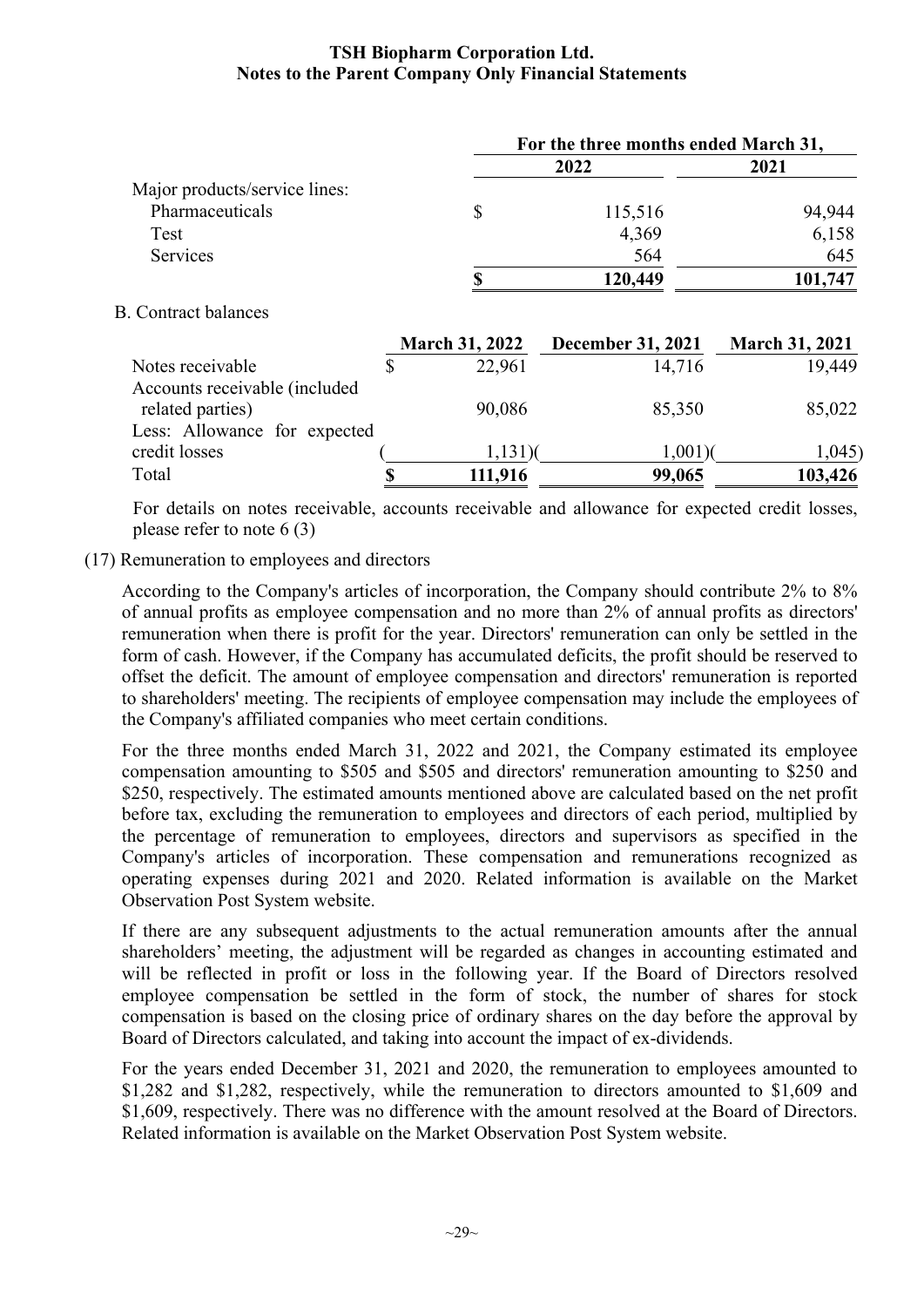#### (18) Non-operating income and expenses

A. Interest income

The details of interest income were as follows:

|                                                                                                     | For the three months ended March 31, |                                      |             |      |  |
|-----------------------------------------------------------------------------------------------------|--------------------------------------|--------------------------------------|-------------|------|--|
|                                                                                                     |                                      | 2022                                 |             | 2021 |  |
| Interest income from bank deposits                                                                  | \$                                   | 466                                  |             | 488  |  |
| B. Other income                                                                                     |                                      |                                      |             |      |  |
| The details of other income were as follows:                                                        |                                      |                                      |             |      |  |
|                                                                                                     |                                      | For the three months ended March 31, |             |      |  |
|                                                                                                     |                                      | 2022                                 |             | 2021 |  |
| Rent income                                                                                         | \$                                   | 12                                   |             | 21   |  |
| C. Other gains and losses                                                                           |                                      |                                      |             |      |  |
| The details of other gains and losses were as follows:                                              |                                      |                                      |             |      |  |
|                                                                                                     |                                      | For the three months ended March 31, |             |      |  |
|                                                                                                     |                                      | 2022                                 |             | 2021 |  |
| Foreign exchange gains (losses)<br>Losses on disposals of property, plant and                       | \$                                   | $1,904$ (                            |             | 223) |  |
| equipment                                                                                           |                                      |                                      |             | 4)   |  |
| Others                                                                                              |                                      | 123)                                 |             | 160) |  |
|                                                                                                     | \$                                   | 1,781                                |             | 387) |  |
| D. Finance costs                                                                                    |                                      |                                      |             |      |  |
| The details of finance costs were as follows:                                                       |                                      |                                      |             |      |  |
|                                                                                                     |                                      | For the three months ended March 31, |             |      |  |
|                                                                                                     |                                      | 2022                                 |             | 2021 |  |
| Other finance costs - Interest expenses                                                             | \$                                   | 12                                   | $\mathbf S$ | 25   |  |
| (19) Financial instruments                                                                          |                                      |                                      |             |      |  |
| Except for the contention mentioned below, there was no significant change in the fair value of the |                                      |                                      |             |      |  |

Company's financial instruments and degree of exposure to credit risk, liquidity risk and market risk arising from financial instruments. For related information, please refer to Note 6(19) of the financial statements for the year ended December 31, 2021.

#### A. Credit risk

(A) Credit risk exposure

The carrying amount of financial assets represents the maximum amount exposed to credit risk.

(B) Concentration of credit risk

The Company's concentration of credit risk on the top one customer accounted for 20%, 12% and 10% of the total receivables as of March 31, 2022, December 31, 2021 and March 31, 2021, respectively. The concentration of credit risk accounted for 44%, 35% and 18% from the other top 10 customers of the Company of total receivables, respectively.

(C) Credit risk of accounts receivables and debt securities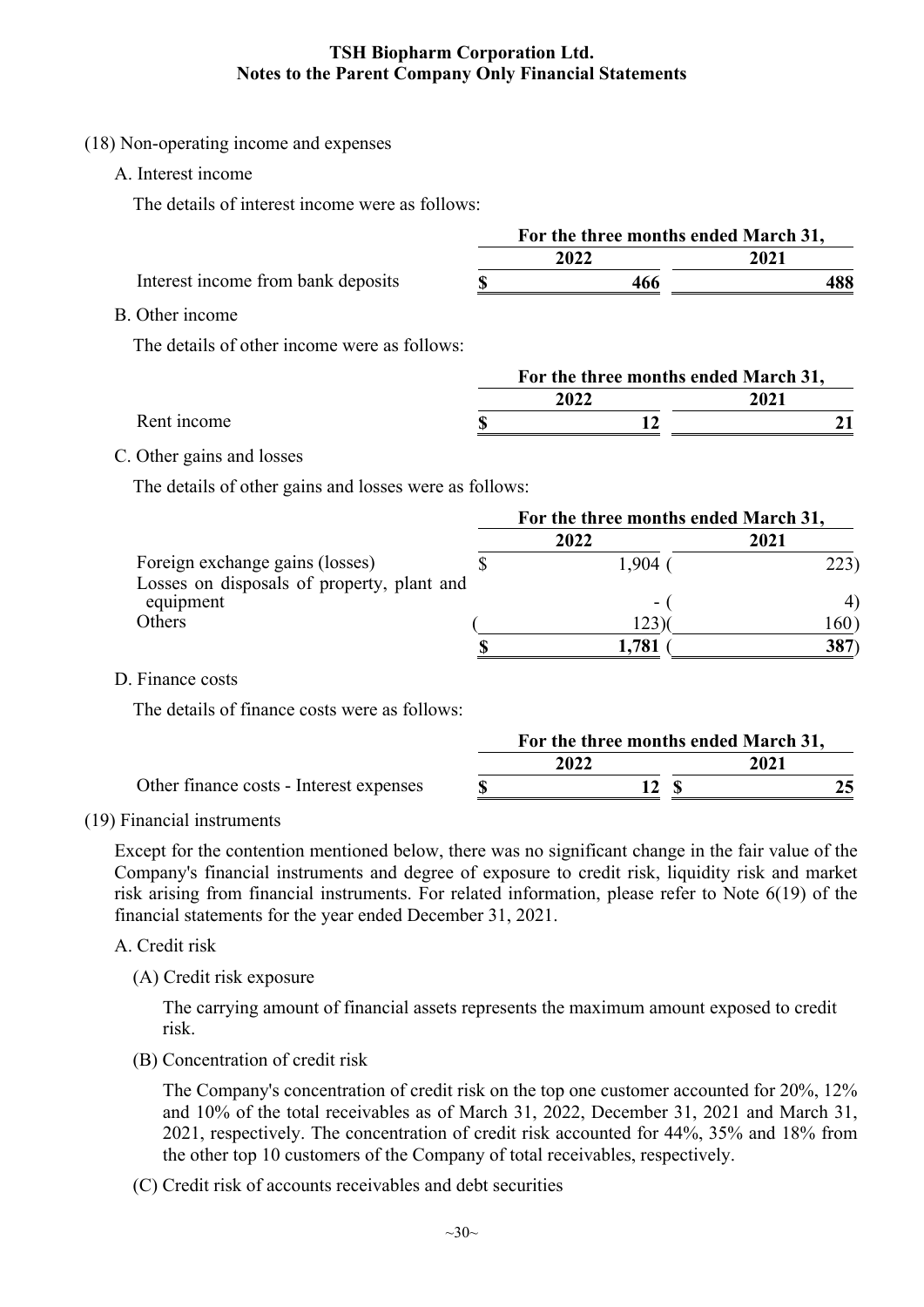For credit risk exposure of notes and accounts receivables, please refer to note 6 (3).

Other financial assets at amortized cost includes other receivables and time deposits. All of these financial assets are considered to have low risk, and thus, the impairment provision recognized during the period was limited to 12 months expected losses. Regarding how the financial instruments are considered to have low credit risk, please refer to note 4 (6). There were no recognition and reversal of impairment losses for the three months ended March 31, 2022 and 2021. The balance as of March 31, 2022 and 2021 are both zero.

#### B. Liquidity risk

The following table shows the contractual maturities of financial liabilities, including estimated interest payments.

|                             |               | Carrying<br>amount | Contractual<br>cash flows | Within a<br>vear | $2-3$ years | $4-5$ years |
|-----------------------------|---------------|--------------------|---------------------------|------------------|-------------|-------------|
| <b>March 31, 2022</b>       |               |                    |                           |                  |             |             |
| Non-derivative financial    |               |                    |                           |                  |             |             |
| liabilities                 |               |                    |                           |                  |             |             |
| Notes and accounts payable  |               |                    |                           |                  |             |             |
| (including related parties) | -S            | 11,261             | 11,261                    | 11,261           |             |             |
| Other payables              |               | 40,463             | 40,463                    | 40,463           |             |             |
| Lease liabilities           |               | 3,430              | 3,430                     | 3,430            |             |             |
|                             | \$            | 55,154             | 55,154                    | 55,154           |             |             |
| <b>December 31, 2021</b>    |               |                    |                           |                  |             |             |
| Non-derivative financial    |               |                    |                           |                  |             |             |
| liabilities                 |               |                    |                           |                  |             |             |
| Notes and accounts payable  |               |                    |                           |                  |             |             |
| (including related parties) | -S            | 12,719             | 12,719                    | 12,719           |             |             |
| Other payables              |               | 60,409             | 60,409                    | 60,409           |             |             |
| Lease liabilities           |               | 4,567              | 4,597                     | 4,597            |             |             |
|                             | \$            | 77,695             | 77,725                    | 77,725           |             |             |
| <b>March 31, 2021</b>       |               |                    |                           |                  |             |             |
| Non-derivative financial    |               |                    |                           |                  |             |             |
| liabilities                 |               |                    |                           |                  |             |             |
| Notes and accounts payable  |               |                    |                           |                  |             |             |
| (including related parties) | <sup>\$</sup> | 10,075             | 10,075                    | 10,075           |             |             |
| Other payables              |               | 62,076             | 62,076                    | 62,076           |             |             |
| Lease liabilities           |               | 7,697              | 7,780                     | 4,446            | 3,334       |             |
|                             | \$            | 79,848             | 79,931                    | 76,597           | 3,334       |             |

The Company does not expect the cash flows included in the maturity analysis to occur significantly earlier or at significantly different amounts.

#### C. Currency risk

(A) Exposure to foreign currency risk

The Company's significant exposure to foreign currency risk were as follows:

|                  | <b>March 31, 2022</b> |                     |                  | December 31, 2021 |                     |                  | <b>March 31, 2021</b> |                     |                  |        |
|------------------|-----------------------|---------------------|------------------|-------------------|---------------------|------------------|-----------------------|---------------------|------------------|--------|
|                  |                       | Foreign<br>currency | Exchange<br>rate | TWD               | Foreign<br>currency | Exchange<br>rate | <b>TWD</b>            | Foreign<br>currency | Exchange<br>rate | TWD    |
| Financial assets |                       |                     |                  |                   |                     |                  |                       |                     |                  |        |
| Monetary items   |                       |                     |                  |                   |                     |                  |                       |                     |                  |        |
| <b>USD</b>       | S                     | l.475               | 28.63            | 42,230            | 1,890               | 27.68            | 52,306                | 640                 | 28.54            | 44.657 |
| <b>CNY</b>       |                       | 2,311               | 4.506            | 10.413            | 2,265               | 4.344            | 9.838                 | 2,265               | 4.344            | 9.839  |
| <b>EUR</b>       |                       | 104                 | 31.92            | 3.320             | 104                 | 31.32            | 3.262                 | 104                 | 33.48            | 3.482  |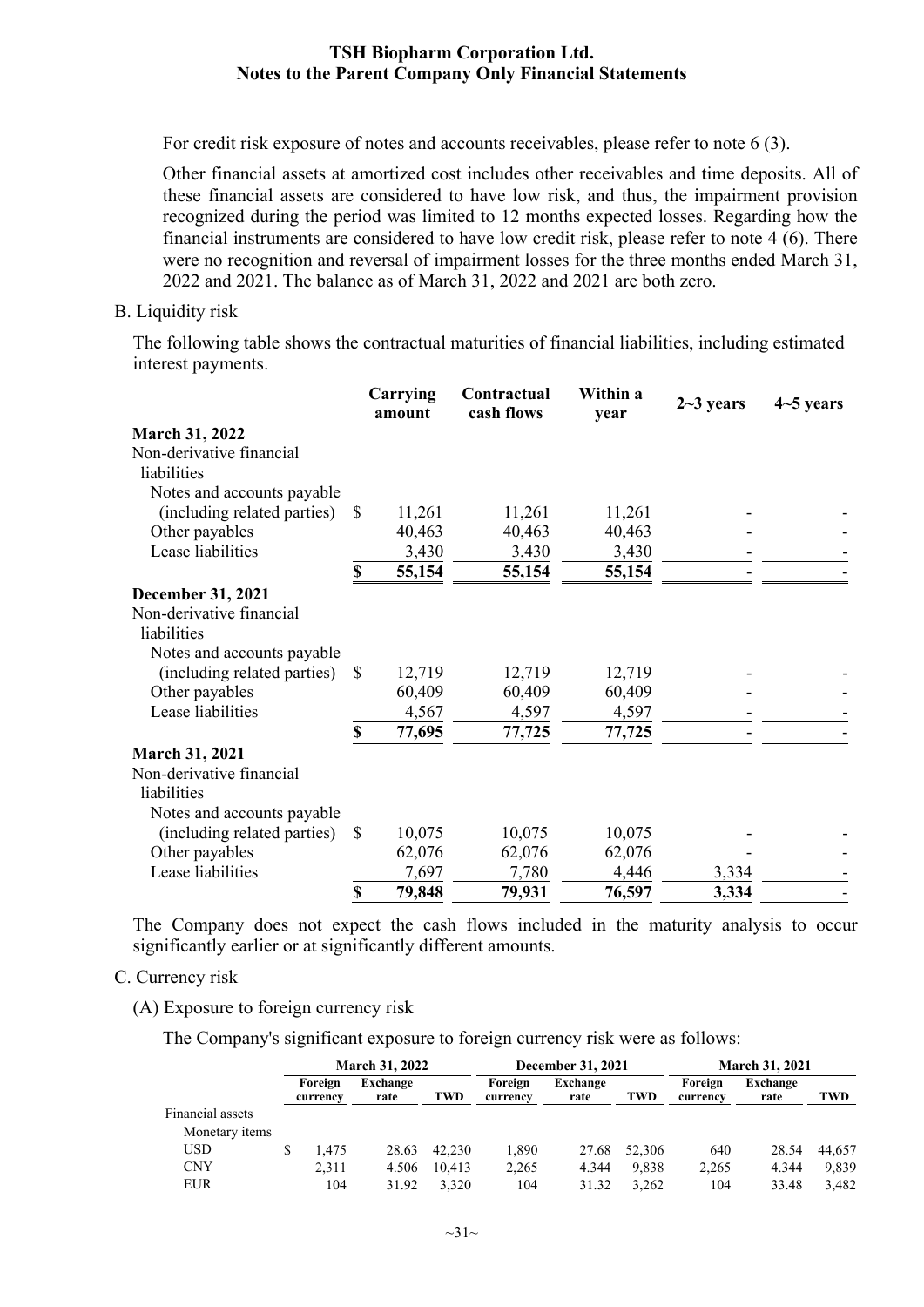The Company's exposure to foreign currency risk arises from the translation of the foreign currency exchange gains and losses on cash and cash equivalents that are denominated in foreign currency. A strengthening (weakening) of 1% of the NTD against the USD, CNY and EUR as of March 31, 2022 and 2021 would have increased (decreased) the net profit after tax by \$448 and \$463, respectively. The analysis is performed on the same basis for both periods.

Since the Company has many kinds of functional currency, the information on foreign exchange gain (loss) on monetary items is disclosed by total amount. For the three months ended March 31, 2022 and 2021, foreign exchange gain (loss) (including realized and unrealized portions) amounted to \$1,904 and (\$223), respectively.

- (B) Interest rate analysis: None
- (C) Other market price risk

For the three months ended March 31, 2022 and 2021, the sensitivity analysis for the changes in the securities price at the reporting date were performed using the same basis for the profit and loss with all other variable factors remaining constant as illustrated below:

|                                                         |      | For the three months ended March 31,                  |            |                                                       |            |  |  |  |  |
|---------------------------------------------------------|------|-------------------------------------------------------|------------|-------------------------------------------------------|------------|--|--|--|--|
|                                                         |      | 2022                                                  |            | 2021                                                  |            |  |  |  |  |
| <b>Prices of securities</b><br>at the reporting<br>date |      | <b>Other</b><br>comprehensive<br>income, after<br>tax | Net income | <b>Other</b><br>comprehensive<br>income, after<br>tax | Net income |  |  |  |  |
| Increasing 10%                                          |      | 25,733                                                |            | 30,398                                                |            |  |  |  |  |
| Decreasing 10%                                          | ์ \$ | 25,733)                                               | -          | 30,398)                                               |            |  |  |  |  |

D. Fair value of financial instruments

(A) Categories of financial instruments and fair value hierarchy

The fair value of financial assets at fair value through other comprehensive income is measured on a recurring basis. The carrying amount and fair value of the Company's financial assets and liabilities, including the information on fair value hierarchy, were as follows; however, except as described in the following paragraphs, for financial instruments not measured at fair value whose carrying amount is reasonably close to the fair value, and lease liabilities, disclosure of fair value information is not required:

|                                                                         | <b>March 31, 2022</b> |                   |                |                |         |              |  |
|-------------------------------------------------------------------------|-----------------------|-------------------|----------------|----------------|---------|--------------|--|
|                                                                         |                       | <b>Fair Value</b> |                |                |         |              |  |
|                                                                         |                       | <b>Book Value</b> | <b>Level 1</b> | <b>Level 2</b> | Level 3 | <b>Total</b> |  |
| Financial assets at fair value<br>through other<br>comprehensive income |                       |                   |                |                |         |              |  |
| Domestic listed stocks                                                  | S                     | 181,843           | 181,843        |                |         | 181,843      |  |
| Domestic OTC stocks                                                     |                       | 46,157            | 46,157         |                |         | 46,157       |  |
| Domestic emerging stocks                                                |                       | 14,563            |                |                | 14,563  | 14,563       |  |
| Foreign unlisted stocks                                                 |                       | 14,771            |                |                | 14,771  | 14,771       |  |
| Subtotal                                                                |                       | 257,334           | 228,000        |                | 29,334  | 257,334      |  |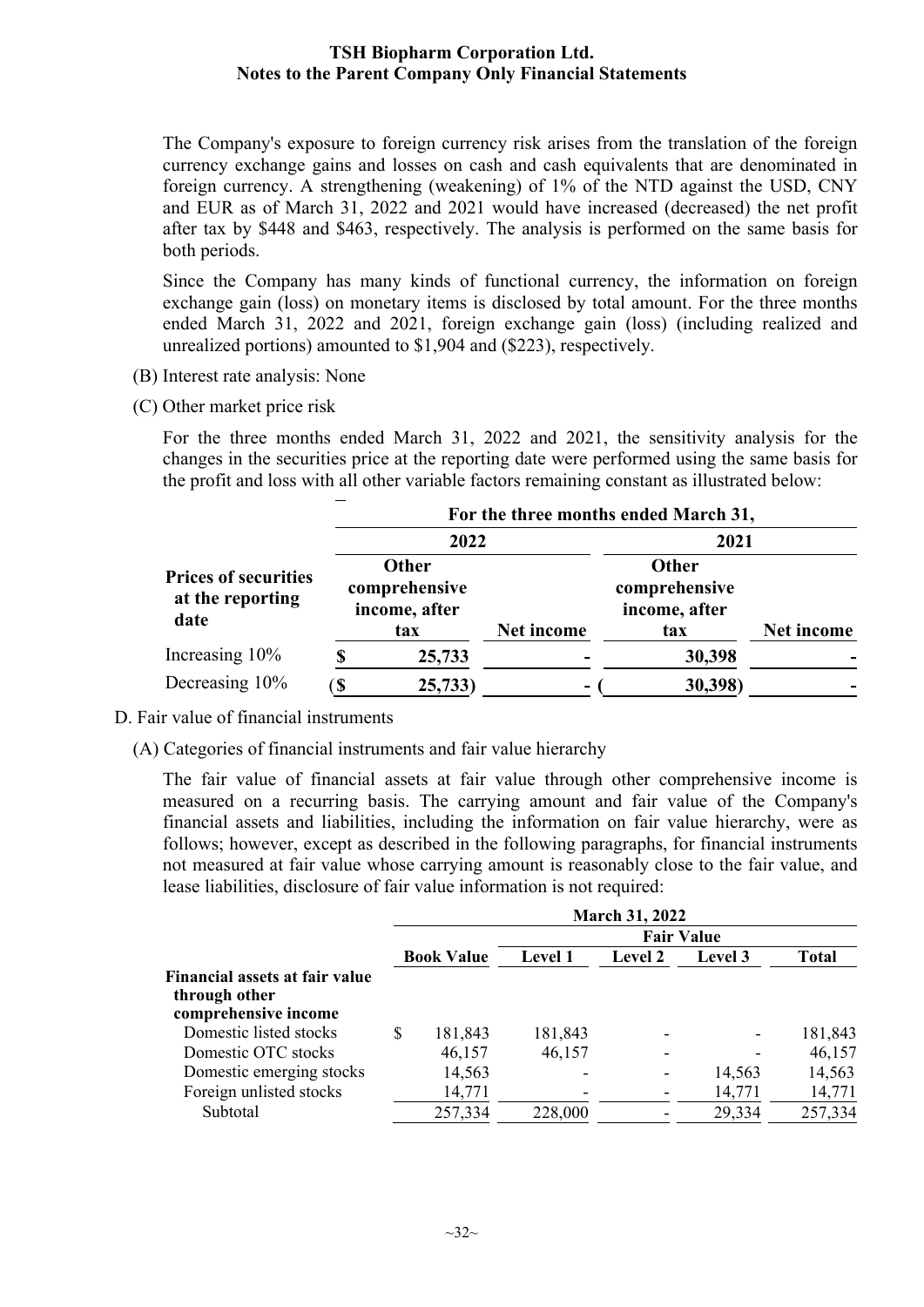|                                                           | <b>March 31, 2022</b> |                   |            |                          |     |         |              |
|-----------------------------------------------------------|-----------------------|-------------------|------------|--------------------------|-----|---------|--------------|
|                                                           |                       |                   |            | <b>Fair Value</b>        |     |         |              |
|                                                           |                       | <b>Book Value</b> | Level 1    | Level 2                  |     | Level 3 | <b>Total</b> |
| Financial assets measured at                              |                       |                   |            |                          |     |         |              |
| amortized cost                                            |                       |                   |            |                          |     |         |              |
| Cash and cash equivalents                                 | \$                    | 382,443           |            |                          |     |         |              |
| Notes and accounts<br>receivable (including               |                       |                   |            |                          |     |         |              |
| related parties)                                          |                       | 111,916           |            |                          |     |         |              |
| Other receivables                                         |                       | 1,464             |            |                          |     |         |              |
| Other financial assets                                    |                       | 288,774           |            |                          |     |         |              |
| Refundable deposits                                       |                       | 4,383             |            |                          |     |         |              |
| Subtotal                                                  |                       | 788,980           |            |                          |     |         |              |
| Total                                                     | \$                    | 1,046,314         | 228,000    |                          |     | 29,334  | 257,334      |
| Financial liabilities at amortized                        |                       |                   |            |                          |     |         |              |
| cost                                                      |                       |                   |            |                          |     |         |              |
|                                                           |                       |                   |            |                          |     |         |              |
| Notes and accounts payable<br>(including related parties) | \$                    | 11,261            |            |                          |     |         |              |
| Other payables                                            |                       |                   |            |                          |     |         |              |
| Lease liabilities                                         |                       | 40,463            |            |                          |     |         |              |
|                                                           |                       | 3,430             |            |                          |     |         |              |
| Subtotal                                                  |                       | 55,154            |            |                          |     |         |              |
| Total                                                     | $\mathbf S$           | 55,154            |            |                          |     |         |              |
|                                                           |                       |                   |            | <b>December 31, 2021</b> |     |         |              |
|                                                           |                       |                   |            | <b>Fair Value</b>        |     |         |              |
|                                                           |                       | <b>Book Value</b> | Level 1    | Level 2                  |     | Level 3 | <b>Total</b> |
| <b>Financial assets at fair value</b>                     |                       |                   |            |                          |     |         |              |
| through other                                             |                       |                   |            |                          |     |         |              |
| comprehensive income                                      |                       |                   |            |                          |     |         |              |
| Domestic listed stocks                                    | \$                    | 182,433 \$        | 182,433 \$ |                          | -\$ | - \$    | 182,433      |
| Domestic OTC stocks                                       |                       | 52,929            | 52,929     |                          |     |         | 52,929       |
| Domestic emerging stocks                                  |                       | 14,563            |            |                          |     | 14,563  | 14,563       |
| Foreign unlisted stocks                                   |                       | 14,771            |            |                          |     | 14,771  | 14,771       |
| Subtotal                                                  |                       | 264,696           | 235,362    | $\overline{\phantom{a}}$ |     | 29,334  | 264,696      |
| Financial assets measured at                              |                       |                   |            |                          |     |         |              |
| amortized cost                                            |                       |                   |            |                          |     |         |              |
| Cash and cash equivalents                                 | S                     | 381,887           |            |                          |     |         |              |
| Notes and accounts                                        |                       |                   |            |                          |     |         |              |
| receivable (including                                     |                       |                   |            |                          |     |         |              |
| related parties)                                          |                       | 99,065            |            |                          |     |         |              |
| Other receivables                                         |                       | 1,064             |            |                          |     |         |              |
| $\Omega$ thar financial accord                            |                       | 200000            |            |                          |     |         |              |

Other financial assets 298,886 - - - - Refundable deposits  $\frac{4,393}{1}$   $\frac{1}{2}$   $\frac{1}{2}$   $\frac{1}{2}$   $\frac{1}{2}$   $\frac{1}{2}$ Subtotal 785,295 - - - - Total **8 1,049,991** 235,362 - 29,334 264,696 Financial liabilities at amortized cost Notes and accounts payable (including related parties)  $\begin{array}{ccc} 5 & 12,719 \\ 60,409 & - \end{array}$ Other payables 60,409 - - - - Lease liabilities  $\frac{4,567}{}$   $\frac{1}{2}$   $\frac{1}{2}$   $\frac{1}{2}$   $\frac{1}{2}$   $\frac{1}{2}$ Subtotal 77,695 - - - - Total **\$ 77,695** - - - -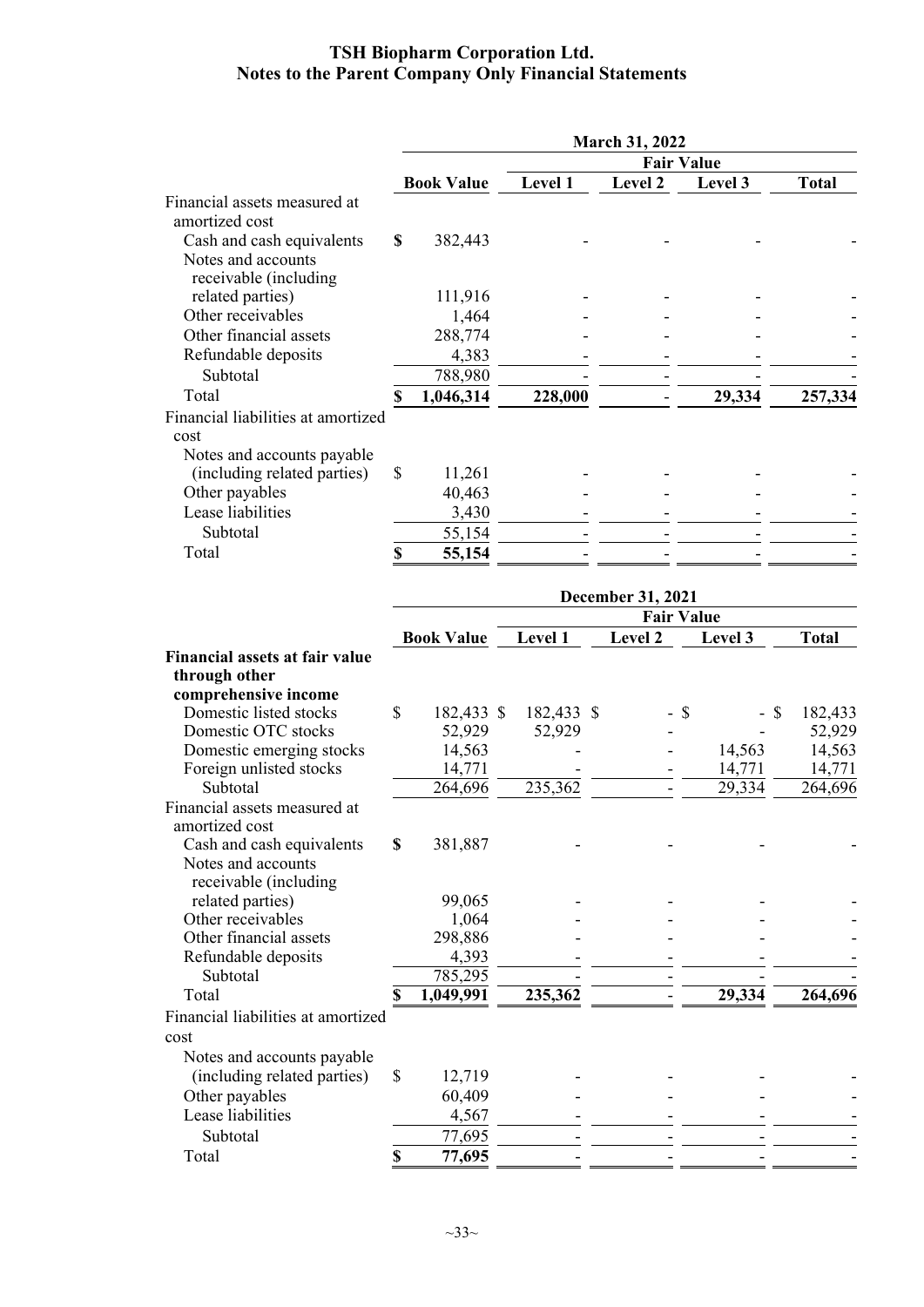|                                                | <b>March 31, 2021</b> |                   |         |                          |                   |              |
|------------------------------------------------|-----------------------|-------------------|---------|--------------------------|-------------------|--------------|
|                                                |                       |                   |         |                          | <b>Fair Value</b> |              |
|                                                |                       | <b>Book Value</b> | Level 1 | Level 2                  | Level 3           | <b>Total</b> |
| <b>Financial assets at fair value</b>          |                       |                   |         |                          |                   |              |
| through other                                  |                       |                   |         |                          |                   |              |
| comprehensive income                           |                       |                   |         |                          |                   |              |
| Domestic listed stocks                         | $\mathbb{S}$          | 176,780           | 176,780 |                          |                   | 176,780      |
| Domestic OTC stocks                            |                       | 63,365            | 63,365  |                          |                   | 63,365       |
| Domestic emerging stocks                       |                       | 14,563            |         |                          | 14,563            | 14,563       |
| Foreign unlisted stocks                        |                       | 49,271            |         |                          | 49,271            | 49,271       |
| Subtotal                                       |                       | 303,979           | 240,145 | $\overline{\phantom{a}}$ | 63,834            | 303,979      |
| Financial assets measured at<br>amortized cost |                       |                   |         |                          |                   |              |
| Cash and cash equivalents                      | \$                    | 409,981           |         |                          |                   |              |
| Notes and accounts<br>receivable (including    |                       |                   |         |                          |                   |              |
| related parties)                               |                       | 103,426           |         |                          |                   |              |
| Other receivables                              |                       | 1,592             |         |                          |                   |              |
| Other financial assets                         |                       | 271,795           |         |                          |                   |              |
| Refundable deposits                            |                       | 3,699             |         |                          |                   |              |
| Subtotal                                       |                       | 790,493           |         |                          |                   |              |
| Total                                          |                       | 1,094,472         | 240,145 |                          | 63,834            | 303,979      |
| Financial liabilities at amortized             |                       |                   |         |                          |                   |              |
| cost                                           |                       |                   |         |                          |                   |              |
| Notes and accounts payable                     |                       |                   |         |                          |                   |              |
| (including related parties)                    | $\mathbf S$           | 10,075            |         |                          |                   |              |
| Other payables                                 |                       | 62,076            |         |                          |                   |              |
| Lease liabilities                              |                       | 7,697             |         |                          |                   |              |
| Subtotal                                       |                       | 79,848            |         |                          |                   |              |
| Total                                          | \$                    | 79,848            |         |                          |                   |              |
|                                                |                       |                   |         |                          |                   |              |

#### (B) Fair value hierarchy

The table below analyzes financial instruments carried at fair value by the levels in the fair value hierarchy. The different levels have been defined as follows:

- a. Level 1: quoted prices (unadjusted) in active markets for identified assets or liabilities.
- b. Level 2: inputs other than quoted prices included within Level 1 that are observable for the asset or liability, either directly (i.e. as prices) or indirectly (i.e. derived from prices).
- c. Level 3: inputs for the asset or liability that are not based on observable market data (unobservable inputs).
- (C) Valuation techniques for financial instruments not measured at fair value

The Company estimates its financial instruments, that are not measured at fair value, by methods and assumption as follows:

Cash and cash equivalents, accounts receivables, other financial assets, notes payable and accounts payable are either close to their expiry date, or their future receivable or payable are close to their carrying value; thus, their fair value are estimated from the book value of the balance sheet date.

(D) Valuation techniques for financial instruments measured at fair value

Financial instruments traded in active markets are based on quoted market prices. The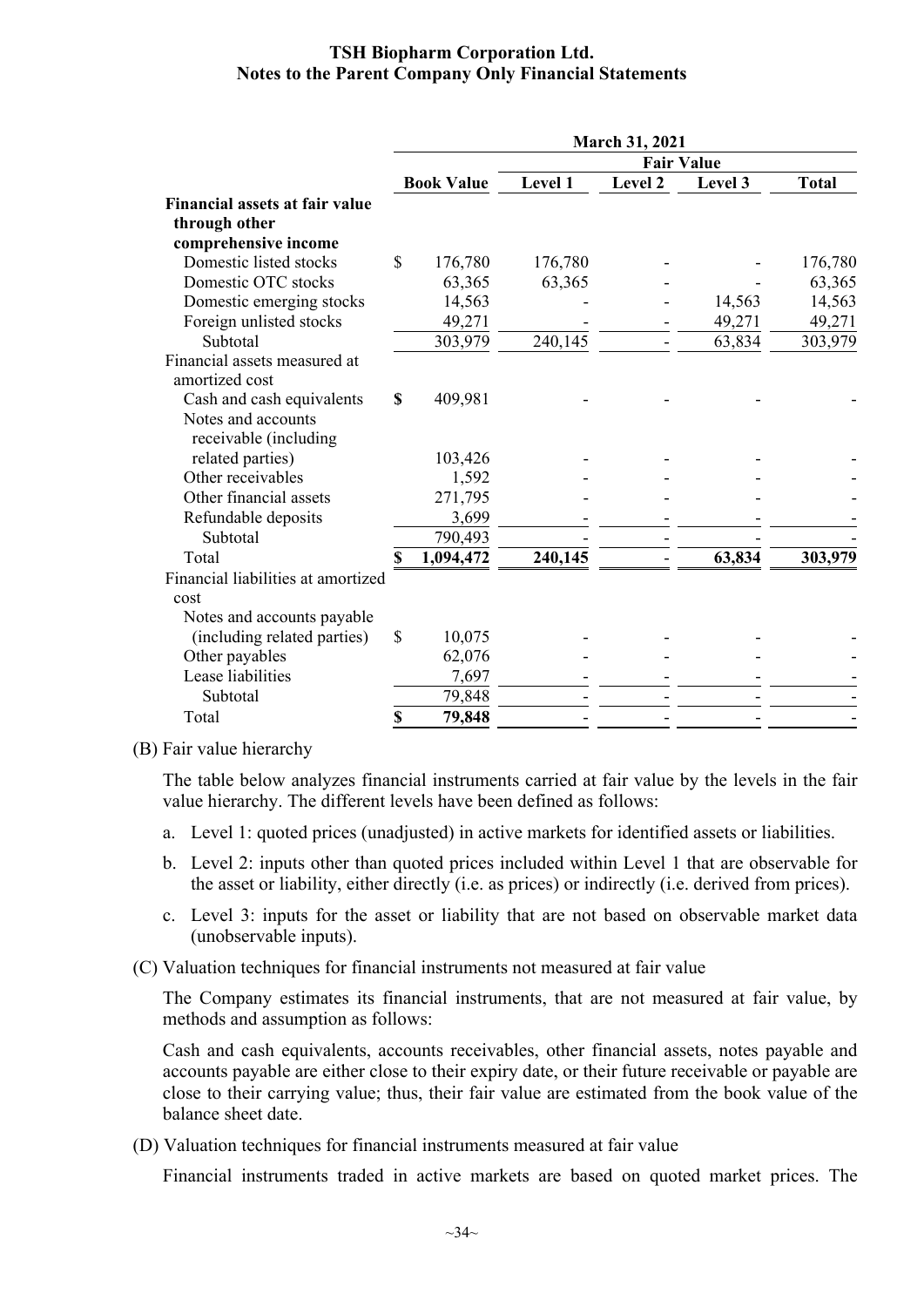quoted price of a financial instrument obtained from main exchanges and on-the-run bonds from Taipei Exchange can be used as a basis to determine the fair value of the listed companies' equity instrument and debt instrument of the quoted price in an active market.

If a quoted price of a financial instrument can be obtained in time and often from exchanges, brokers, underwriters, industrial union, pricing institute, or authorities, and such price can reflect those actual trading and frequently happen in the market, then the financial instrument is considered to have a quoted price in an active market. If a financial instrument is not in accord with the definition mentioned above, then it is considered to be without a quoted price in an active market. In general, market with low trading volume or high bid-ask spreads is an indication of a non-active market.

The fair value of the financial instruments held by the Company are determined by reference to the market quotation.

If the financial instruments held by the Company have no active market, their fair values are listed as follows according to their categories and attributes:

- Equity instruments without public quotation: The fair value is estimated by using a discounted cash flow model. The main assumption is that the expected future cash flow of the investee will be discounted at the rate of return that reflects the time value of money and investment risk.
- Equity instruments without public quotation: The fair value is measured by using the transaction prices of the stocks of companies engaged in the same or similar businesses in the active market, the value multipliers implied by these prices, and related transaction information to determine the value of the financial instruments, as well as adjusted for considering liquidity discount.

(E) Transfer between levels

There was no change in valuation techniques for financial instruments measured at fair value for the three months ended March 31, 2022 and 2021, so there was no transfer between levels.

(F) Reconciliation of Level 3 fair values:

|                               | Fair value through other<br>comprehensive income  |
|-------------------------------|---------------------------------------------------|
|                               | <b>Equity instruments without</b><br>quoted price |
| Balance as of January 1, 2022 | 29,334                                            |
| Balance as of March 31, 2022  | 29,334                                            |
| Balance as of January 1, 2021 | 63,834                                            |
| Balance as of March 31, 2021  | 63,834                                            |

(G) Quantified information on significant unobservable inputs (Level 3) used in fair value measurement

The Company's financial instruments that use Level 3 inputs to measure fair value include financial assets at fair value through other comprehensive income - equity investments.

The significant unobservable inputs of the equity investments without an active market are individually, and there is no correlation between them.

Quantified information of significant unobservable inputs was as follows: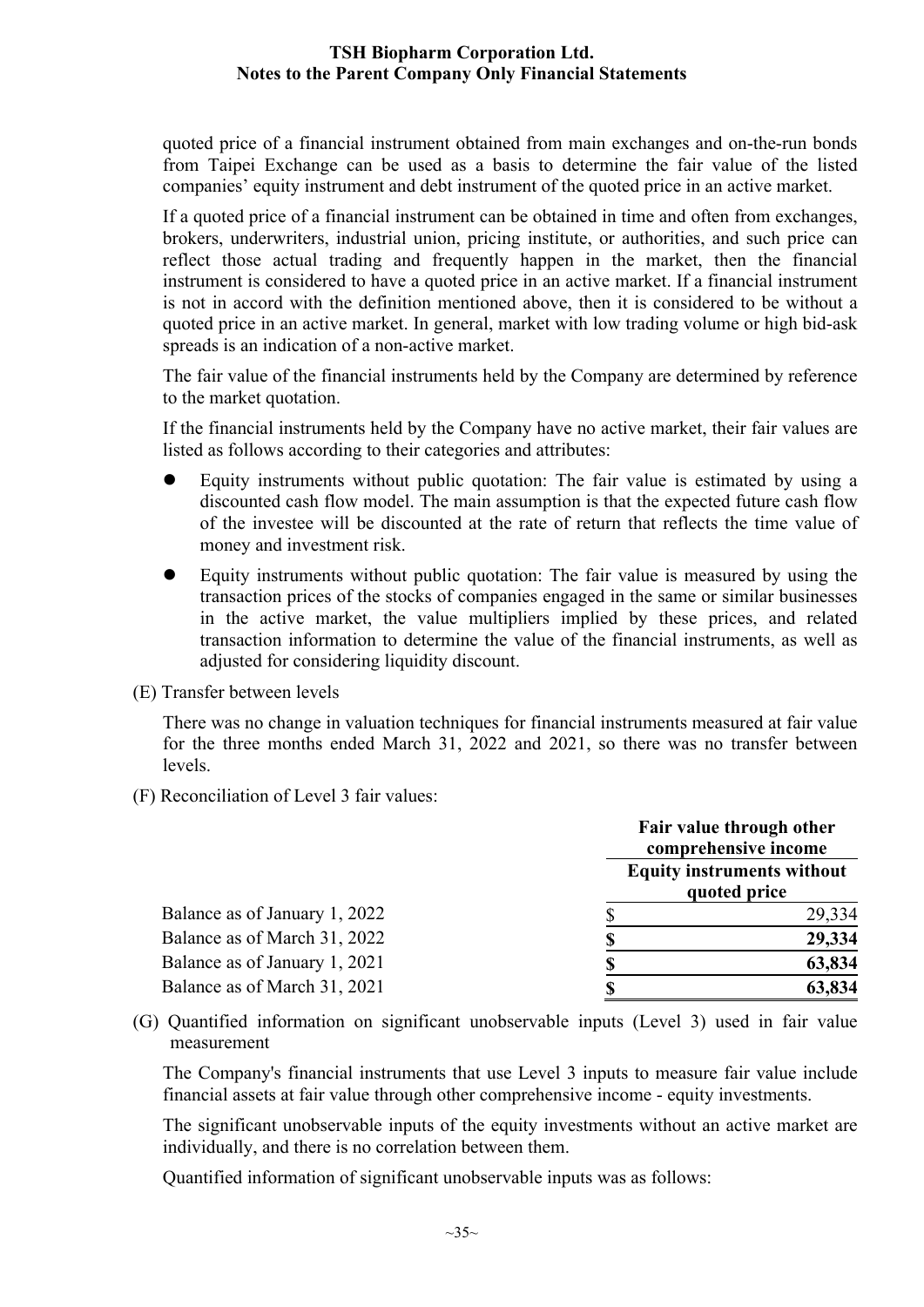| Item                                                                                                                       | Valuation<br>technique            | Significant<br>unobservable inputs                                                                                                                                                                                                                                                                          | Inter-relationship between<br>significant unobservable<br>inputs and fair value<br>measurement                                                                                                  |
|----------------------------------------------------------------------------------------------------------------------------|-----------------------------------|-------------------------------------------------------------------------------------------------------------------------------------------------------------------------------------------------------------------------------------------------------------------------------------------------------------|-------------------------------------------------------------------------------------------------------------------------------------------------------------------------------------------------|
| Financial assets at fair<br>value through other<br>comprehensive income-<br>equity investments<br>without an active market | Discounted<br>cash flow<br>method | • Weighted average<br>cost of capital<br>(as of March 31,<br>2021, the rate was<br>$13.32\%$<br>• Discount for lack of<br>market liquidity<br>(as of March 31,<br>2021, the rate was<br>$20.6\%$                                                                                                            | The estimated fair value<br>would decrease if:<br>• WACC was higher;<br>• The discount for lack of<br>market liquidity was higher                                                               |
| Financial assets at fair<br>value through other<br>comprehensive income<br>equity investments<br>without an active market  | Comparable<br>companies<br>method | • Discount for lack of<br>market liquidity<br>(as of March 31,<br>2022, December 31,<br>2021 and March 31,<br>2021, the rate were<br>$20\% \sim 28.52\%$ ,<br>20%~28.52% and<br>30%, respectively)<br>• expected volatility<br>(as of March 31,<br>2022, and December<br>31, 2021, the rate<br>were 60.84%) | • The estimated fair value<br>would decrease if the<br>discount for lack of<br>market liquidity was<br>higher.<br>• The estimated fair value<br>would increase if the<br>volatility was higher. |

(H) Fair value measurements in Level 3 – sensitivity analysis of reasonably possible alternative assumptions

The Company's measurement on the fair value of financial instruments is deemed reasonable. However, use of different valuation models or assumptions may lead to different results. The following is the effect on other comprehensive income from financial assets categorized within Level 3 if the inputs used to valuation models have changed:

|                                                                         |                                      |                        |                      | Recognized in other<br>comprehensive income |  |
|-------------------------------------------------------------------------|--------------------------------------|------------------------|----------------------|---------------------------------------------|--|
|                                                                         | <b>Input value</b>                   | Degree of<br>variation | Favourable<br>change | Unfavourable<br>change                      |  |
| <b>March 31, 2022</b>                                                   |                                      |                        |                      |                                             |  |
| Financial assets at fair value<br>through other<br>comprehensive income |                                      |                        |                      |                                             |  |
| Equity investments without<br>an active market                          | Market<br>liquidity<br>discount rate | $1\%$                  | 2(                   | 2)                                          |  |
|                                                                         | expected<br>volatility               | $1\%$                  | 494                  | 489)                                        |  |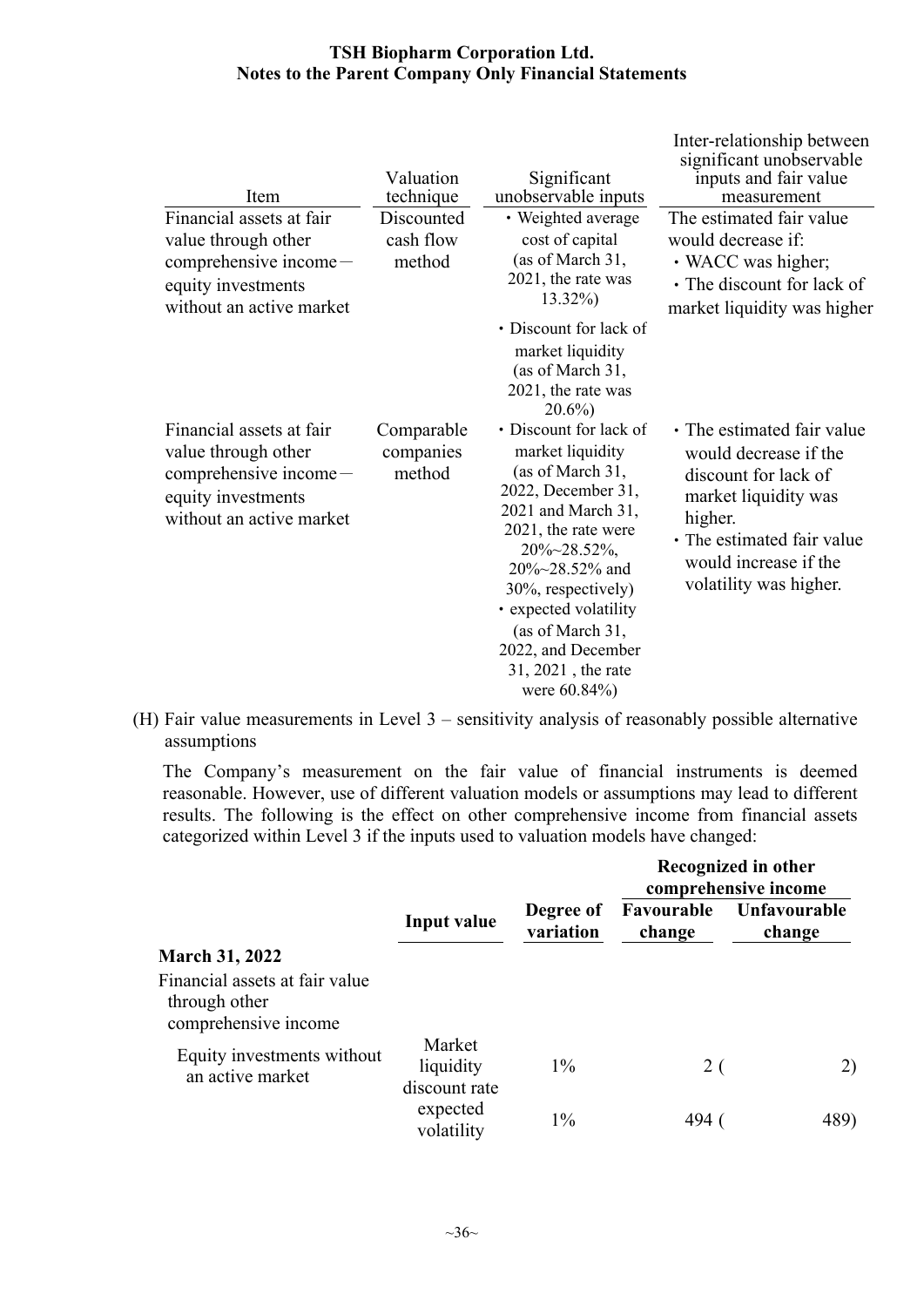|                                                                         |                                                  |                        |                      | Recognized in other<br>comprehensive income |
|-------------------------------------------------------------------------|--------------------------------------------------|------------------------|----------------------|---------------------------------------------|
|                                                                         | Input value                                      | Degree of<br>variation | Favourable<br>change | Unfavourable<br>change                      |
| <b>December 31, 2021</b>                                                |                                                  |                        |                      |                                             |
| Financial assets at fair value<br>through other<br>comprehensive income |                                                  |                        |                      |                                             |
| Equity investments without<br>an active market                          | Market<br>liquidity<br>discount rate             | $1\%$                  | 2 (                  | 2)                                          |
|                                                                         | expected<br>volatility                           | $1\%$                  | 494 (                | 489)                                        |
| <b>March 31, 2021</b>                                                   |                                                  |                        |                      |                                             |
| Financial assets at fair value<br>through other<br>comprehensive income |                                                  |                        |                      |                                             |
| Equity investments without<br>an active market                          | Weighted<br>average cost<br>of capital<br>Market | $1\%$                  | 169(                 | 146)                                        |
|                                                                         | liquidity<br>discount rate                       | $1\%$                  | 341 (                | 341)                                        |

The favorable and unfavorable effects represent the changes in fair value, and fair value is based on a variety of unobservable inputs calculated using a valuation technique. The analysis above only reflects the effects of changes in a single input, and it does not include the interrelationships with another input.

(20) Financial risk management

There were no significant changes in the Company's financial risk management and policies as disclosed in Note 6(20) of the financial statements for the year ended December 31, 2021.

(21) Capital management

The objectives, polices and processes of capital management of the Company has applied consistently with those described in the financial statements for the year ended December 31, 2021. Also, there were no significant changes in the Company's capital management information as disclosed for the year ended December 31, 2021. Please refer to Note 6(21) of the financial statements for the year ended December 31, 2021 for further details.

(22) Investing and financing activities not affecting current cash flow

The Company's investing and financing activities which did not affect the current cash flow for the three months ended March 31, 2022 and 2021, were as follows:

A. Acquisition of right-of-use assets under leases, please refer to note 6(7).

B. Reconciliation of liabilities arising from financing activities were as follows: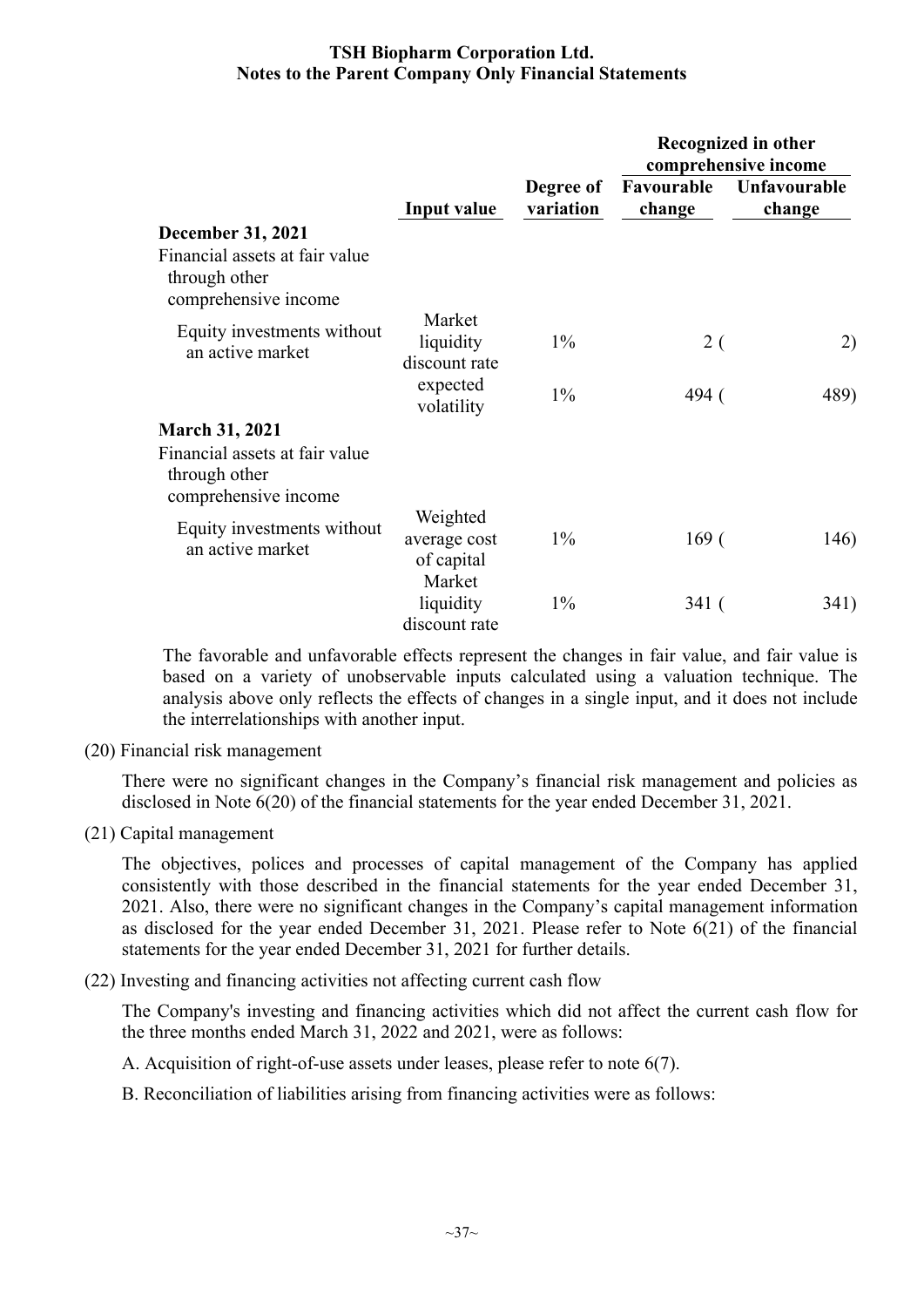|                   |    |                    |                  | Non-cash<br>changes |                   |
|-------------------|----|--------------------|------------------|---------------------|-------------------|
|                   |    | January 1,<br>2022 | <b>Cash flow</b> | <b>Others</b>       | March 31,<br>2022 |
| Lease liabilities | S  | 4,567              | 1,137)           |                     | 3,430             |
|                   |    |                    |                  | Non-cash<br>changes |                   |
|                   |    | January 1,<br>2021 | <b>Cash flow</b> | <b>Others</b>       | March 31,<br>2021 |
| Lease liabilities | \$ | 8,783              | 1,086)           |                     | 7,697             |

#### **7. Related-party transactions**

(1) Parent company and ultimate controlling company

 TTY Biopharm Company Limited is both the parent company and the ultimate controlling party of the Company.

(2) Names and relationship with related parties

The followings are entities that have transactions with related party during the periods covered in the financial statements.

| Name of related parties             | Relationship with the Company |
|-------------------------------------|-------------------------------|
| <b>TTY Biopharm Company Limited</b> | Parent company                |
| American Taiwan Biopharm (Thailand) | Other related party           |
| Chuangyi Biotech Co., Ltd.          | Other related party           |

#### (3) Significant related-party transactions

A. Operating revenue

The amounts of significant sales by the Company to its related parties were as follows:

|                                      | For the three months ended March 31, |      |  |
|--------------------------------------|--------------------------------------|------|--|
|                                      | 2022                                 | 2021 |  |
| Parent company- TTY Biopharm Company |                                      |      |  |
| Limited                              | 564                                  | 645  |  |
| Other related parties                | 1,945                                |      |  |
|                                      | 2,509                                | 645  |  |

The selling price and payment terms to related parties were not significantly different from those of sales to third parties. The collection terms for sales to related parties were month-end 60 days, or 14 days after the date of shipment. The collection terms for commission were month-end 30 and 90 days.

#### B. Purchases

The amounts of significant purchases by the Company from related parties were as follows: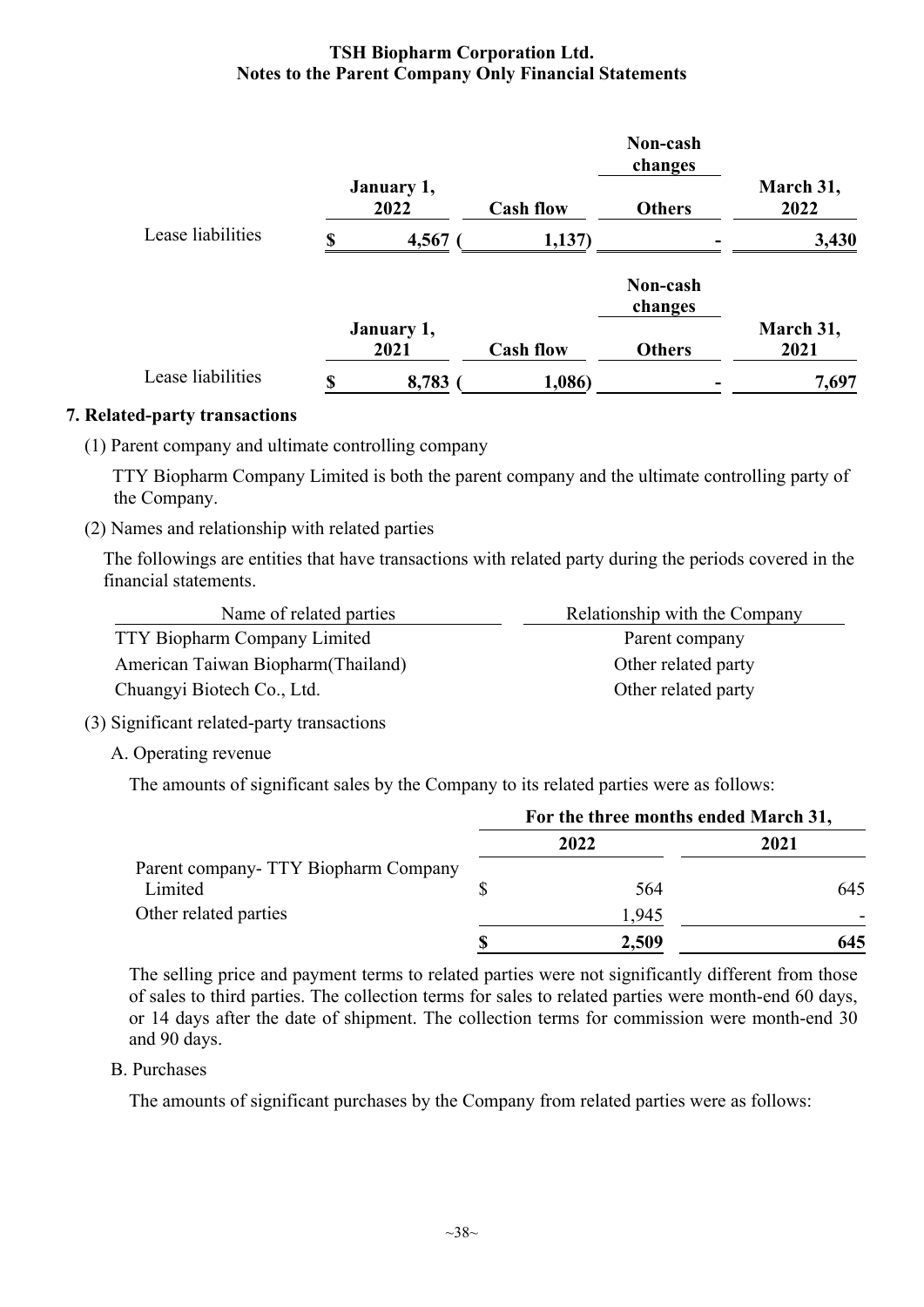|                                       | For the three months ended March 31, |        |  |  |
|---------------------------------------|--------------------------------------|--------|--|--|
|                                       | 2022                                 | 2021   |  |  |
| Parent company - TTY Biopharm Company |                                      |        |  |  |
| Limited                               | 18,619                               | 16,428 |  |  |

The pricing and payment terms with related parties were not materially different from those of purchases with third parties. The payment terms for purchases from related parties were monthend 30 and 90 days.

#### C. Receivables from related parties

The amounts of receivables from related parties were as follows:

| <b>Items</b>        | <b>Related Party</b><br><b>Categories</b> | <b>March 31, 2022</b> |       | <b>December 31, 2021</b> | <b>March 31, 2021</b>    |  |
|---------------------|-------------------------------------------|-----------------------|-------|--------------------------|--------------------------|--|
|                     |                                           |                       |       |                          |                          |  |
| Accounts receivable | Parent company                            |                       | 389   | 218                      | 455                      |  |
|                     | Accounts receivable Other related parties |                       | 1.945 | $\overline{\phantom{0}}$ | $\overline{\phantom{0}}$ |  |
|                     |                                           |                       | 2,334 | 218                      | 455                      |  |

#### D. Payables to related parties

The amounts of payables to related parties were as follows:

|                   | <b>Related Party</b> |                       |                          |                       |
|-------------------|----------------------|-----------------------|--------------------------|-----------------------|
| Items             | <b>Categories</b>    | <b>March 31, 2022</b> | <b>December 31, 2021</b> | <b>March 31, 2021</b> |
| Accounts payable- | Parent company       |                       |                          |                       |
| related parties   |                      | 5,150                 | 6,445                    | 6,361                 |
| Other payables    | Parent company       | 1.770                 | 2.473                    | 1,824                 |
|                   |                      | 6.920                 | 8.918                    | 8,185                 |

#### F. Lease

The Company leases offices and equipments from the parent company, and the refundable deposits amounted to \$766, \$766 and \$741 as of March 31, 2022, December 31, 2021 and March 31, 2021, respectively.

In January, 2019, the Company signed a period of 2 years lease contract with the parent company for office and equipment, with a total contract amount of \$8,320. In addition, the Company and the parent company signed a new two-year lease contract of \$8,892 on December 17, 2020 to lease office and equipment. The lease contract was amended in December, 2021. The interest expenses of \$12 and \$25 were recognized for the three months ended March 31, 2022 and 2021, respectively. As of March 31, 2022, December 31, 2021 and March 31, 2021, the balances of lease liabilities were \$3,430, \$4,567 and \$7,697, respectively.

#### G. Others

For the three months ended March 31, 2022 and 2021, the operating expenses paid by the Company to the parent company or other related parties due to the operating and business transactions amounted to \$1,460 and \$1,606, respectively.

#### (4) Key management personnel compensation

|                              | For the three months ended March 31, |       |       |  |
|------------------------------|--------------------------------------|-------|-------|--|
|                              |                                      | 2022  | 2021  |  |
| Short-term employee benefits |                                      | 6,416 | 5,257 |  |
| Post-employment benefits     |                                      | 126   |       |  |
|                              |                                      | 6,542 | 5,368 |  |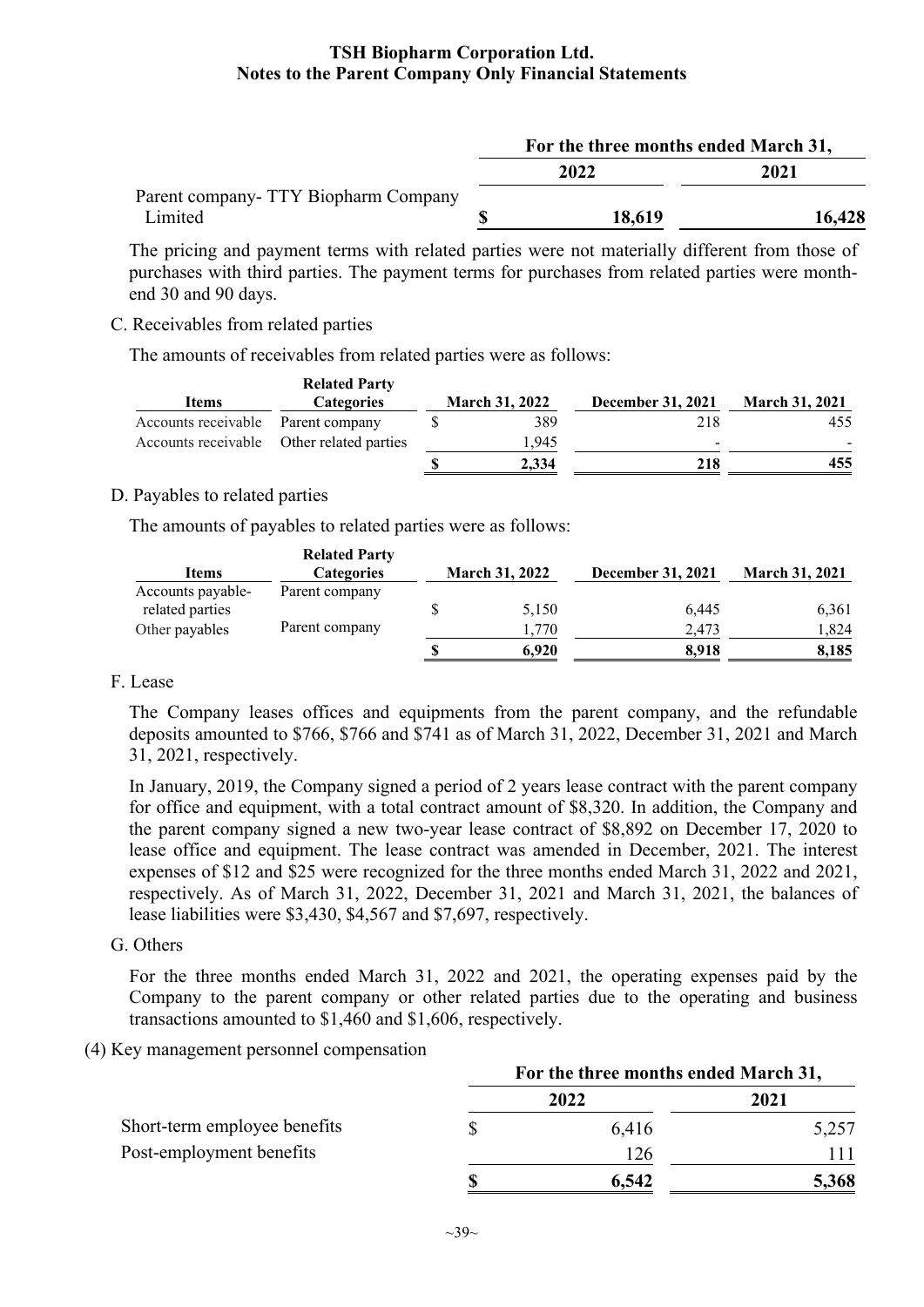#### **8. Pledged assets: None.**

#### **9. Significant commitments and contingencies**

As of March 31, 2022, December 31, 2021 and March 31, 2021, the unrecognized contractual commitments of the Company were as follows:

|                                        | <b>March 31, 2022</b> | <b>December 31, 2021</b> | <b>March 31, 2021</b> |
|----------------------------------------|-----------------------|--------------------------|-----------------------|
| Contract with other units for research |                       |                          |                       |
| and development                        | 84,883                | 86,828                   | 130,402               |
| Acquisition of intangible assets       | 1,575                 | 5,355                    | 3,000                 |

#### **10. Losses due to major disasters: None.**

#### **11. Subsequent events: None.**

#### **12. Others**

(1) The followings are the summary of employee benefits, depreciation, and amortization by function for the three months ended March 31, 2022 and 2021:

| By function                | For the three months ended March 31, |                  |              |                  |                  |              |
|----------------------------|--------------------------------------|------------------|--------------|------------------|------------------|--------------|
|                            |                                      | 2022             |              | 2021             |                  |              |
|                            | <b>Operating</b>                     | <b>Operating</b> |              | <b>Operating</b> | <b>Operating</b> |              |
| By item                    | cost                                 | expenses         | <b>Total</b> | cost             | expenses         | <b>Total</b> |
| <b>Employee benefits</b>   |                                      |                  |              |                  |                  |              |
| Salary                     |                                      | 20,748           | 20,748       | -                | 22,370           | 22,370       |
| Labor and health insurance |                                      | 1,715            | 1,715        |                  | 1,885            | 1,885        |
| Pension                    |                                      | 958              | 958          | -                | 1,133            | 1,133        |
| Director's remuneration    |                                      | 1,109            | 1,109        | -                | 510              | 510          |
| Others                     | ۰                                    | 830              | 830          | -                | 766              | 766          |
| Depreciation               | ۰                                    | 1,711            | 1,711        | -                | 1,882            | 1,882        |
| Amortization               |                                      | 730              | 730          | -                | 638              | 638          |

(2) Others:

The Company donated \$800 and \$190 to related medical foundation and associations to support non-profit organizations developing drugs, promoting disease prevention and correct dosages for the three months ended March 31,2022 and 2021, respectively.

(3) Seasonality of operations:

The operations are not affected by seasonal factors or cyclical factors.

#### **13. Other disclosures**

(1) Information on significant transactions

The following is the information on significant transactions required by the "Regulations Governing the Preparation of Financial Reports by Securities Issuers" for the Company

- A. Loans to other parties: None.
- B. Guarantees and endorsements for other parties: None.
- C. Securities held as of March 31, 2022 (excluding those investments in subsidiaries, associates and joint ventures):